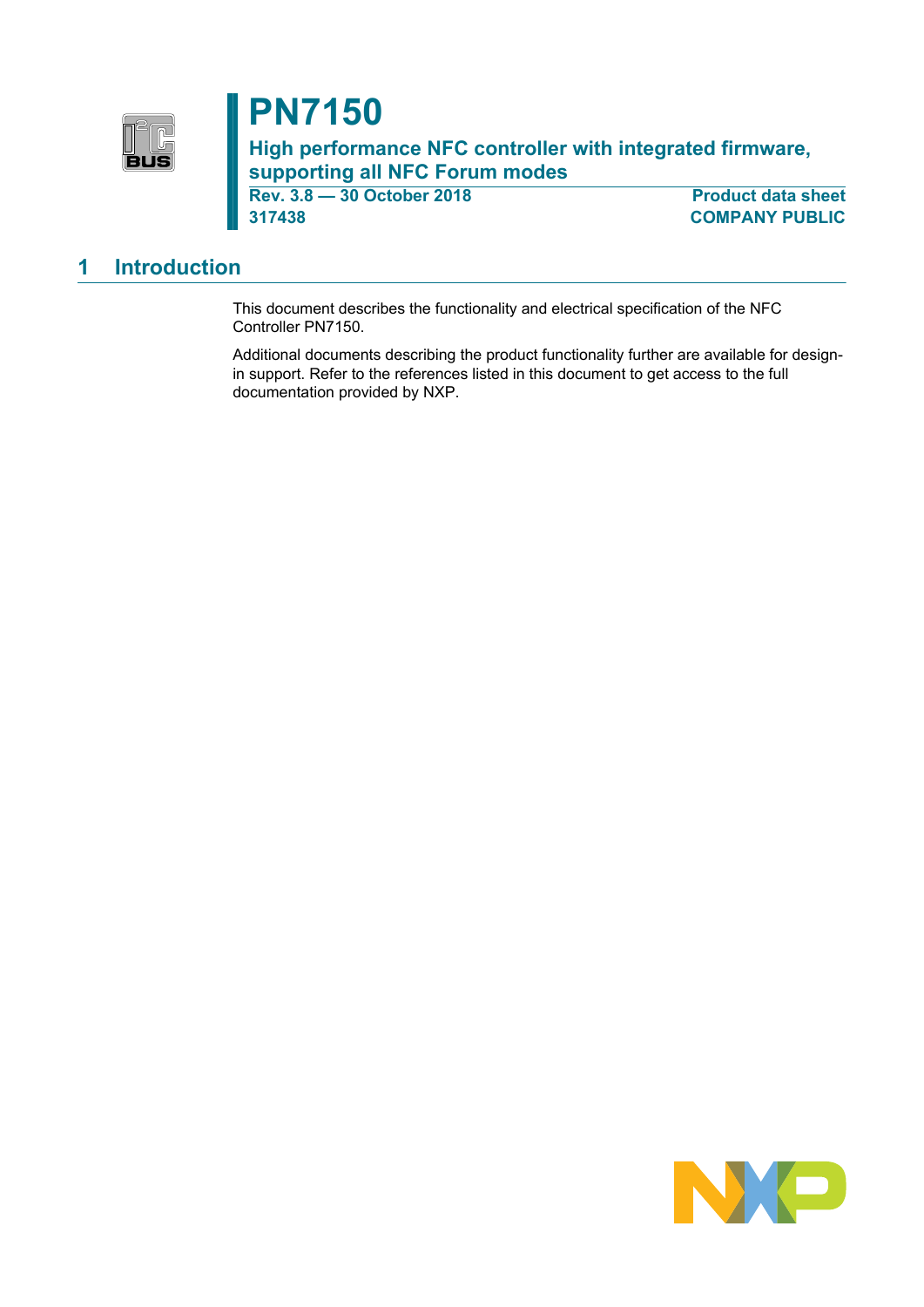### <span id="page-1-0"></span>**2 General description**

Best plug´n play and high-performance full NFC solution PN7150 is a full NFC controller solution with integrated firmware and NCI interface designed for contactless communication at 13.56 MHz. It is compatible with NFC forum requirements.

PN7150 is designed based on learnings from previous NXP NFC device generation. It is the ideal solution for rapidly integrating NFC technology in any application, especially those running O/S environment like Linux and Android, reducing Bill of Material (BOM) size and cost, thanks to:

- **•** Full NFC forum compliancy (see [\[1\]](#page-57-0)) with small form factor antenna
- **•** Embedded NFC firmware providing all NFC protocols as pre-integrated feature
- Direct connection to the main host or microcontroller, by I<sup>2</sup>C-bus physical and NCI protocol
- **•** Ultra-low power consumption in polling loop mode
- **•** Highly efficient integrated power management unit (PMU) allowing direct supply from a battery

PN7150 embeds a new generation RF contactless front-end supporting various transmission modes according to NFCIP-1 and NFCIP-2, ISO/IEC 14443, ISO/IEC 15693, MIFARE Classic IC-based card and FeliCa card specifications. It embeds an ARM Cortex-M0 microcontroller core loaded with the integrated firmware supporting the NCI 1.0 host communication. It also allows to provide a higher output power by supplying the transmitter output stage from 3.0 V to 4.75 V.

The contactless front-end design brings a major performance step-up with on one hand a higher sensitivity and on the other hand the capability to work in active load modulation communication enabling the support of small antenna form factor.

Supported transmission modes are listed in Figure 1. For contactless card functionality, the PN7150 can act autonomously if previously configured by the host in such a manner.

PN7150 integrated firmware provides an easy integration and validation cycle as all the NFC real-time constraints, protocols and device discovery (polling loop) are being taken care internally. In few NCI commands, host SW can configure the PN7150 to notify for card or peer detection and start communicating with them.

<span id="page-1-1"></span>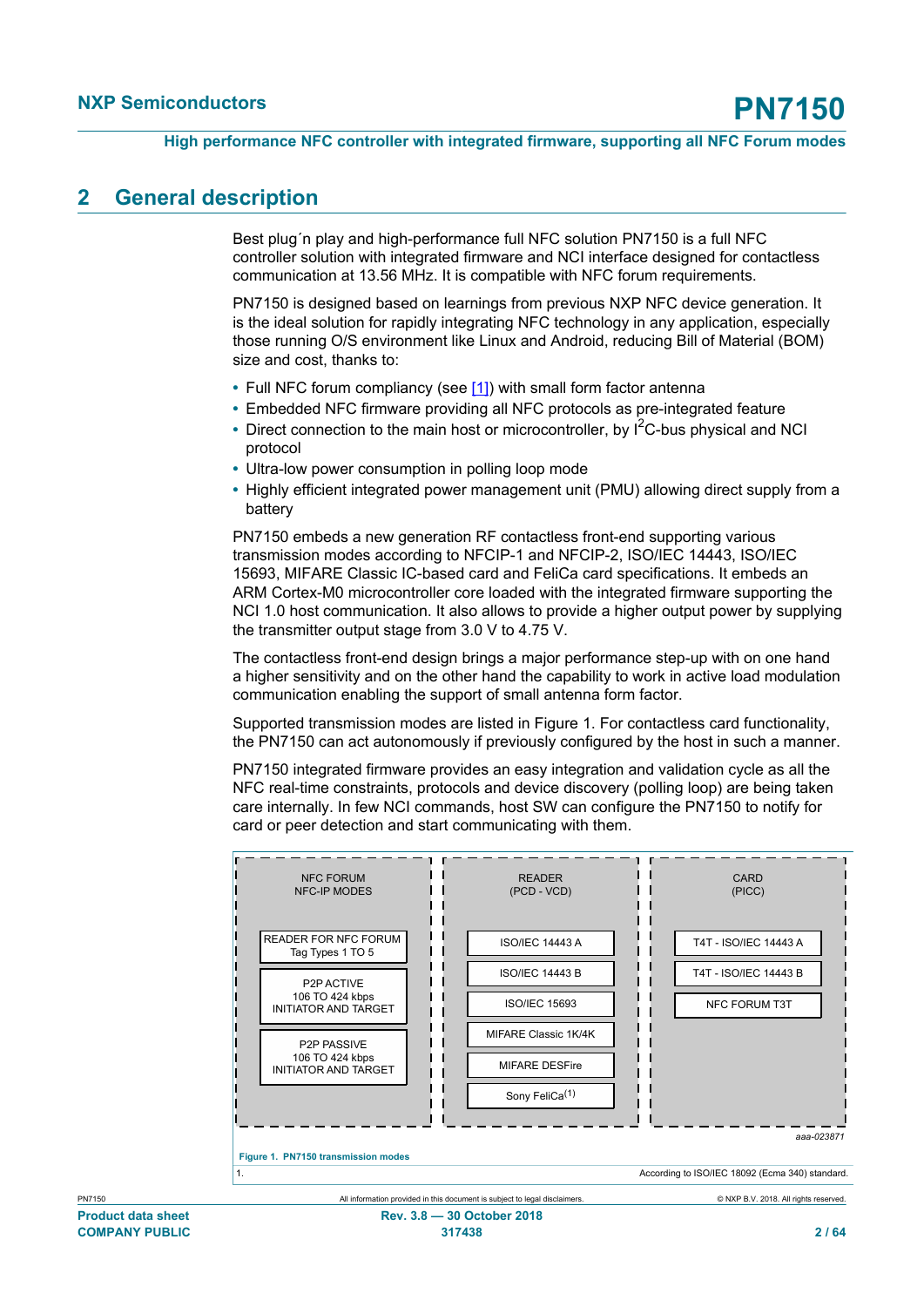### <span id="page-2-0"></span>**3 Features and benefits**

- **•** Includes NXP ISO/IEC14443-A and Innovatron ISO/IEC14443-B intellectual property licensing rights
- **•** ARM Cortex-M0 microcontroller core
- **•** Highly integrated demodulator and decoder
- **•** Buffered output drivers to connect an antenna with minimum number of external components
- **•** Integrated RF level detector
- **•** Integrated Polling Loop for automatic device discovery
- **•** RF protocols supported
	- **–** NFCIP-1, NFCIP-2 protocol (see [\[8\]](#page-57-1) and [\[11\]\)](#page-57-2)
	- **–** ISO/IEC 14443A, ISO/IEC 14443B PICC, NFC Forum T4T modes via host interface (see [\[3\]](#page-57-3))
	- **–** NFC Forum T3T via host interface
	- **–** ISO/IEC 14443A, ISO/IEC 14443B PCD designed according to NFC Forum digital protocol T4T platform and ISO-DEP (see [\[1\]](#page-57-0))
	- **–** FeliCa PCD mode
	- **–** MIFARE Classic PCD encryption mechanism (MIFARE Classic 1K/4K)
	- **–** NFC Forum tag 1 to 5 (MIFARE Ultralight, Jewel, Open FeliCa tag, MIFARE DESFire) (see [\[1\]](#page-57-0))
	- **–** ISO/IEC 15693/ICODE VCD mode (see [\[9\]](#page-57-4))
- **•** Supported host interfaces
	- **–** NCI protocol interface according to NFC Forum standardization (see [\[2\]](#page-57-5))
	- **–** I <sup>2</sup>C-bus High-speed mode (see [\[4\]](#page-57-6))
- **•** Integrated power management unit
	- **–** Direct connection to a battery (2.3 V to 5.5 V voltage supply range)
	- **–** Support different Hard Power-Down/Standby states activated by firmware
	- **–** Autonomous mode when host is shut down
- Automatic wake-up via RF field, internal timer and  $I^2C$ -bus interface
- **•** Integrated non-volatile memory to store data and executable code for customization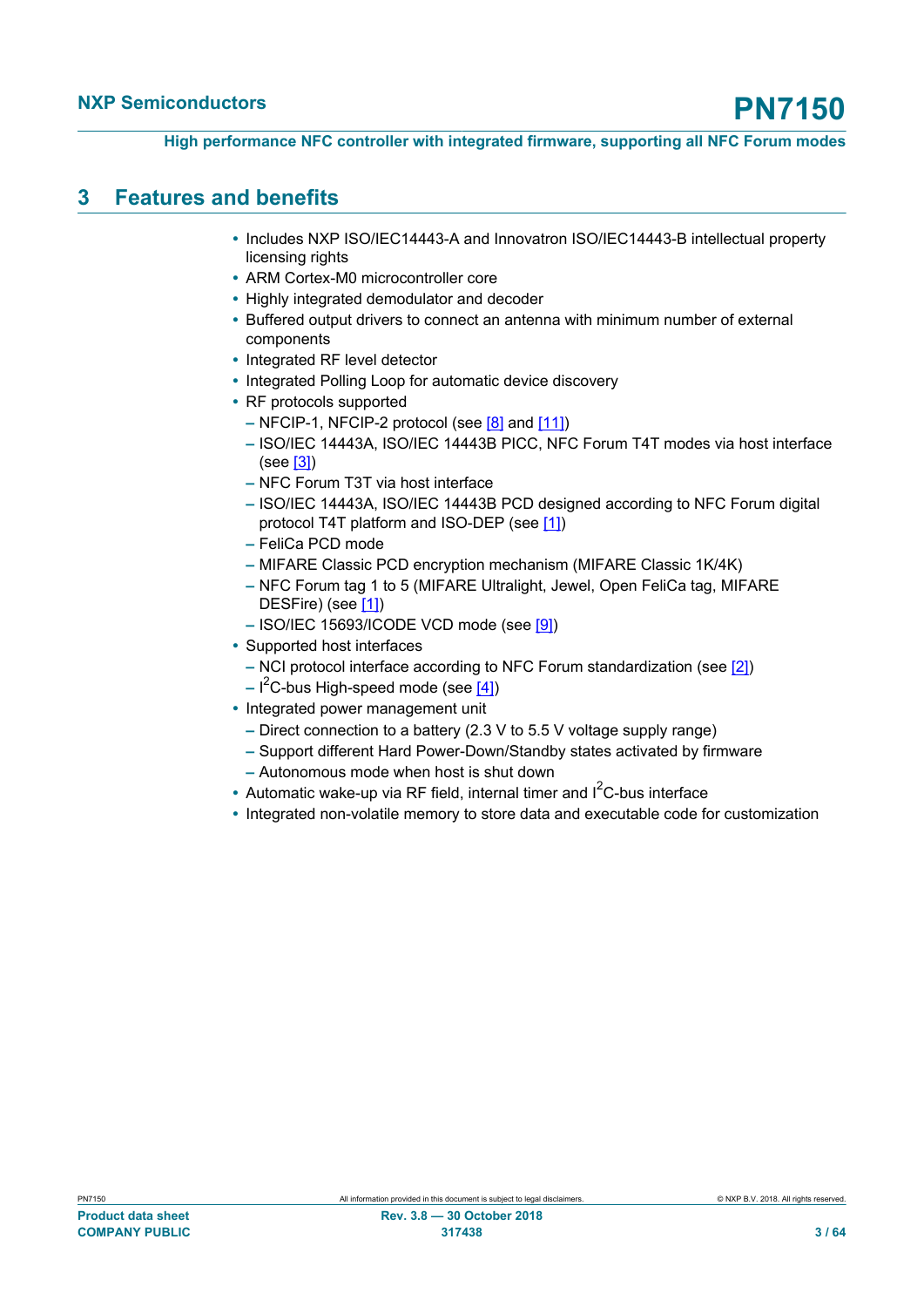### <span id="page-3-0"></span>**4 Applications**

- **•** All devices requiring NFC functionality especially those running in an Android or Linux environment
- **•** TVs, set-top boxes, blu-ray decoders, audio devices
- **•** Home automation, gateways, wireless routers
- **•** Home appliances
- **•** Wearables, remote controls, healthcare, fitness
- **•** Printers, IP phones, gaming consoles, accessories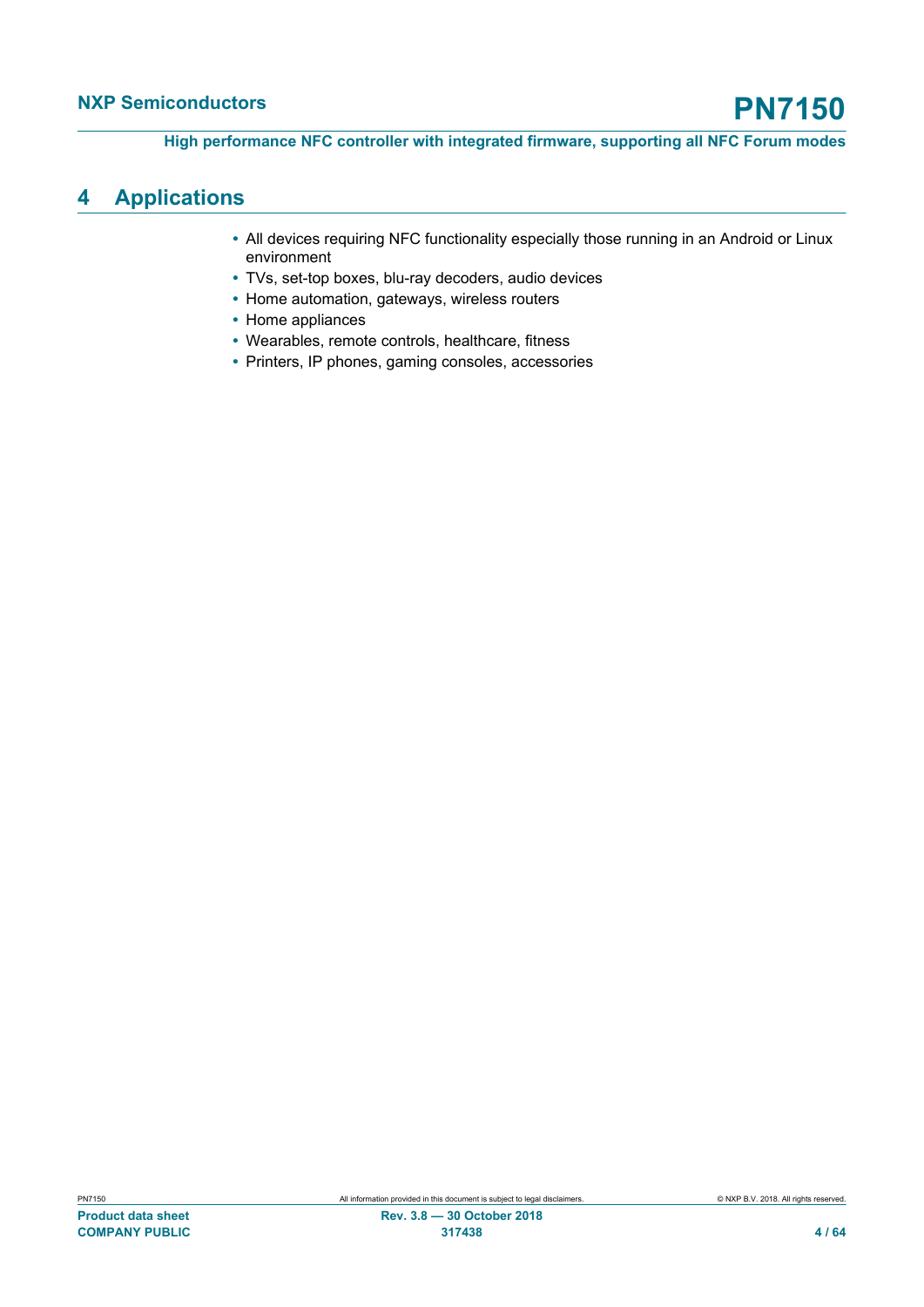<span id="page-4-0"></span>**High performance NFC controller with integrated firmware, supporting all NFC Forum modes**

### <span id="page-4-1"></span>**5 Quick reference data**

| <b>Symbol</b>               | Table 1. Quick reference data<br><b>Parameter</b> | <b>Conditions</b>                                                                  |                                     | <b>Min</b>                          |                          | <b>Max</b>     | <b>Unit</b> |
|-----------------------------|---------------------------------------------------|------------------------------------------------------------------------------------|-------------------------------------|-------------------------------------|--------------------------|----------------|-------------|
|                             |                                                   |                                                                                    |                                     |                                     | <b>Typ</b>               |                |             |
| V <sub>BAT</sub>            | battery supply voltage                            | <b>Card Emulation and Passive</b>                                                  |                                     | $[1]$ 2.3                           | L,                       | 5.5            | V           |
|                             |                                                   | Target; $V_{SS}$ = 0 V                                                             | $[2]$                               |                                     |                          |                |             |
|                             |                                                   | Reader, Active Initiator and                                                       |                                     | $[1]$ 2.7                           |                          | 5.5            | $\vee$      |
|                             |                                                   | Active Target; $V_{SS} = 0$ V                                                      | $[2]$                               |                                     |                          |                |             |
| <b>V<sub>DD</sub></b>       | supply voltage                                    | internal supply voltage                                                            |                                     | 1.65                                | 1.8                      | 1.95           | $\vee$      |
| $V_{DD(PAD)}$               | V <sub>DD(PAD)</sub> supply voltage               | supply voltage for host<br>interface                                               |                                     |                                     |                          |                |             |
|                             |                                                   | • 1.8 V host supply; $V_{SS}$ = 0 V                                                |                                     | $[1]$ 1.65                          | 1.8                      | 1.95           | V           |
|                             |                                                   | • 3 V host supply; $V_{SS} = 0$ V                                                  |                                     | $[1]$ 3.0                           | $\overline{\phantom{0}}$ | 3.6            | V           |
| $I_{BAT}$                   | battery supply current                            | in Hard Power Down state; $V_{BAT}$ = 3.6 V; T<br>$= 25 °C$                        |                                     | $\begin{bmatrix} 3 \end{bmatrix}$ – | 10                       | 14             | μA          |
|                             |                                                   | in Standby state; $V_{BAT}$ = 3.6 V; T = 25 °C                                     |                                     | $\frac{1}{2}$                       | 20                       | $\overline{a}$ | μA          |
|                             |                                                   | in Monitor state; $V_{BAT}$ = 2.75 V; T = 25 °C                                    |                                     | $\overline{\phantom{a}}$            | $\overline{\phantom{0}}$ | 14             | μA          |
|                             |                                                   | in low-power polling loop; $V_{BAT}$ = 3.6 V; T =<br>25 °C;loop time = 500 ms      | $[4]$ –                             |                                     | 150                      | $\overline{a}$ | μA          |
|                             |                                                   | PCD mode at typical 3 V                                                            | $\begin{bmatrix} 2 \end{bmatrix}$ . |                                     |                          | 190            | mA          |
| $I_{O(VDDPAD)}$             | output current on pin<br>$V_{DD(PAD)}$            | total current which can be<br>pulled on V <sub>DD(PAD)</sub> referenced<br>outputs |                                     |                                     |                          | 15             | mA          |
| $I_{th(IIim)}$              | current limit threshold<br>current                | current limiter on $V_{DD(TX)}$ pin; $V_{DD(TX)} = 3.3$<br>$\vee$                  |                                     | $[2]$ $\overline{\phantom{a}}$      | 180                      | $\overline{a}$ | mA          |
| $P_{\text{tot}}$            | total power dissipation                           | Reader; $I_{VDD(TX)} = 100$ mA; $V_{BAT} = 5.5$ V                                  |                                     | $\overline{a}$                      |                          | 420            | mW          |
| $\mathsf{T}_{\mathsf{amb}}$ | ambient temperature                               | JEDEC PCB-0.5                                                                      |                                     | $-30$                               |                          | $+85$          | $^{\circ}C$ |

[1]  $V_{SS}$  represents  $V_{SS(PAD)}$  and  $V_{SS(TX)}$ .

[2] The antenna should be tuned not to exceed this current limit (the detuning effect when coupling with another device must be taken into account).

[3] External clock on NFC\_CLK\_XTAL1 must be LOW.

[4] See [\[10\]](#page-57-7) for computing the power consumption as it depends on several parameters.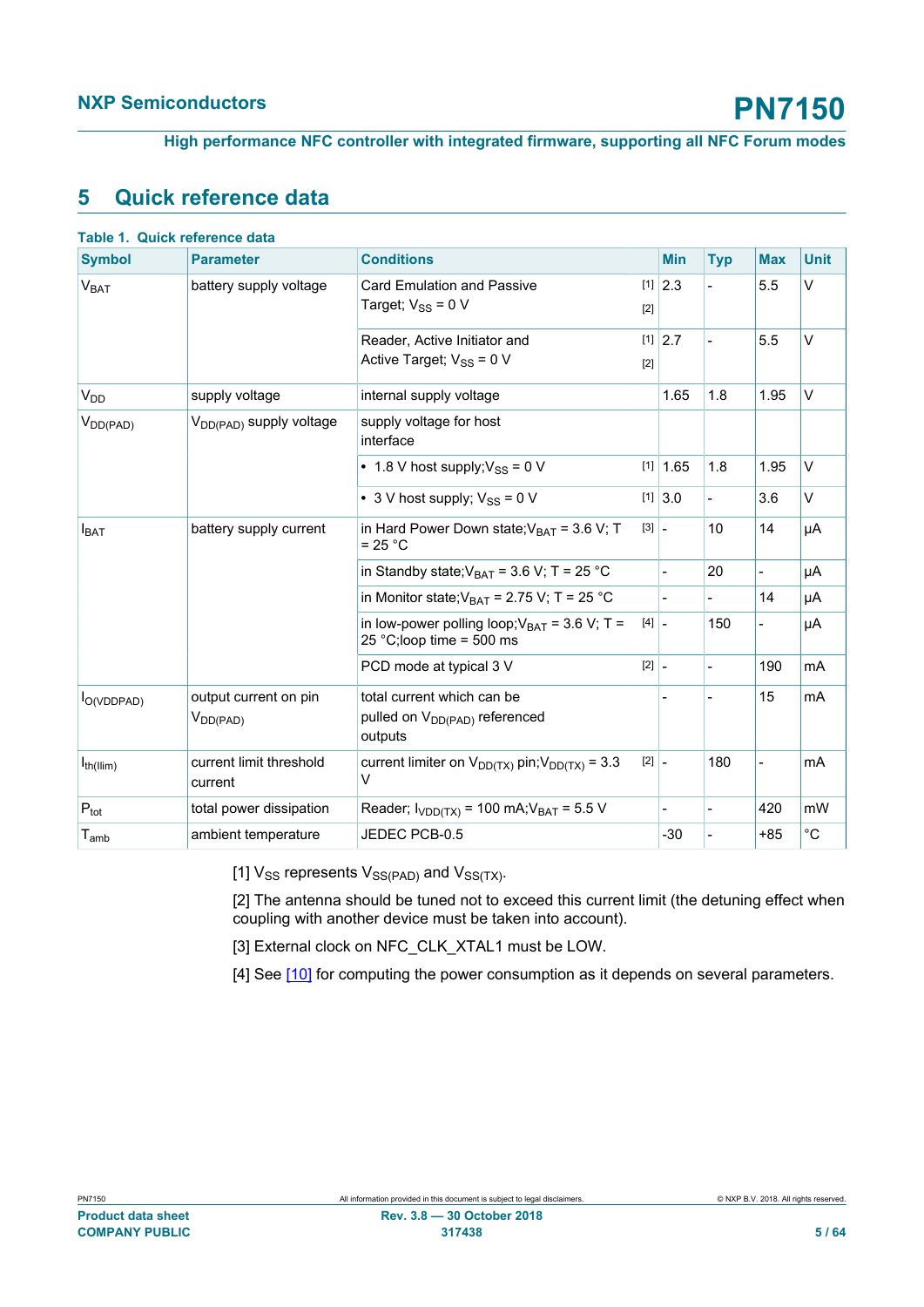### <span id="page-5-2"></span>**6 Ordering information**

<span id="page-5-1"></span><span id="page-5-0"></span>

| <b>Table 2. Ordering information</b> |                |                                                                                                                               |                |  |  |  |
|--------------------------------------|----------------|-------------------------------------------------------------------------------------------------------------------------------|----------------|--|--|--|
| <b>Type number</b>                   | <b>Package</b> |                                                                                                                               |                |  |  |  |
|                                      | <b>Name</b>    | <b>Description</b>                                                                                                            | <b>Version</b> |  |  |  |
| PN7150B0HN/C110xx <sup>[1]</sup>     | HVQFN40        | plastic thermal enhanced very thin quad<br>flat package; no leads; 40 terminals;<br>body; 6 mm $\times$ 6 mm $\times$ 0.85 mm | SOT618-1       |  |  |  |
| PN7150B0UK/C110xx <sup>[1]</sup>     | WLCSP42        | wafer level chip-scale package; 42<br>bumps; 2.88 mm × 2.80 mm × 0.54 mm<br>(Backside coating included)                       | SOT1459-1      |  |  |  |

[1] xx = firmware code variant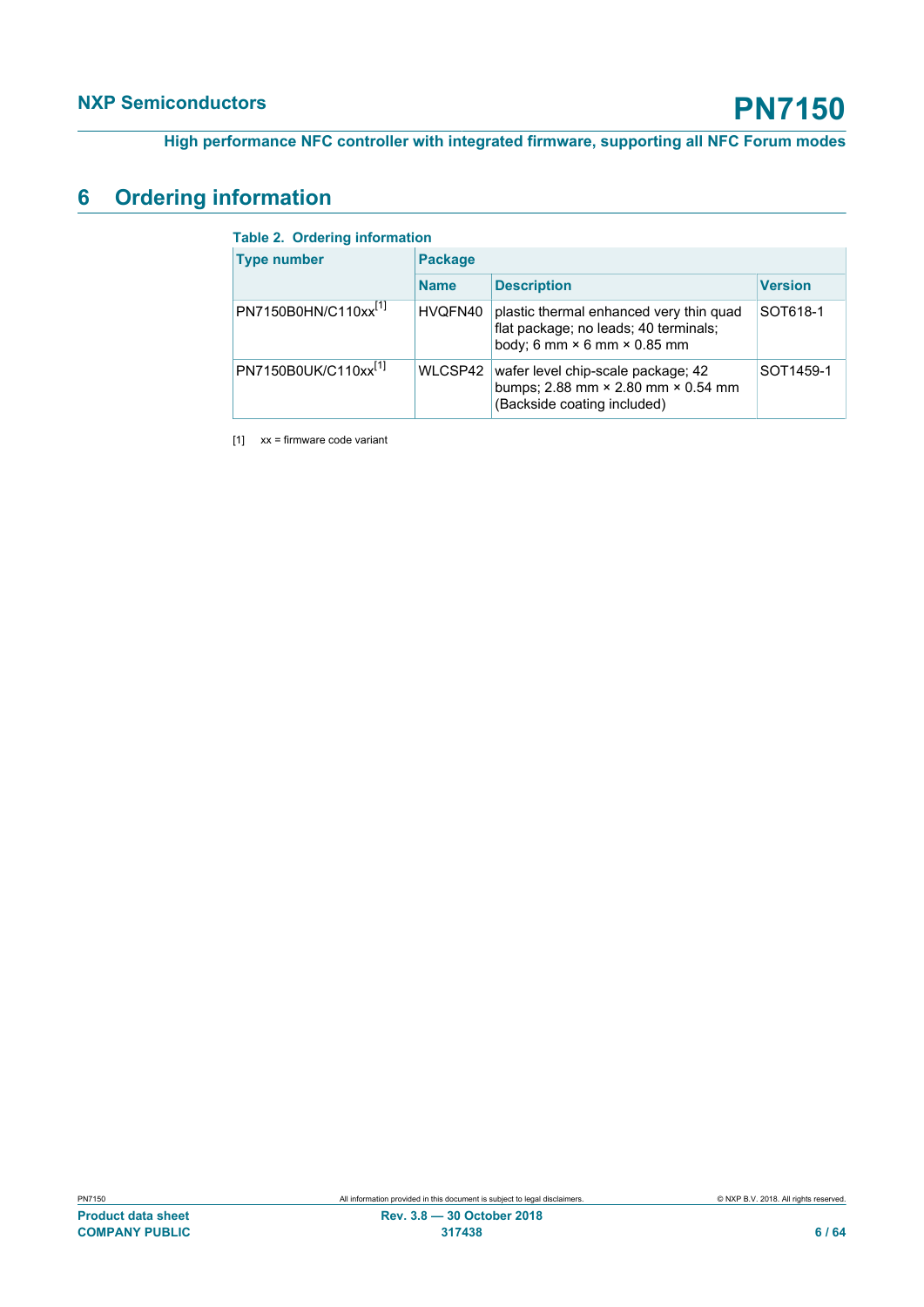**High performance NFC controller with integrated firmware, supporting all NFC Forum modes**

# <span id="page-6-2"></span>**7 Marking HVQFN40**

<span id="page-6-1"></span>

|                               | Terminal 1 index area                                                           |
|-------------------------------|---------------------------------------------------------------------------------|
|                               | A:7<br>B1:6<br>B2:6<br>C:8                                                      |
|                               | 5<br>0<br>aaa-007965<br>Figure 2. PN7150 package marking HVQFN40 (top view)     |
| <b>Table 3. Marking codes</b> |                                                                                 |
| <b>Type number</b>            | <b>Marking code</b>                                                             |
| Line A                        | 7 characters used: basic type number:PN7150x<br>where x is the FW variant       |
| I ine B1                      | 6 characters used: diffusion batch sequence<br>number                           |
| Line B <sub>2</sub>           | 6 characters used: assembly ID number                                           |
| Line C                        | 7 characters used: manufacturing code<br>including:<br>· diffusion center code: |

<span id="page-6-0"></span>

| .ine B1 | 6 characters used: diffusion batch sequence<br>number                                                                                                                                                                                                                                                                                                                                                                                                                     |
|---------|---------------------------------------------------------------------------------------------------------------------------------------------------------------------------------------------------------------------------------------------------------------------------------------------------------------------------------------------------------------------------------------------------------------------------------------------------------------------------|
| ine B2. | 6 characters used: assembly ID number                                                                                                                                                                                                                                                                                                                                                                                                                                     |
| .ine C  | 7 characters used: manufacturing code<br>including:<br>· diffusion center code:<br>$-$ Z: SSMC<br>- S: Powerchip (PTCT)<br>• assembly center code:<br>$-$ S: ATKH<br>• RoHS compliancy indicator:<br>- D: Dark Green; fully compliant RoHS<br>and no halogen and antimony<br>• manufacturing year and week, 3 digits:<br>$-$ Y: year<br>$-$ WW: week code<br>• product life cycle status code:<br>$- X$ : means not qualified product<br>- nothing means released product |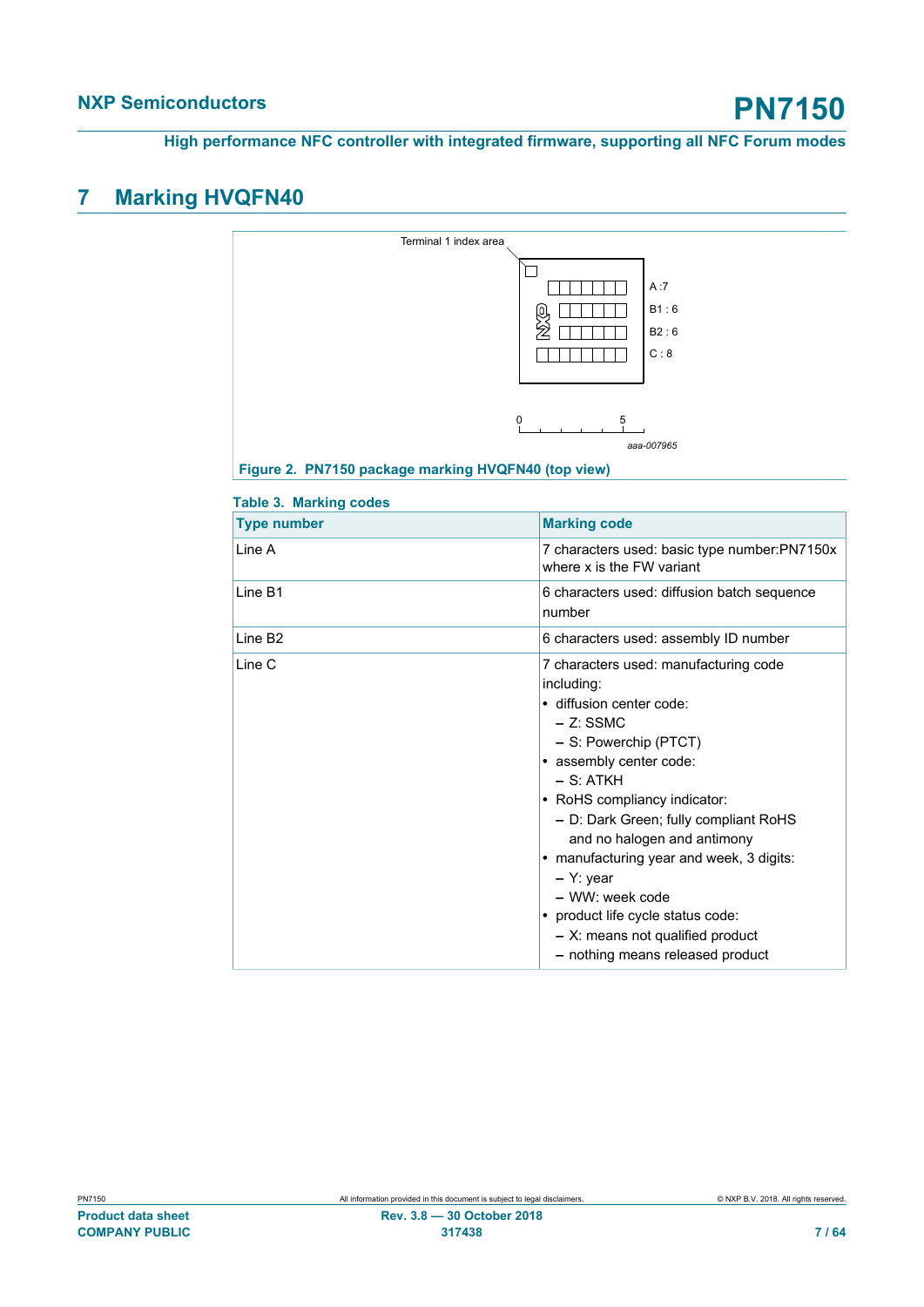### <span id="page-7-2"></span>**8 Marking WLCSP42**

<span id="page-7-1"></span>

<span id="page-7-0"></span>**Figure 3. WLCSP42**

| Line number | <b>Marking code</b>                                                                                                                                                                                                                                                                                                                                                                                                                                                                           |
|-------------|-----------------------------------------------------------------------------------------------------------------------------------------------------------------------------------------------------------------------------------------------------------------------------------------------------------------------------------------------------------------------------------------------------------------------------------------------------------------------------------------------|
| Line 1      | Product identification<br>• Product name: 7150x; where x is the variant.                                                                                                                                                                                                                                                                                                                                                                                                                      |
| Line 2      | Diffusion batch sequence number<br>• Diffusion fabrication code: NNNNN<br>• Wafer ID: DD                                                                                                                                                                                                                                                                                                                                                                                                      |
| Line 3      | Manufacturing code including:<br>• Diffusion center code:<br>$-$ Z: SSMC<br>- s: Global Foundry<br>- S: Powerchip (PTCT)<br>• Assembly center code:<br>$-$ Q: ASE-CL<br>• RoHS compliancy indicator:<br>- D: Dark Green; fully compliant RoHS and no halogen<br>and antimony<br>• Manufacturing year and week; 4 digits:<br>$-$ YY: year<br>- WW: week code<br>• Mask layout version<br>• Product life cycle status code:<br>$-$ X: not qualified product<br>- Nothing means released product |
| Line 4      | NXP logo                                                                                                                                                                                                                                                                                                                                                                                                                                                                                      |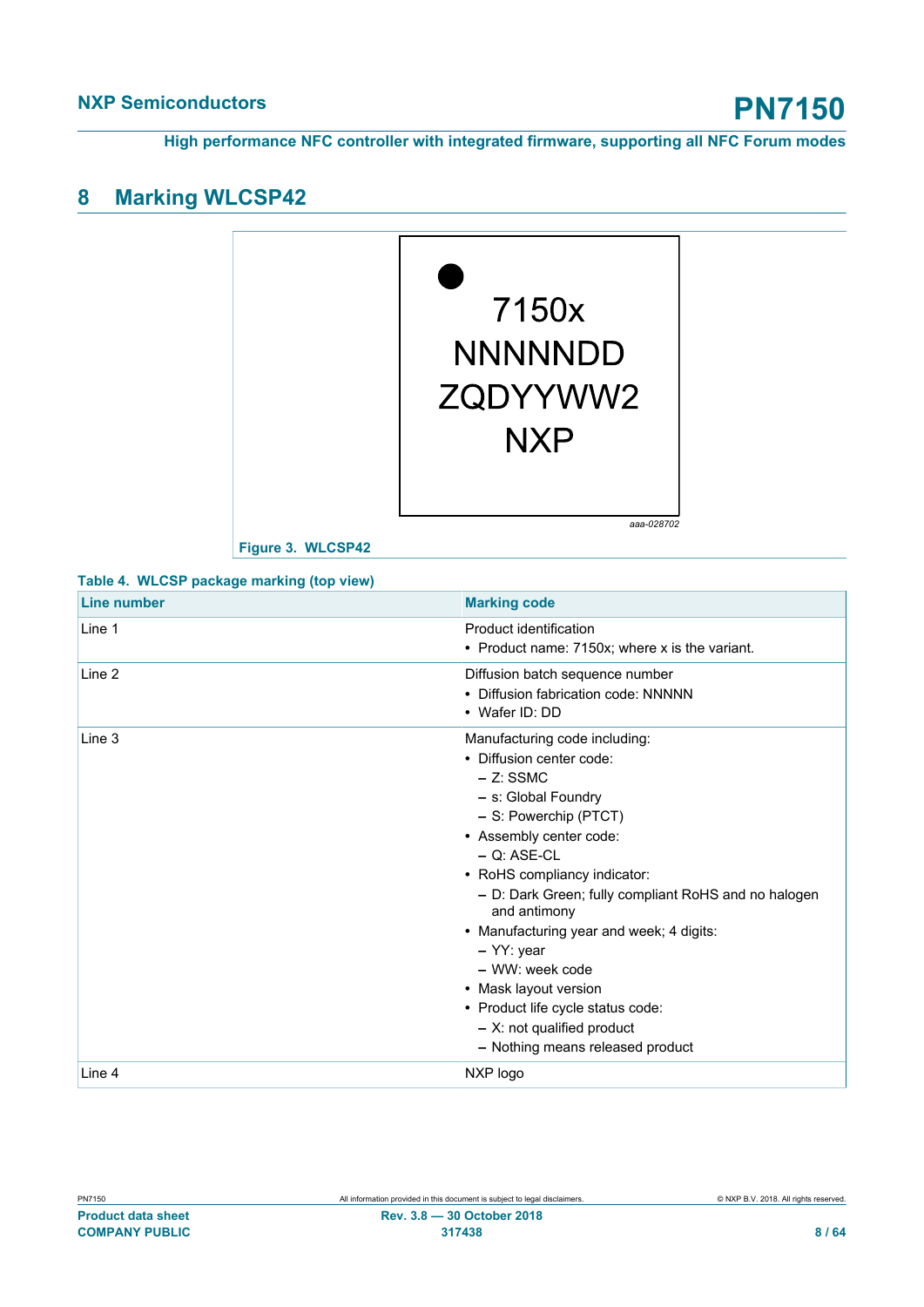### <span id="page-8-0"></span>**9 Block diagram**

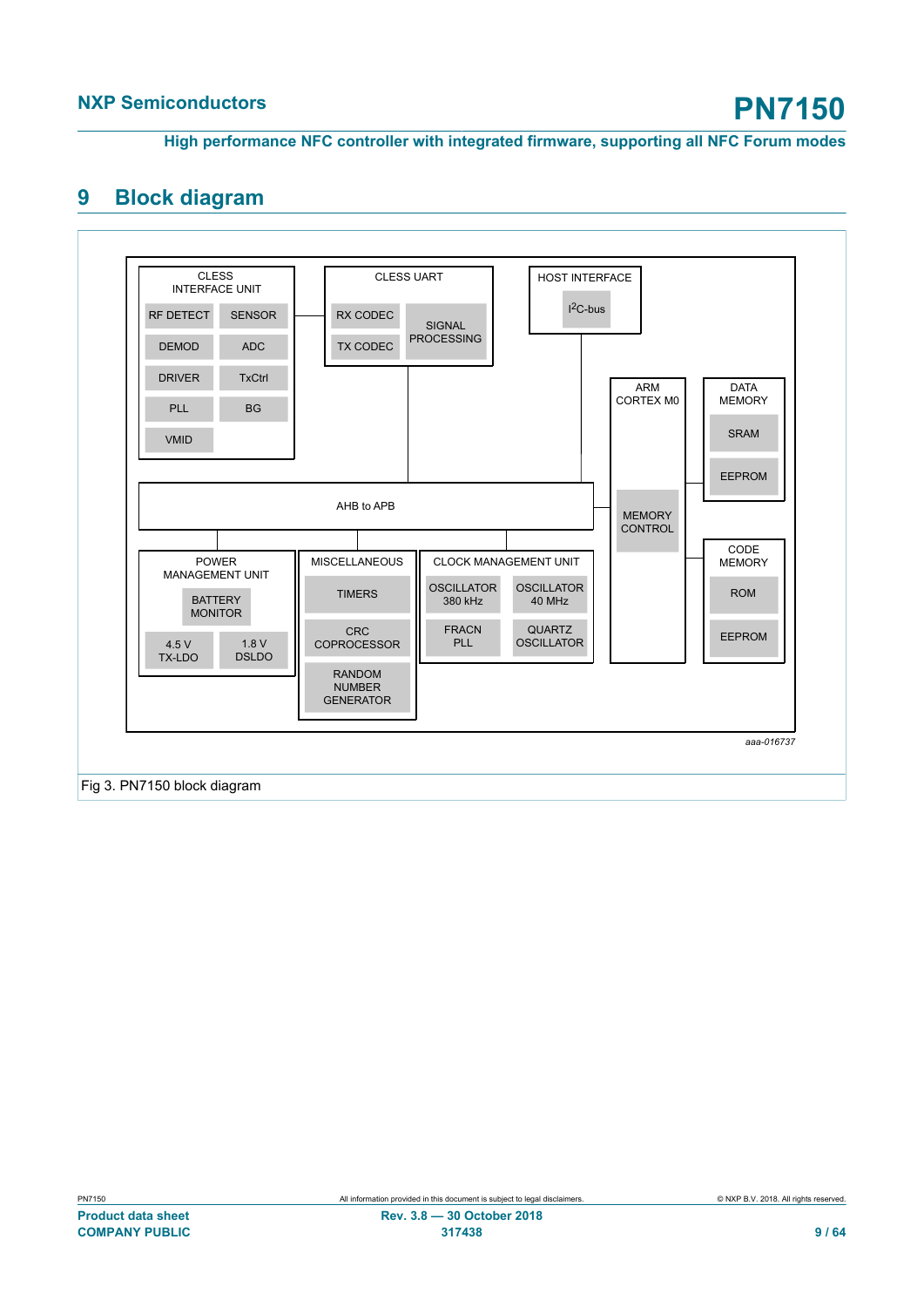### <span id="page-9-1"></span>**10 Pinning information**

#### <span id="page-9-2"></span>NFC\_CLK\_XTAL2 NFC\_CLK\_XTAL2 NFC\_CLK\_XTAL1 NFC\_CLK\_XTAL1 CLK\_REQ terminal 1 n.c. i.c. i.c. o.c.<br>c.c.c index area  $\overline{40}$ ଛା।ଞା 원||7||정||정||정||원| 19 |<br>19 |<br>19 |<br>19 |<br>19 | I2CADR0  $\overline{1}$  $\overline{30}$ V<sub>DDD</sub> i.c.  $\overline{2}$  $(29)$ V<sub>DD</sub> I2CADR1  $\overline{3}$  $(28)$ V<sub>DDA</sub> VSS(PAD) 4  $\overline{\left(27\right)}$ V<sub>SS</sub> I2CSDA  $\overline{5}$  $(26)$ **V<sub>BAT</sub> PN7150**  $\overline{25}$ i.c.  $V_{DD(PAD)}$  6  $(24)$ i.c. 7 I2CSCL  $\overline{23}$  $\vert$  i.c. 8 IRQ V<sub>SS</sub> Vss <u>| 9</u> 22 V<sub>DD(TX\_IN)</sub> VEN **|** 10 TX1 21 (는 (ෆ 일 후] [뿌] [뿌] [뿌] [뿌] [뭐]  $V$ DD $(TX)$ i.c. VBAT2 VBAT1 TX2 RXP RXN VDD(MID) Vssrx)<br>n.c.

Transparent top view

### **10.1 Pinning HVQFN40**

<span id="page-9-0"></span>Fig 4. Pinning

| Table 5. PIII description |            |                     |                  |                                                   |
|---------------------------|------------|---------------------|------------------|---------------------------------------------------|
| <b>Symbol</b>             | <b>Pin</b> | Type <sup>[1]</sup> | <b>Refer</b>     | <b>Description</b>                                |
| I2CADR0                   |            |                     | $V_{DD(PAD)}$    | $I2C$ -bus address 0                              |
| i.c.                      | 2          |                     |                  | internally connected; must be connected to GND    |
| I2CADR1                   | 3          |                     | $V_{DD(PAD)}$    | $I2C$ -bus address 1                              |
| $V_{SS(PAD)}$             | 4          | G                   | n/a              | pad ground                                        |
| <b>I2CSDA</b>             | 5          | I/O                 | $V_{DD(PAD)}$    | $I2C$ -bus data line                              |
| $V_{DD(PAD)}$             | 6          | P                   | n/a              | pad supply voltage                                |
| <b>I2CSCL</b>             | 7          |                     | $V_{DD(PAD)}$    | I <sup>2</sup> C-bus clock line                   |
| IRQ.                      | 8          | O                   | $V_{DD(PAD)}$    | interrupt request output                          |
| $V_{SS}$                  | 9          | G                   | n/a              | ground                                            |
| <b>VEN</b>                | 10         |                     | V <sub>BAT</sub> | reset pin. Set the device in Hard Power Down      |
| i.c.                      | 11         |                     |                  | internally connected; leave open                  |
| V <sub>BAT2</sub>         | 12         | P                   | n/a              | battery supply voltage; must be connected to VBAT |
| V <sub>BAT1</sub>         | 13         | P                   | n/a              | TXLDO input supply voltage                        |

#### **Table 5. Pin description**

*aaa-016738*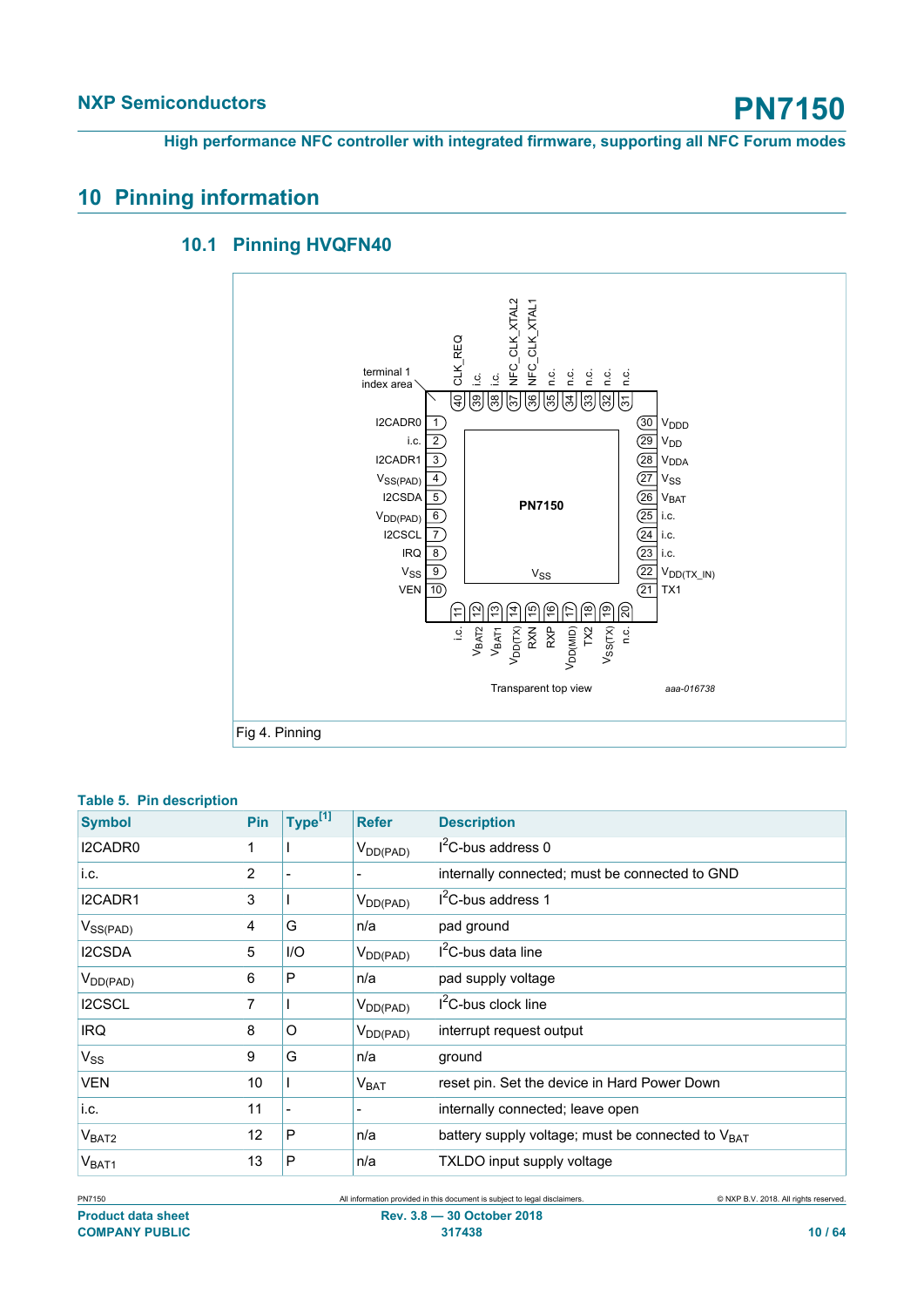### <span id="page-10-0"></span>**High performance NFC controller with integrated firmware, supporting all NFC Forum modes**

| <b>Symbol</b>          | Pin | Type <sup>[1]</sup>      | <b>Refer</b>               | <b>Description</b>                                                  |
|------------------------|-----|--------------------------|----------------------------|---------------------------------------------------------------------|
| $V_{DD(TX)}$           | 14  | P                        | n/a                        | transmitter supply voltage                                          |
| <b>RXN</b>             | 15  | L                        | V <sub>DD</sub>            | negative receiver input                                             |
| <b>RXP</b>             | 16  | L                        | V <sub>DD</sub>            | positive receiver input                                             |
| $V_{DD(MID)}$          | 17  | P                        | n/a                        | receiver reference input supply voltage                             |
| TX <sub>2</sub>        | 18  | $\circ$                  | $V_{DD(TX)}$               | antenna driver output                                               |
| $V_{SS(TX)}$           | 19  | G                        | n/a                        | contactless transmitter ground                                      |
| n.c.                   | 20  | $\blacksquare$           |                            | not connected                                                       |
| TX1                    | 21  | $\circ$                  | $V_{DD(TX)}$               | antenna driver output                                               |
| $V_{DD(TX_1 N)}$       | 22  | $\mathsf{P}$             | n/a                        | transmitter input supply voltage; must be connected to $V_{DD(TX)}$ |
| i.c.                   | 23  |                          |                            | internally connected; leave open                                    |
| i.c.                   | 24  |                          |                            | internally connected; leave open                                    |
| i.c.                   | 25  | $\frac{1}{2}$            | $\overline{a}$             | internally connected; leave open                                    |
| $V_{BAT}$              | 26  | P                        | n/a                        | battery supply voltage                                              |
| V <sub>SS</sub>        | 27  | G                        | n/a                        | ground                                                              |
| <b>V<sub>DDA</sub></b> | 28  | P                        | n/a                        | analog supply voltage; must be connected to $V_{DD}$                |
| <b>V<sub>DD</sub></b>  | 29  | P                        | n/a                        | supply voltage                                                      |
| <b>V<sub>DDD</sub></b> | 30  | P                        | n/a                        | digital supply voltage; must be connected to V <sub>DD</sub>        |
| n.c.                   | 31  | $\overline{a}$           |                            | not connected                                                       |
| n.c.                   | 32  |                          |                            | not connected                                                       |
| n.c.                   | 33  |                          |                            | not connected                                                       |
| n.c.                   | 34  | $\overline{\phantom{0}}$ | $\overline{a}$             | not connected                                                       |
| n.c.                   | 35  |                          |                            | not connected                                                       |
| NFC_CLK_XTAL1          | 36  | $\mathbf{I}$             | <b>V<sub>DD</sub></b>      | oscillator input/PLL input                                          |
| NFC CLK XTAL2          | 37  | $\circ$                  | $\mathsf{V}_{\mathsf{DD}}$ | oscillator output                                                   |
| i.c.                   | 38  | $\overline{a}$           |                            | internally connected; leave open                                    |
| i.c.                   | 39  | $\overline{a}$           |                            | internally connected; leave open                                    |
| CLK_REQ                | 40  | O                        | $V_{DD(PAD)}$              | clock request pin                                                   |

 $[1]$  P = power supply

 $G =$  ground  $I = input$  $O =$  output

I/O = input/output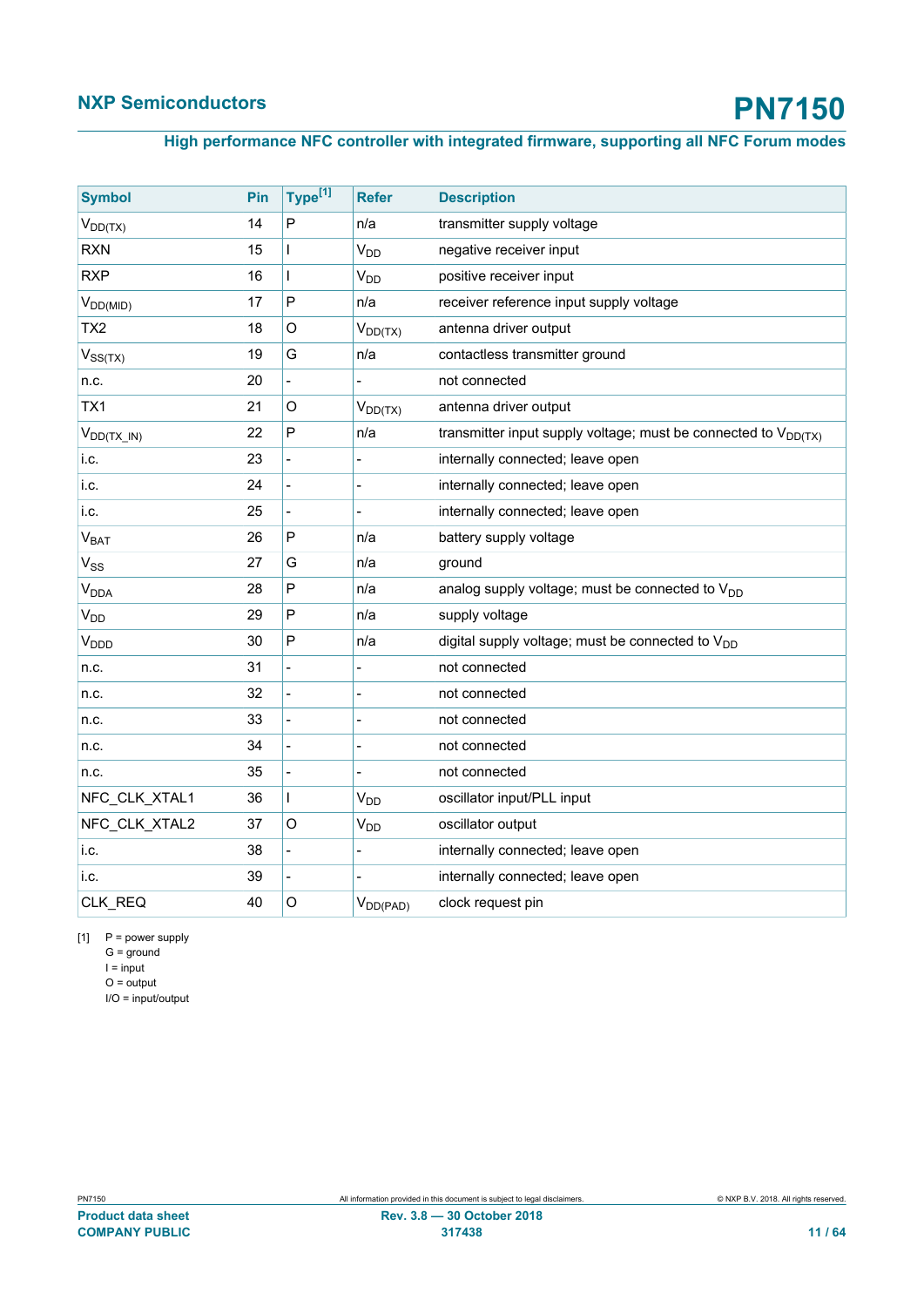### **10.2 Pinning WLCSP42**

<span id="page-11-2"></span><span id="page-11-1"></span>

<span id="page-11-0"></span>

| <b>Symbol</b>     | Pin            | Type <sup>[1]</sup> | <b>Refer</b>           | <b>Description</b>                                                  |
|-------------------|----------------|---------------------|------------------------|---------------------------------------------------------------------|
| V <sub>BAT2</sub> | A1             | $\mathsf{P}$        | n/a                    | battery supply voltage; to be connected to V <sub>BAT</sub>         |
| i.c.              | A2             |                     |                        | internally connected; leave open                                    |
| V <sub>BAT1</sub> | A <sub>3</sub> | P                   | n/a                    | TXLDO input supply voltage                                          |
| <b>RXN</b>        | A4             |                     | V <sub>DD</sub>        | negative receiver input                                             |
| $V_{DD(MID)}$     | A <sub>5</sub> | P                   | n/a                    | receiver reference input supply voltage                             |
| TX <sub>2</sub>   | A <sub>6</sub> | O                   | $V_{DD(TX)}$           | antenna driver output                                               |
| TX1               | A7             | O                   | $V_{DD(TX)}$           | antenna driver output                                               |
| $V_{SS}$          | <b>B1</b>      | G                   | n/a                    | ground                                                              |
| $V_{SS}$          | <b>B2</b>      | G                   | n/a                    | ground                                                              |
| $V_{DD(TX)}$      | B <sub>3</sub> | P                   | n/a                    | transmitter supply voltage                                          |
| <b>RXP</b>        | <b>B4</b>      | $\mathbf{I}$        | <b>V<sub>DD</sub></b>  | positive receiver input                                             |
| V <sub>SS</sub>   | B <sub>5</sub> | G                   | n/a                    | ground                                                              |
| $V_{SS(TX)}$      | B <sub>6</sub> | G                   | n/a                    | contactless transmitter ground                                      |
| $V_{DD(TX_1 N)}$  | Β7             | $\mathsf{P}$        | n/a                    | transmitter input supply voltage; must be connected to $V_{DD(TX)}$ |
| <b>IRQ</b>        | C <sub>1</sub> | $\circ$             | $V_{DD(PAD)}$          | interrupt request output                                            |
| $V_{DD(PAD)}$     | C <sub>2</sub> | P                   | n/a                    | pad supply voltage                                                  |
| <b>VEN</b>        | C <sub>3</sub> |                     | <b>V<sub>BAT</sub></b> | reset pin. Set the device in Hard Power Down                        |
| $V_{SS}$          | C <sub>4</sub> | G                   | n/a                    | power ball. Shall be connected to ground for dissipation            |
| $V_{SS}$          | C <sub>5</sub> | G                   | n/a                    | power ball. Shall be connected to ground for dissipation            |
| i.c.              | C <sub>6</sub> |                     |                        | internally connected; leave open                                    |
| i.c.              | C7             |                     |                        | internally connected; leave open                                    |
| I2CSCL            | D1             | $\mathbf{I}$        | $V_{DD(PAD)}$          | $I2C$ -bus clock line                                               |
| I2CSDA            | D <sub>2</sub> | 1/O                 | $V_{DD(PAD)}$          | $I2C$ -bus data line                                                |
| CLK_REQ           | D3             | O                   | $V_{DD(PAD)}$          | clock request pin                                                   |
| i.c.              | D <sub>4</sub> |                     |                        | internally connected; leave open                                    |

**Product data sheet Rev. 3.8 — 30 October 2018 COMPANY PUBLIC 317438 12 / 64**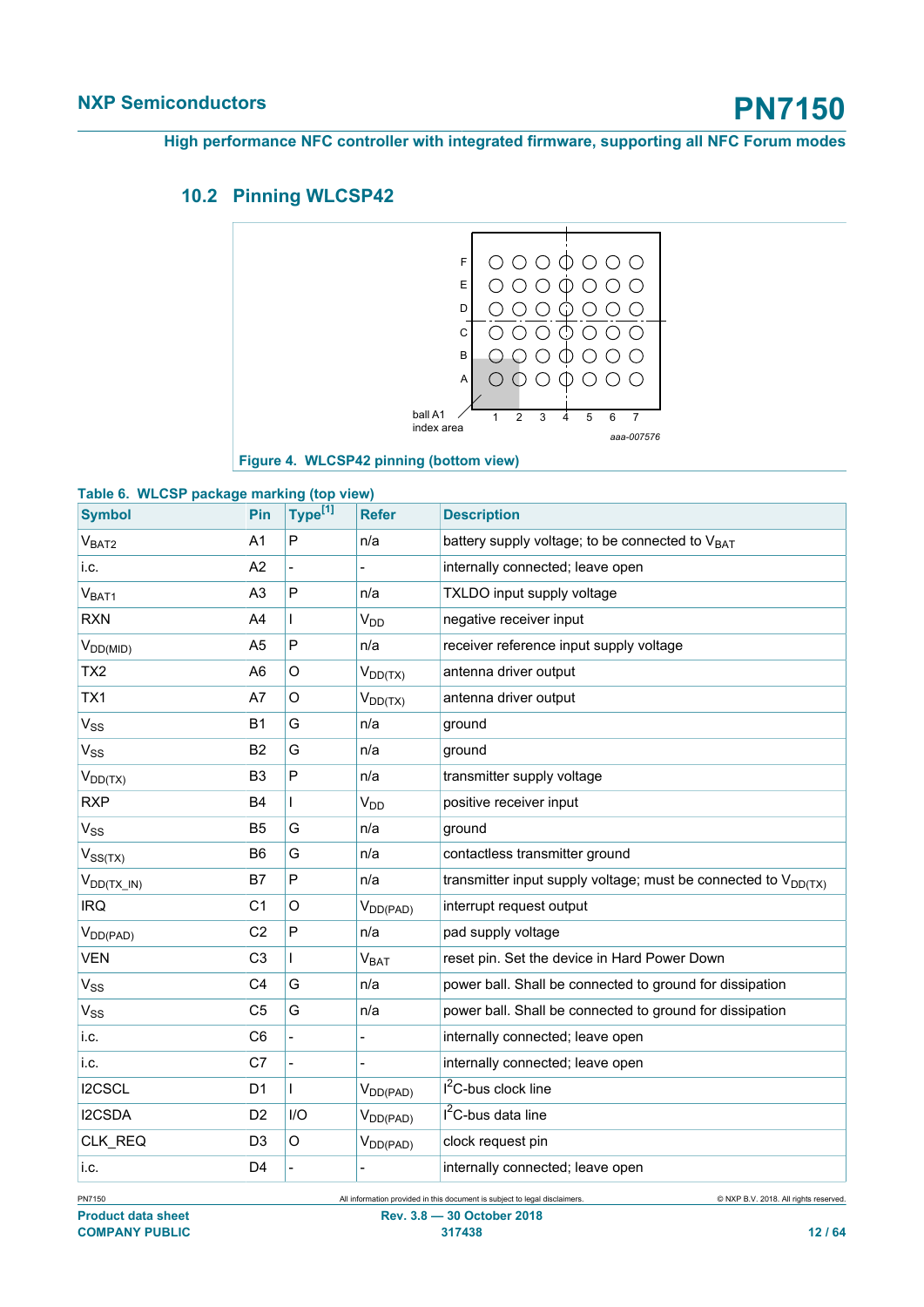### <span id="page-12-0"></span>**High performance NFC controller with integrated firmware, supporting all NFC Forum modes**

| <b>Symbol</b>    | Pin            | Type <sup>[1]</sup>      | <b>Refer</b>          | <b>Description</b>                                           |
|------------------|----------------|--------------------------|-----------------------|--------------------------------------------------------------|
| i.c.             | D <sub>5</sub> |                          |                       | internally connected; leave open                             |
| V <sub>DDD</sub> | D <sub>6</sub> | P                        | n/a                   | digital supply voltage; must be connected to V <sub>DD</sub> |
| $V_{BAT}$        | D7             | P                        | n/a                   | battery supply voltage                                       |
| $V_{SS(PAD)}$    | E <sub>1</sub> | G                        | n/a                   | pad ground                                                   |
| I2CADR1          | E <sub>2</sub> |                          | $V_{DD(PAD)}$         | $I2C-bus$ address 1                                          |
| li.c.            | E <sub>3</sub> |                          |                       | internally connected; leave open                             |
| NFC_CLK_XTAL1    | E4             |                          | <b>V<sub>DD</sub></b> | oscillator input/PLL input                                   |
| i.c.             | E <sub>5</sub> |                          |                       | internally connected; leave open                             |
| i.c.             | E <sub>6</sub> |                          |                       | internally connected; leave open                             |
| V <sub>DD</sub>  | E7             | P                        | n/a                   | LDO output supply voltage                                    |
| I2CADR0          | F <sub>1</sub> |                          | $V_{DD(PAD)}$         | $I2C$ -bus address 0                                         |
| li.c.            | F <sub>2</sub> |                          |                       | internally connected; must be connected to GND               |
| NFC_CLK_XTAL2    | F <sub>3</sub> | $\circ$                  | $V_{DD}$              | oscillator output                                            |
| i.c.             | F4             | $\overline{\phantom{0}}$ |                       | internally connected; leave open                             |
| i.c.             | F <sub>5</sub> |                          |                       | internally connected; must be connected to GND               |
| i.c.             | F <sub>6</sub> |                          |                       | internally connected; leave open                             |
| li.c.            | F7             |                          |                       | internally connected; leave open                             |

 $[1]$  P = power supply

 $G =$  ground  $I = input$ 

 $O = output$ I/O = input/output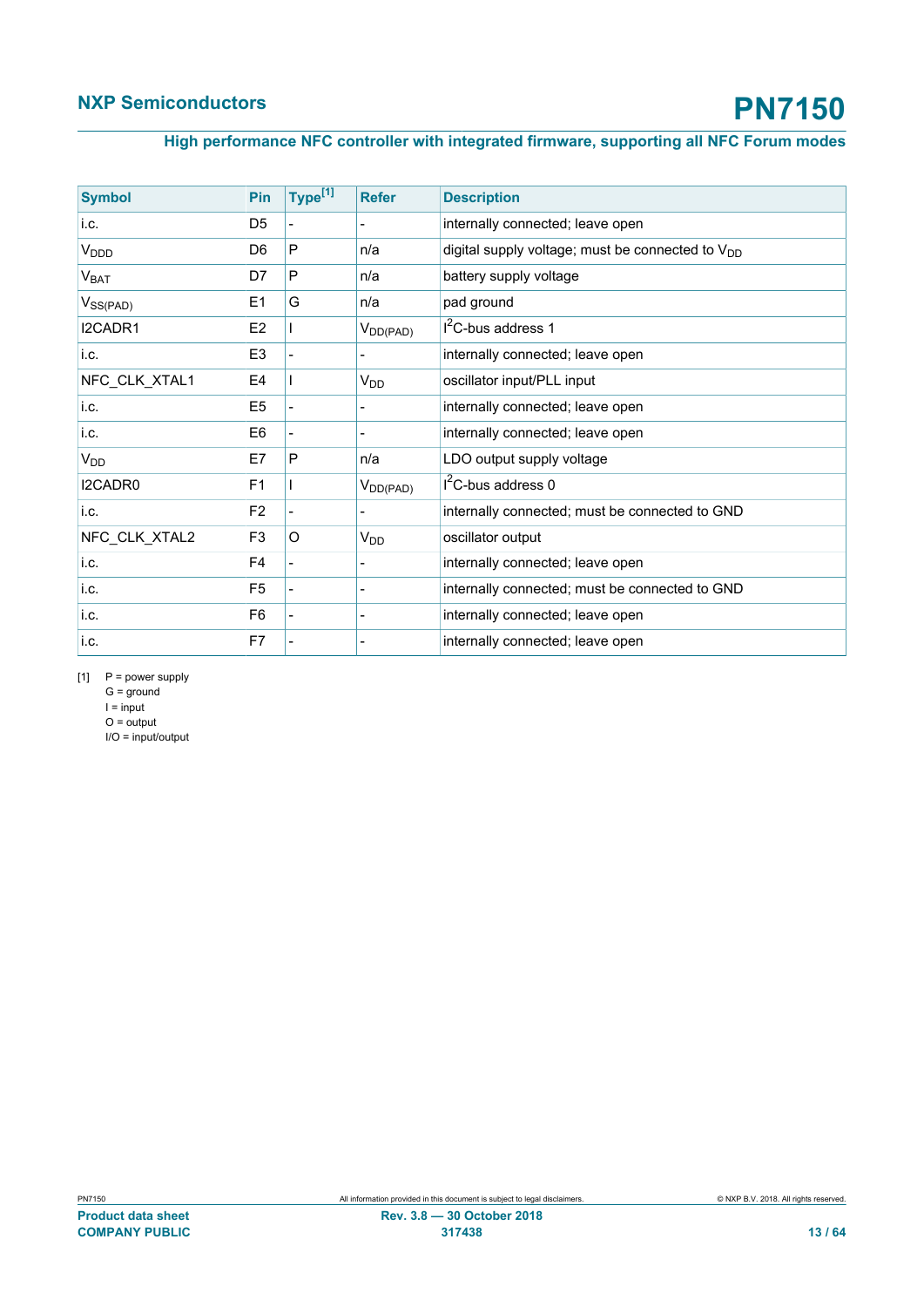### <span id="page-13-0"></span>**11 Functional description**

PN7150 can be connected on a host controller through  $I^2C$ -bus. The logical interface towards the host baseband is NCI-compliant [\[2\]](#page-57-5) with additional command set for NXPspecific product features. This IC is fully user controllable by the firmware interface described in [\[5\].](#page-57-8)

Moreover, PN7150 provides flexible and integrated power management unit in order to preserve energy supporting Power Off mode.

In the following chapters you will find also more details about PN7150 with references to very useful application note such as:

**•** PN7150 User Manual [\(\[5\]](#page-57-8)):

User Manual describes the software interfaces (API) based on the NFC forum NCI standard. It does give full description of all the NXP NCI extensions coming in addition to NCI standard ([\[2\]\)](#page-57-5).

**•** PN7150 Hardware Design Guide [\(\[6\]](#page-57-9)):

Hardware Design Guide provides an overview on the different hardware design options offered by the IC and provides guidelines on how to select the most appropriate ones for a given implementation. In particular, this document highlights the different chip power states and how to operate them in order to minimize the average NFC-related power consumption so to enhance the battery lifetime.

- **•** PN7150 Antenna and Tuning Design Guide ([\[7\]\)](#page-57-10): Antenna and Tuning Design Guide provides some guidelines regarding the way to design an NFC antenna for the PN7150 chip. It also explains how to determine the tuning/matching network to place between this antenna and the PN7150. Standalone antenna performances evaluation and final RF system validation (PN7150 + tuning/matching network + NFC antenna within its final environment) are also covered by this document.
- **•** PN7150 Low-Power Mode Configuration [\(\[10\]](#page-57-7)): Low-Power Mode Configuration documentation provides guidance on how PN7150 can be configured in order to reduce current consumption by using Low-power polling mode.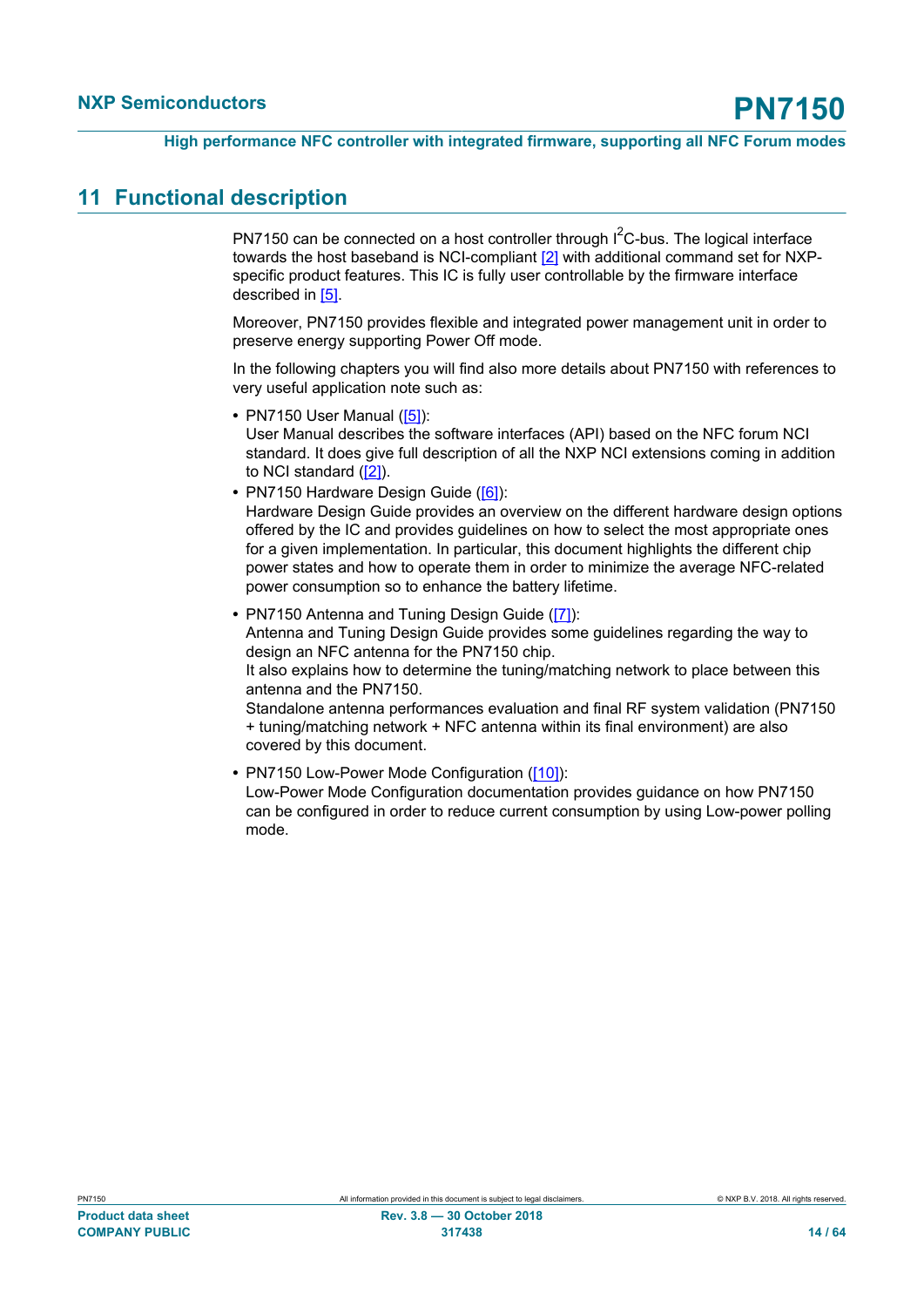

**Important:** To avoid data corruption inside the EEPROM memory, make sure to follow these rules:

- **•** Prevent re-applying RF settings configuration when not required (different possibilities of implementation exist depending on the integration environment, please contact NXP support for more details).
- **•** Insure RF settings configuration is not interrupted (no interruption between related CORE\_SET\_CONFIG\_CMD and CORE\_SET\_CONFIG\_RSP).
- **•** Split the RF settings configuration into several CORE\_SET\_CONFIG\_CMD to limit the time for the FW to treat this command. Only one transferred RF parameter via the CORE\_SET\_CONFIG\_CMD takes approximately 2.7ms. 5.4ms in the specific case where the RF parameter resides in two separated Flash memory blocks, which increase the probability for an interruption between CORE\_SET\_CONFIG\_CMD and CORE\_SET\_CONFIG\_RSP.
- **•** It must be ensured that the RF settings configuration will not be interrupted due to a power off or hardware reset. Once the memory is corrupted, the IC cannot recover from this stage and cannot be used anymore.

### <span id="page-14-1"></span>**11.1 System modes**

#### **11.1.1 System power modes**

<span id="page-14-2"></span>PN7150 is designed in order to enable the different power modes from the system.

2 power modes are specified: Full power mode and Power Off mode.

<span id="page-14-0"></span>

| Table 7. System power modes description |                                                                                                                                     |  |  |  |  |
|-----------------------------------------|-------------------------------------------------------------------------------------------------------------------------------------|--|--|--|--|
| <b>System power mode</b>                | <b>Description</b>                                                                                                                  |  |  |  |  |
| Full power mode                         | the main supply ( $V_{BAT}$ ) as well as the host interface supply ( $V_{DD(PAD)}$ ) is<br>available, all use cases can be executed |  |  |  |  |
| Power Off mode                          | the system is kept Hard Power Down (HPD)                                                                                            |  |  |  |  |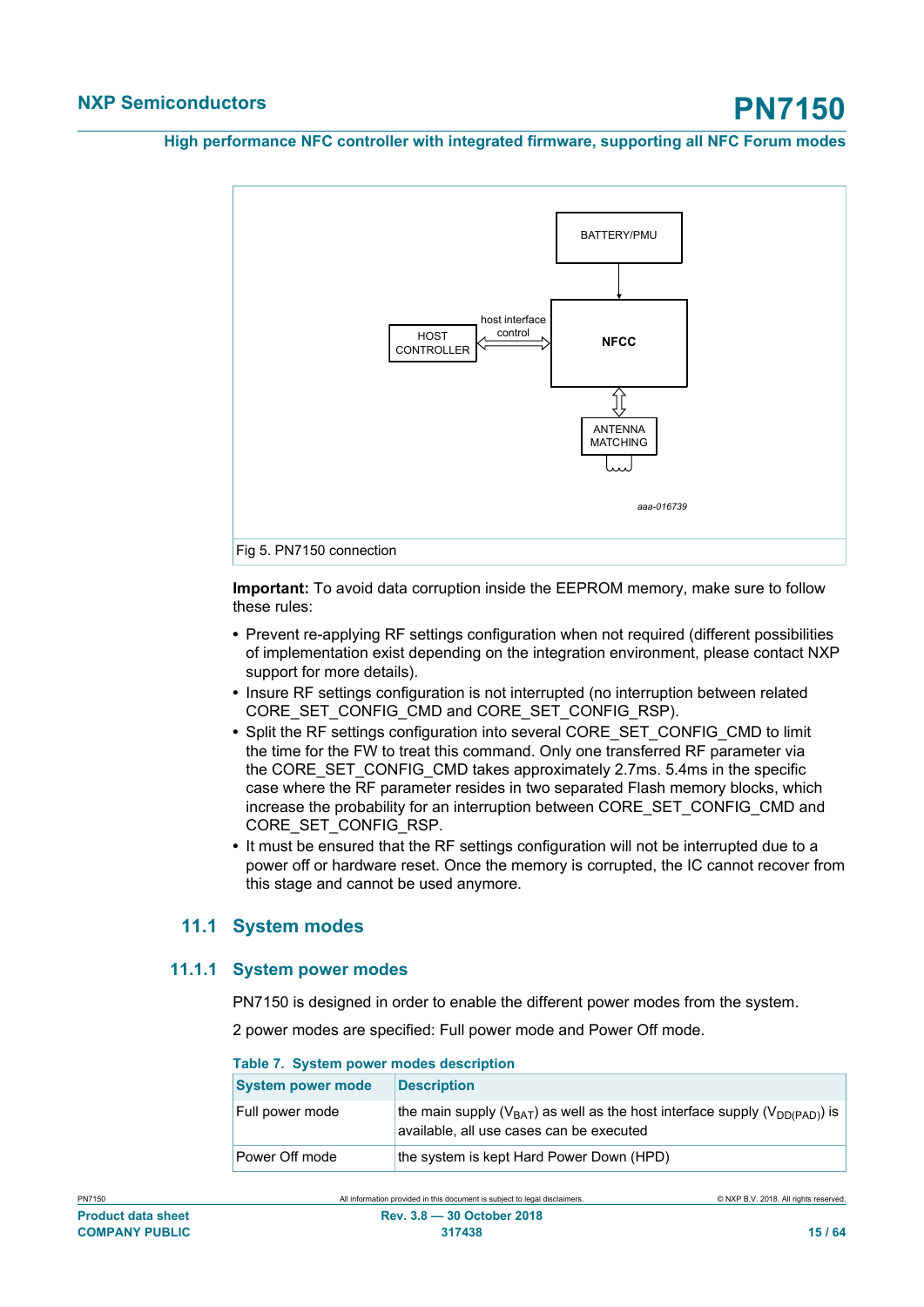

Table 6 summarizes the system power mode of the PN7150 depending on the status of the external supplies available in the system:

<span id="page-15-0"></span>

|  |  |  |  | Table 8. System power modes configuration |
|--|--|--|--|-------------------------------------------|
|--|--|--|--|-------------------------------------------|

| V <sub>BAT</sub> | <b>VEN</b> | <b>Power mode</b> |
|------------------|------------|-------------------|
| Off              |            | Power Off mode    |
| On               | Off        | Power Off mode    |
| On               | On         | Full power mode   |

Depending on power modes, some application states are limited:

#### <span id="page-15-1"></span>**Table 9. System power modes description**

| <b>System power mode</b> | <b>Allowed communication modes</b>       |
|--------------------------|------------------------------------------|
| Power Off mode           | no communication mode available          |
| Full power mode          | Reader/Writer, Card Emulation, P2P modes |

#### **11.1.2 PN7150 power states**

<span id="page-15-3"></span>Next to system power modes defined by the status of the power supplies, the power states include the logical status of the system thus extend the power modes.

4 power states are specified: Monitor, Hard Power Down (HPD), Standby, Active.

<span id="page-15-2"></span>

| Table 10. PN7150 power states       |                                                                                                                                                                                                           |  |
|-------------------------------------|-----------------------------------------------------------------------------------------------------------------------------------------------------------------------------------------------------------|--|
| <b>Power state name Description</b> |                                                                                                                                                                                                           |  |
| Monitor                             | The PN7150 is supplied by V <sub>BAT</sub> which voltage is below its programmable<br>critical level, VEN voltage $> 1.1$ V and the Monitor state is enabled. The<br>system power mode is Power Off mode. |  |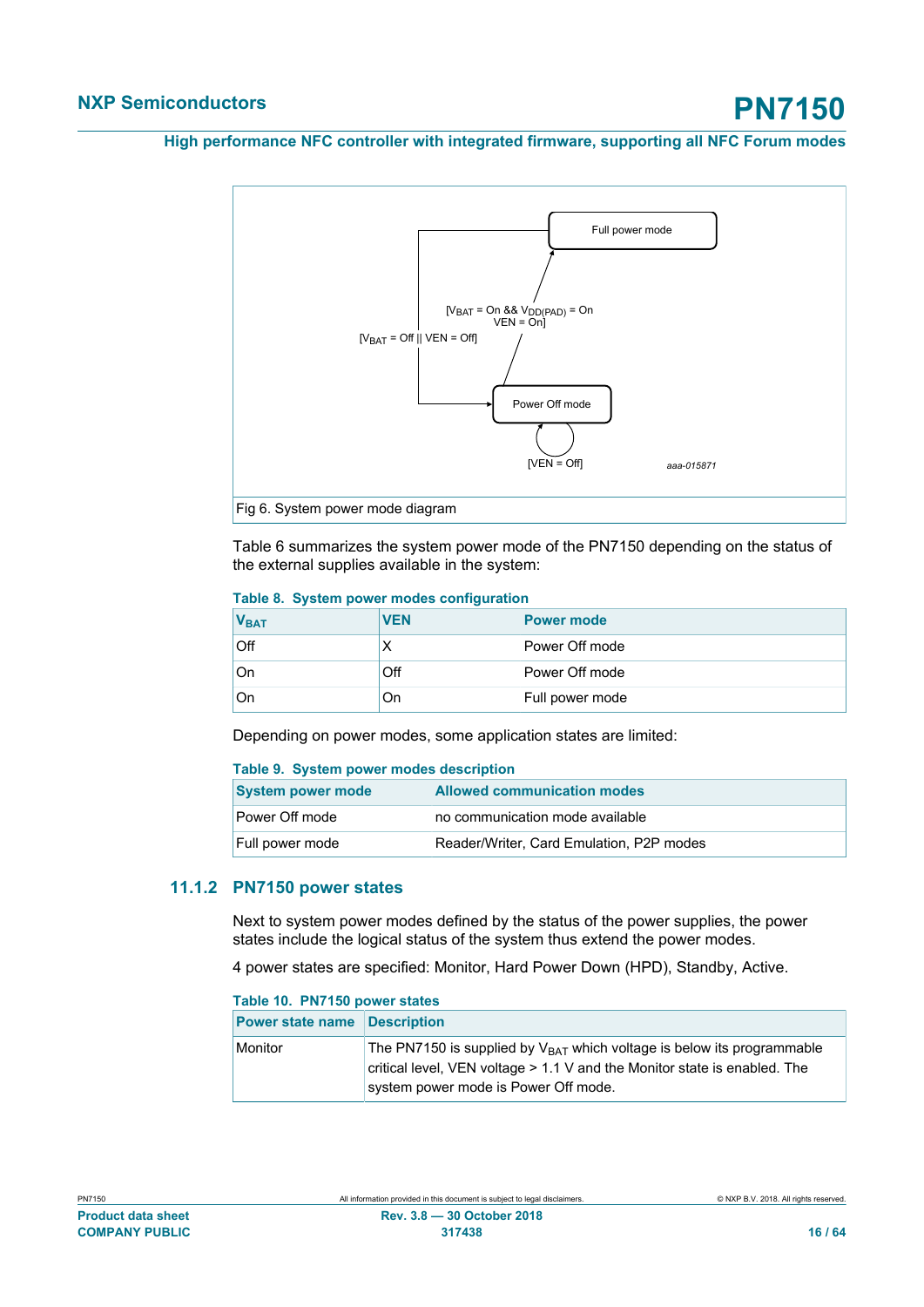| <b>Power state name</b> | <b>Description</b>                                                                                                                                                                                                                                                                                                                                                                       |
|-------------------------|------------------------------------------------------------------------------------------------------------------------------------------------------------------------------------------------------------------------------------------------------------------------------------------------------------------------------------------------------------------------------------------|
| Hard Power Down         | The PN7150 is supplied by $V_{BAT}$ which voltage is above its programmable<br>critical level when Monitor state is enabled and PN7150 is kept in Hard<br>Power Down (VEN voltage is kept low by host or SW programming) to have<br>the minimum power consumption. The system power mode is in Power Off.                                                                                |
| Standby                 | The PN7150 is supplied by $V_{BAT}$ which voltage is above its programmable<br>critical level when the Monitor state is enabled, VEN voltage is high (by host<br>or SW programming) and minimum part of PN7150 is kept supplied to<br>enable<br>configured wake-up sources which allow to switch to Active state; RF<br>field, Host interface. The system power mode is Full power mode. |
| Active                  | The PN7150 is supplied by $V_{BAT}$ which voltage is above its programmable<br>critical level when Monitor state is enabled, VEN voltage is high (by host or<br>SW programming) and the PN7150 internal blocks are supplied. 3 functional<br>modes are defined: Idle, Target and Initiator. The system power mode is Full<br>power mode.                                                 |

At application level, the PN7150 will continuously switch between different states to optimize the current consumption (polling loop mode). Refer to Table 1 for targeted current consumption in here described states.

The PN7150 is designed to allow the host controller to have full control over its functional states, thus of the power consumption of the PN7150 based NFC solution and possibility to restrict parts of the PN7150 functionality.

#### **11.1.2.1 Monitor state**

<span id="page-16-0"></span>In Monitor state, the PN7150 will exit it only if the battery voltage recovers over the critical level. Battery voltage monitor thresholds show hysteresis behavior as defined in Table 27.

#### **11.1.2.2 Hard Power Down (HPD) state**

<span id="page-16-1"></span>The Hard Power Down state is entered when  $V_{DD(PAD)}$  and  $V_{BAT}$  are high by setting VEN voltage < 0.4 V. As these signals are under host control, the PN7150 has no influence on entering or exiting this state.

#### **11.1.2.3 Standby state**

<span id="page-16-2"></span>Active state is PN7150's default state after boot sequence in order to allow a quick configuration of PN7150. It is recommended to change the default state to Standby state after first boot in order to save power. PN7150 can switch to Standby state autonomously (if configured by host).

In this state, PN7150 most blocks including CPU are no more supplied. Number of wakeup sources exist to put PN7150 into Active state:

- **•** I <sup>2</sup>C-bus interface wake-up event
- **•** Antenna RF level detector
- **•** Internal timer event when using polling loop (380 kHz Low-power oscillator is enabled)

If wake-up event occurs, PN7150 will switch to Active state. Any further operation depends on software configuration and/or wake-up source.

| .                         |
|---------------------------|
| <b>Product data sheet</b> |
| <b>COMPANY PUBLIC</b>     |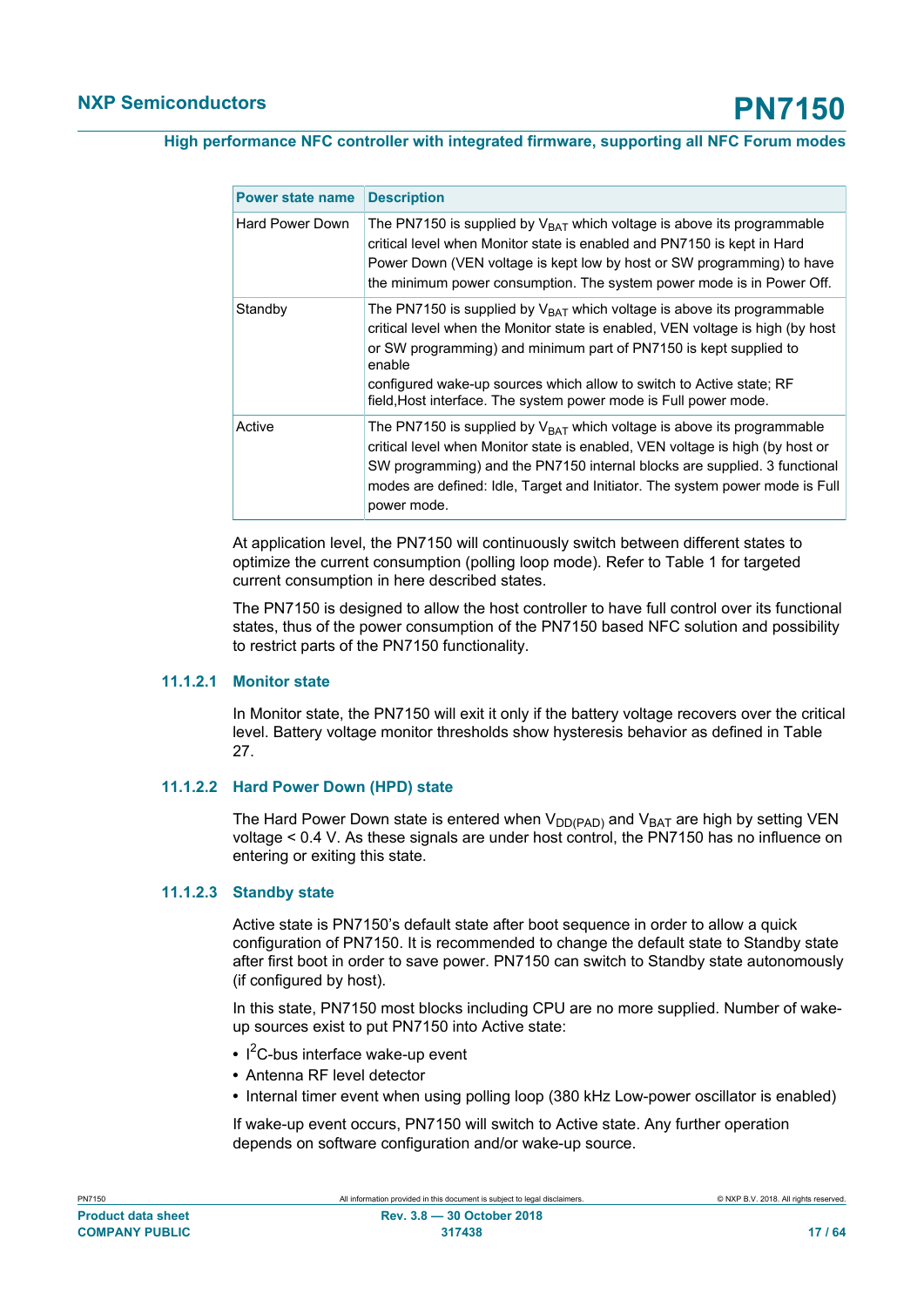#### **11.1.2.4 Active state**

<span id="page-17-1"></span>Within the Active state, the system is acting as an NFC device. The device can be in 3 different functional modes: Idle, Poller and Target.

<span id="page-17-0"></span>

| Table 11. Functional modes in active state |  |  |  |  |  |  |  |  |
|--------------------------------------------|--|--|--|--|--|--|--|--|
|--------------------------------------------|--|--|--|--|--|--|--|--|

| <b>Functional modes Description</b> |                                                                                                     |
|-------------------------------------|-----------------------------------------------------------------------------------------------------|
| <b>Idle</b>                         | the PN7150 is active and allows host interface communication. The RF<br>interface is not activated. |
| Listener                            | the PN7150 is active and is configured for listening to external device.                            |
| Poller                              | the PN7150 is active and is configured in Poller mode. It polls external<br>device                  |

| Poller mode   | In this mode, PN7150 is acting as Reader/Writer or NFC<br>Initiator, searching for or communicating with passive<br>tags or NFC target. Once RF communication has ended,<br>PN7150 will switch to active battery mode (that is, switch<br>off RF transmitter) to save energy. Poller mode shall<br>be used with 2.7 V < $V_{BAT}$ < 5.5 V and VEN voltage ><br>1.1 V. Poller mode shall not be used with $V_{BAT}$ < 2.7 V.<br>$V_{DD(PAD)}$ is within its operational range (see Table 1). |
|---------------|---------------------------------------------------------------------------------------------------------------------------------------------------------------------------------------------------------------------------------------------------------------------------------------------------------------------------------------------------------------------------------------------------------------------------------------------------------------------------------------------|
| Listener mode | In this mode, PN7150 is acting as a card or as an NFC<br>Target. Listener mode shall be used with 2.3 $V < V_{BAT} <$<br>5.5 V and VEN voltage $> 1.1$ V.                                                                                                                                                                                                                                                                                                                                   |

#### **11.1.2.5 Polling loop**

<span id="page-17-2"></span>The polling loop will sequentially set PN7150 in different power states (Active or Standby). All RF technologies supported by PN7150 can be independently enabled within this polling loop.

There are 2 main phases in the polling loop:

- **•** Listening phase. The PN7150 can be in Standby power state or Listener mode
- **•** Polling phase. The PN7150 is in Poller mode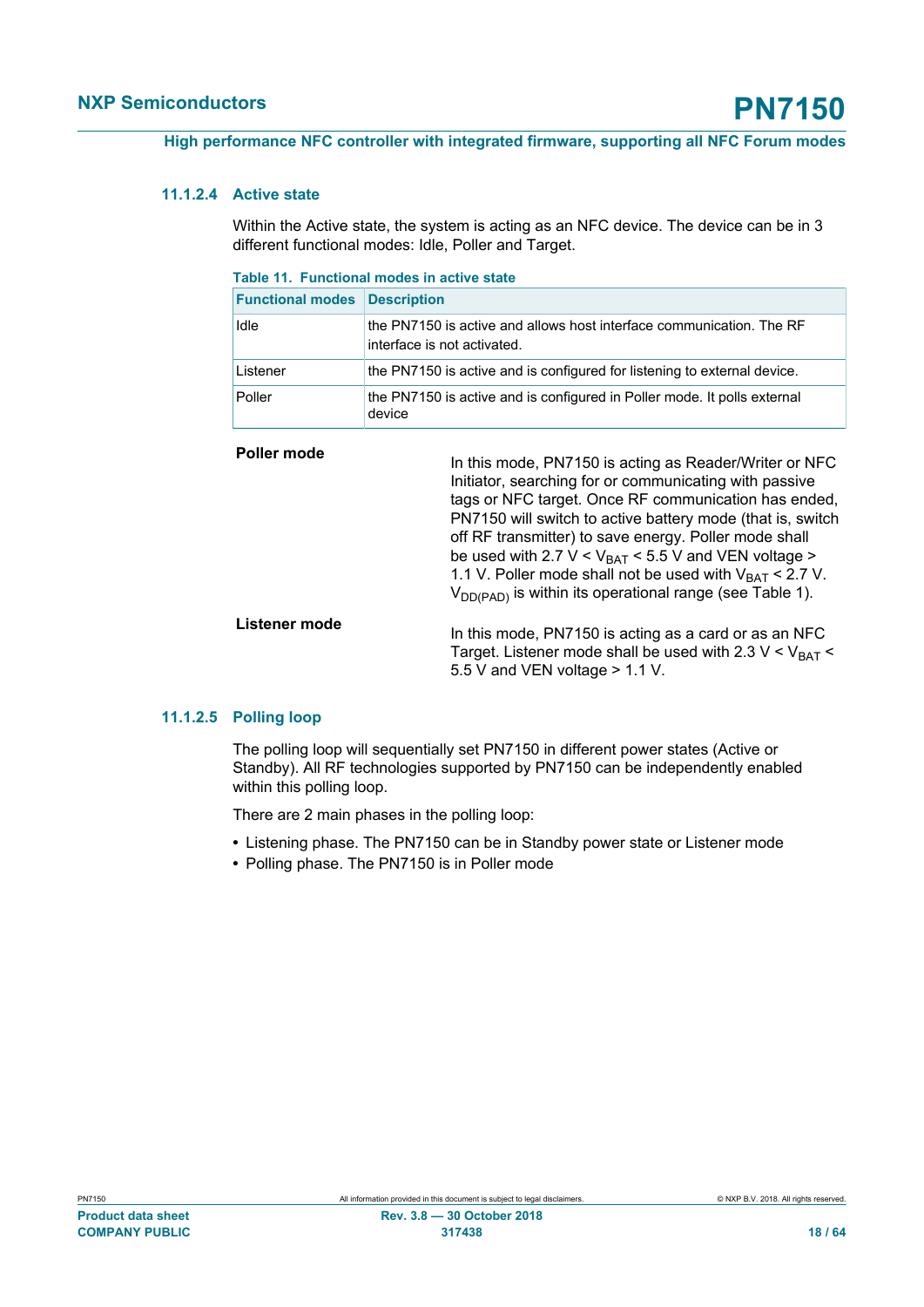

Listening phase uses Standby power state (when no RF field) and PN7150 goes to Listener mode when RF field is detected. When in Polling phase, PN7150 goes to Poller mode.

To further decrease the power consumption when running the polling loop, PN7150 features a low-power RF polling. When PN7150 is in Polling phase instead of sending regularly RF command, PN7150 senses with a short RF field duration if there is any NFC Target or card/tag present. If yes, then it goes back to standard polling loop. With 500 ms (configurable duration, see [\[5\]](#page-57-8)) listening phase duration, the average power consumption is around 150 μA.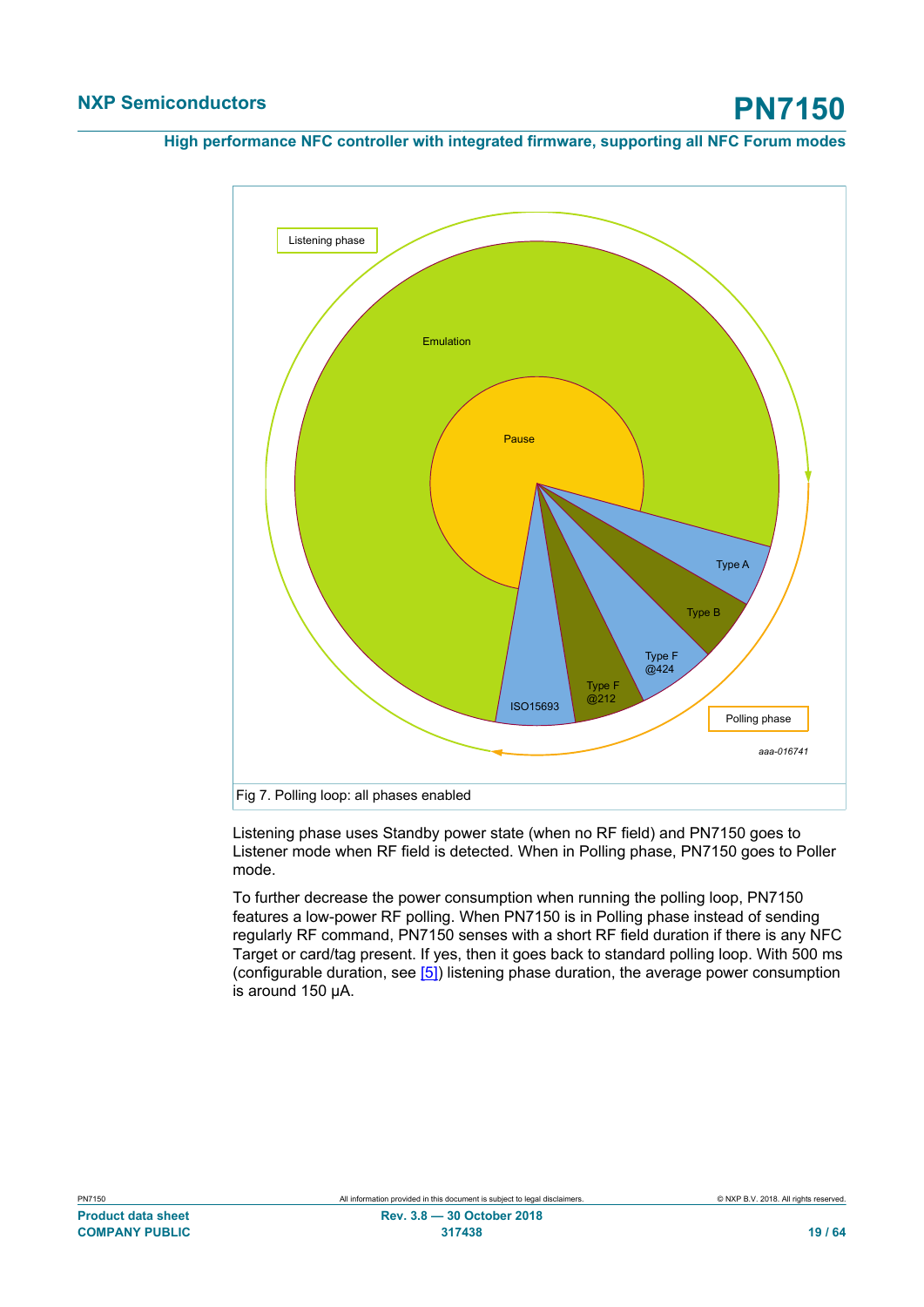

<span id="page-19-0"></span>Detailed description of polling loop configuration options is given in [\[5\]](#page-57-8).

### **11.2 Microcontroller**

PN7150 is controlled via an embedded ARM Cortex-M0 microcontroller core.

<span id="page-19-1"></span>PN7150 features integrated in firmware are referenced in [\[5\]](#page-57-8).

### **11.3 Host interface**

PN7150 provides the support of an I<sup>2</sup>C-bus Slave Interface, up to 3.4 MBaud.

The host interface is waken-up on  $I^2C$ -bus address.

To enable and ensure data flow control between PN7150 and host controller, additionally a dedicated interrupt line IRQ is provided which Active state is programmable. See [\[5\]](#page-57-8) for more information.

### **11.3.1 I <sup>2</sup>C-bus interface**

<span id="page-19-2"></span>The  $I^2C$ -bus interface implements a slave  $I^2C$ -bus interface with integrated shift register, shift timing generation and slave address recognition.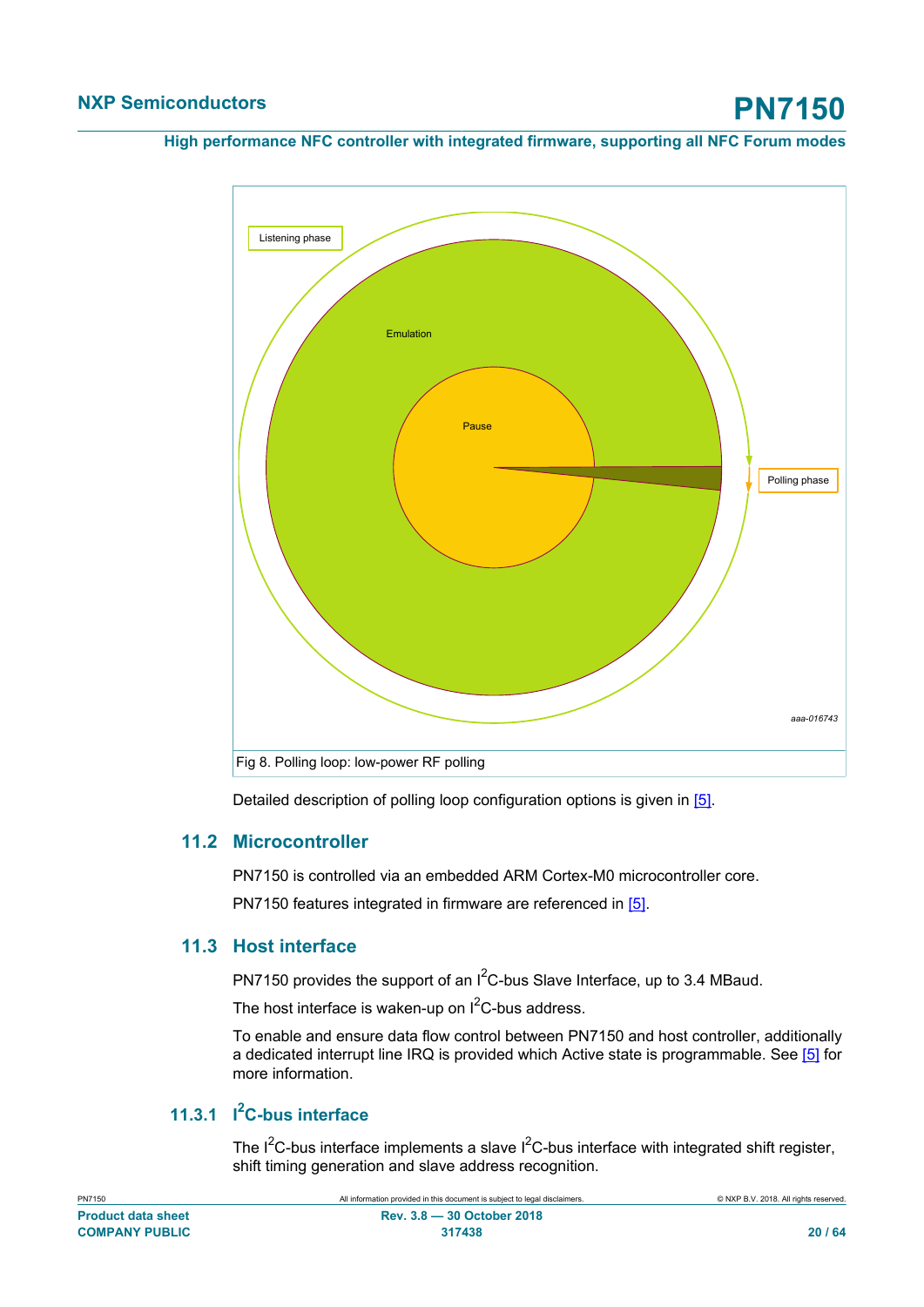I<sup>2</sup>C-bus Standard mode (100 kHz SCL), Fast mode (400 kHz SCL) and High-speed mode (3.4 MHz SCL) are supported.

The mains hardware characteristics of the  $I<sup>2</sup>C$ -bus module are:

- Support slave I<sup>2</sup>C-bus
- **•** Standard, Fast and High-speed modes supported
- **•** Wake-up of PN7150 on its address only
- **•** Serial clock synchronization can be used by PN7150 as a handshake mechanism to suspend and resume serial transfer (clock stretching)

The  $I^2C$ -bus interface module meets the  $I^2C$ -bus specification [\[4\]](#page-57-6) except General call, 10bit addressing and Fast mode Plus (Fm+).

### **11.3.1.1 I <sup>2</sup>C-bus configuration**

<span id="page-20-2"></span>The  $I^2C$ -bus interface shares four pins with  $I^2C$ -bus interface also supported by PN7150. When  $I^2C$ -bus is configured in EEPROM settings, functionality of interface pins changes to one described in Table 10.

#### <span id="page-20-0"></span>**Table 12. Functionality for I2C-bus interface**

| <b>Pin name</b>                   | <b>Functionality</b>            |
|-----------------------------------|---------------------------------|
| I2CADR0                           | I <sup>2</sup> C-bus address 0  |
| I2CADR1                           | I <sup>2</sup> C-bus address 1  |
| $\mid$ I2CSCL $^{[1]}$            | $II2C-bus clock line$           |
| $^\dagger$ I2CSDA $^{\text{[1]}}$ | Il <sup>2</sup> C-bus data line |

[1] I2CSCL and I2CSDA are not fail-safe and  $V_{DD (pad)}$  shall always be available when using the SCL and SDA lines connected to these pins.

PN7150 supports 7-bit addressing mode. Selection of the  $I^2C$ -bus address is done by 2pin configurations on top of a fixed binary header: 0, 1, 0, 1, 0, I2CADR1, I2CADR0, R/W.

#### <span id="page-20-1"></span>**Table 13. I2C-bus interface addressing**

| <b>I2CADR1</b> | <b>I2CADR0</b> | $I2C-bus address$<br>$(R/W = 0, write)$ | $I2C$ -bus address<br>$(R/W = 1, read)$ |
|----------------|----------------|-----------------------------------------|-----------------------------------------|
| 0              | U              | 0x50                                    | 0x51                                    |
| 0              |                | 0x52                                    | 0x53                                    |
|                | 0              | 0x54                                    | 0x55                                    |
|                |                | 0x56                                    | 0x57                                    |

#### **11.4 PN7150 clock concept**

<span id="page-20-3"></span>There are 4 different clock sources in PN7150:

- **•** 27.12 MHz clock coming either/or from:
	- **–** Internal oscillator for 27.12 MHz crystal connection
	- **–** Integrated PLL unit which includes a 1 GHz VCO, taking is reference clock on pin NFC\_CLK\_XTAL1
- **•** 13.56 MHz RF clock recovered from RF field
- **•** Low-power oscillator 40 MHz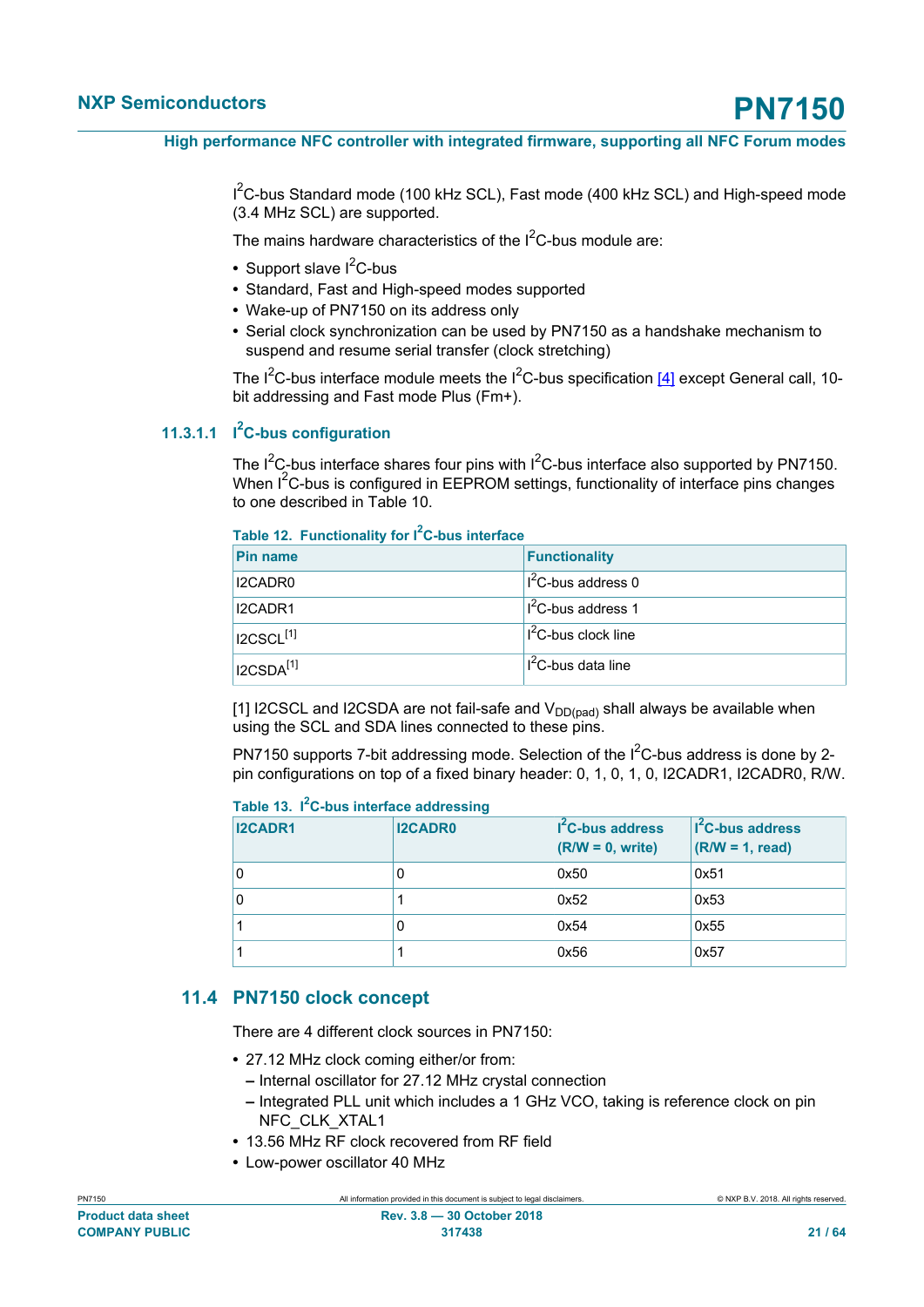<span id="page-21-1"></span>**•** Low-power oscillator 380 kHz

<span id="page-21-0"></span>**Table 14. Crystal requirements**

#### **11.4.1 27.12 MHz quartz oscillator**

When enabled, the 27.12 MHz quartz oscillator applied to PN7150 is the time reference for the RF front end when PN7150 is behaving in Reader mode or NFCIP-1 initiator.

Therefore stability of the clock frequency is an important factor for reliable operation. It is recommended to adopt the circuit shown in Figure 9.



| <b>Symbol</b>     | <b>Parameter</b>             | <b>Conditions</b>                           |     | <b>Min</b> | <b>Typ</b> | <b>Max</b>               | <b>Unit</b> |
|-------------------|------------------------------|---------------------------------------------|-----|------------|------------|--------------------------|-------------|
| $f_{xtal}$        | crystal frequency            | <b>ISO/IEC and FCC</b><br>compliancy        |     |            | 27.12      | $\overline{\phantom{a}}$ | <b>MHz</b>  |
| $\Delta f_{xtal}$ | crystal frequency accuracy   | full operating range                        |     | $[1]$ -100 | ÷          | $+100$                   | ppm         |
|                   |                              | all $V_{BAT}$ range; T = 20<br>$^{\circ}C$  | [1] | -50        |            | $+50$                    | ppm         |
|                   |                              | all temperature<br>range; $V_{BAT}$ = 3.6 V | [1] | $-50$      | ٠          | $+50$                    | ppm         |
| <b>ESR</b>        | equivalent series resistance |                                             |     |            | 50         | 100                      | Ω           |
| $C_{L}$           | load capacitance             |                                             |     | -          | 10         | $\overline{\phantom{a}}$ | pF          |
| $P_{xtal}$        | crystal power dissipation    |                                             |     |            |            | 100                      | μW          |

#### Table 12 describes the levels of accuracy and stability required on the crystal.

[1] This requirement is according to FCC regulations requirements. To meet only ISO/IEC 14443 and ISO/IEC 18092, then ± 14 kHz apply.

#### **11.4.2 Integrated PLL to make use of external clock**

<span id="page-21-2"></span>When enabled, the PLL is designed to generate a low noise 27.12 MHz for an input clock 13 MHz, 19.2 MHz, 24 MHz, 26 MHz, 38.4 MHz and 52 MHz.

The 27.12 MHz of the PLL is used as the time reference for the RF front end when PN7150 is behaving in Reader mode or ISO/IEC 18092 Initiator as well as in Target when configured in Active Communication mode.

| .                         |
|---------------------------|
|                           |
| <b>Product data sheet</b> |
|                           |
| <b>COMPANY PUBLIC</b>     |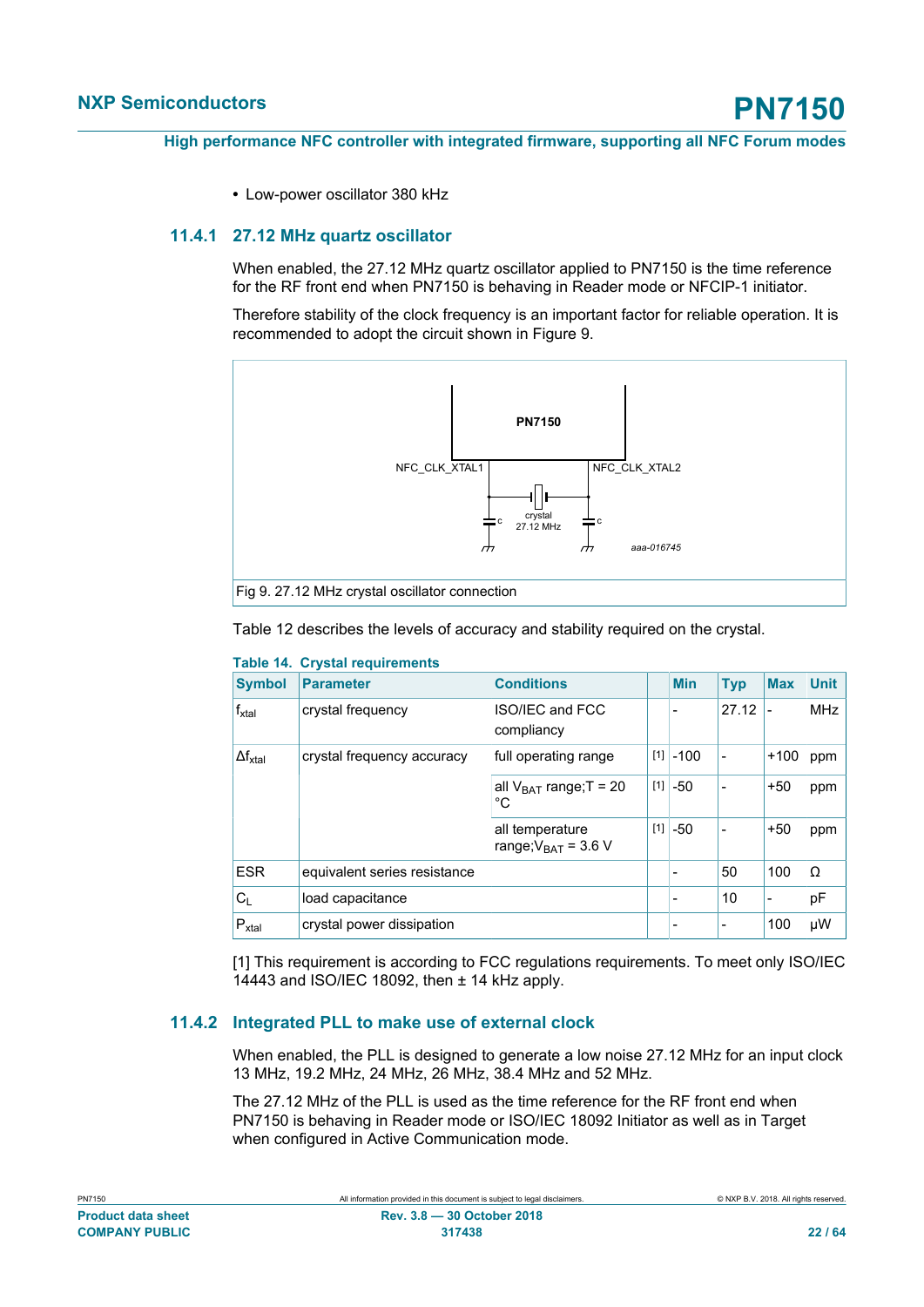The input clock on NFC\_CLK\_XTAL1 shall comply with the.following phase noise requirements for the following input frequency: 13 MHz, 19.2 MHz, 24 MHz, 26 MHz, 38.4 MHz and 52 MHz:



<span id="page-22-0"></span>This phase noise is equivalent to an RMS jitter of 6.23 ps from 10 Hz to 1 MHz. For configuration of input frequency, refer to [\[9\]](#page-57-4). There are 6 pre-programmed and validated frequencies for the PLL: 13 MHz, 19.2 MHz, 24 MHz, 26 MHz, 38.4 MHz and 52 MHz.

| <b>Symbol</b>    | <b>Parameter</b>                      | <b>Conditions</b>                                                                        |  | <b>Min</b> | <b>Typ</b>     | <b>Max</b> | <b>Unit</b>      |
|------------------|---------------------------------------|------------------------------------------------------------------------------------------|--|------------|----------------|------------|------------------|
| $f_{\text{clk}}$ | clock frequency                       | <b>ISO/IEC and FCC</b><br>compliancy                                                     |  |            | 13             |            | <b>MHz</b>       |
|                  |                                       |                                                                                          |  |            | 19.2           |            | <b>MHz</b>       |
|                  |                                       |                                                                                          |  |            | 24             |            | <b>MHz</b>       |
|                  |                                       |                                                                                          |  |            | 26             |            | <b>MHz</b>       |
|                  |                                       |                                                                                          |  |            | 38.4           |            | <b>MHz</b>       |
|                  |                                       |                                                                                          |  |            | 52             |            | <b>MHz</b>       |
| $f_{i(ref)acc}$  | reference input<br>frequency accuracy | full operating range; frequencies<br>typical values: 13 MHz, 26 MHz and<br>52 MHz        |  | $[1]$ -25  |                | $+25$      | ppm              |
|                  |                                       | full operating range; frequencies<br>typical values: 19.2 MHz, 24 MHz<br>and<br>38.4 MHz |  | $[1]$ -50  |                | $+50$      | ppm              |
| $\varphi_n$      | phase noise                           | input noise floor at 50 kHz                                                              |  | $-140$     |                |            | dB/<br><b>Hz</b> |
| Sinusoidal shape |                                       |                                                                                          |  |            |                |            |                  |
| $V_{i(p-p)}$     | peak-to-peak input<br>voltage         |                                                                                          |  | 0.2        | $\overline{a}$ | 1.8        | V                |
| $V_{i (c I k)}$  | clock input voltage                   |                                                                                          |  | 0          | $\overline{a}$ | 1.8        | V                |
|                  | Square shape                          |                                                                                          |  |            |                |            |                  |

## **Table 15. PLL input requirements**

*Coupling: single-ended, AC coupling;*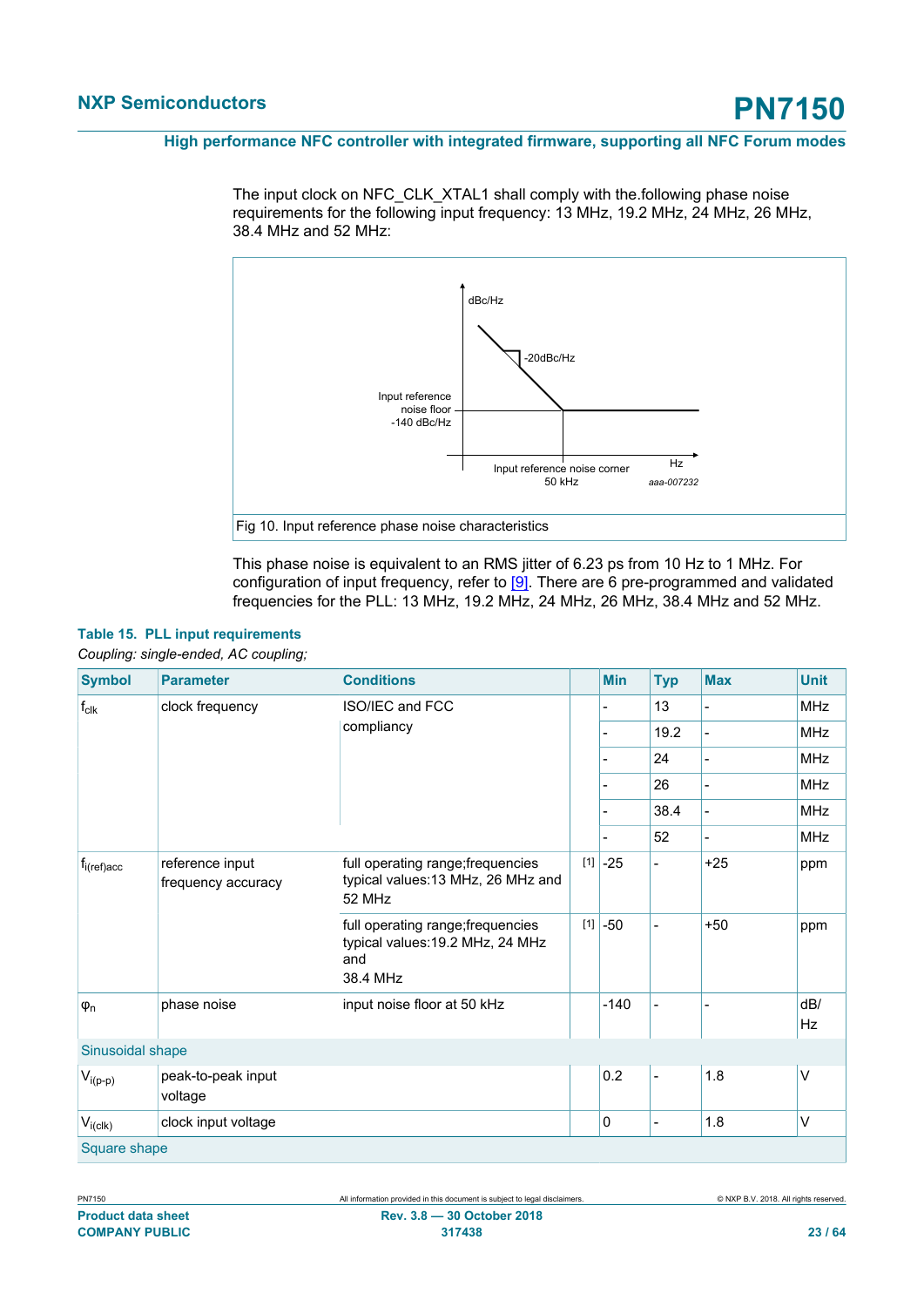#### **High performance NFC controller with integrated firmware, supporting all NFC Forum modes**

| Symbol        | <b>Parameter</b>    | <b>Conditions</b> | <b>Min</b> | T <sub>VD</sub> | Max             | <b>Unit</b> |
|---------------|---------------------|-------------------|------------|-----------------|-----------------|-------------|
| $V_{i (Clk)}$ | clock input voltage |                   |            |                 | $1.8 \pm 10 \%$ | ν           |

[1] This requirement is according to FCC regulations requirements. To meet only ISO/IEC 14443 and ISO/IEC 18092, then ± 400 ppm limits apply.

<span id="page-23-0"></span>For detailed description of clock request mechanisms, refer to [\[5\]](#page-57-8) and [\[6\].](#page-57-9)

#### **11.4.3 Low-power 40 MHz ± 2.5 % oscillator**

Low-power OSC generates a 40 MHz internal clock. This frequency is divided by two to make the system clock.

#### **11.4.4 Low-power 380 kHz oscillator**

<span id="page-23-1"></span>A Low Frequency Oscillator (LFO) is implemented to drive a counter (WUC) wakingup PN7150 from Standby state. This allows implementation of low-power reader polling loop at application level. Moreover, this 380 kHz is used as the reference clock for write access to EEPROM memory.

#### <span id="page-23-2"></span>**11.5 Power concept**

#### **11.5.1 PMU functional description**

<span id="page-23-3"></span>The Power Management Unit of PN7150 generates internal supplies required by PN7150 out of  $V<sub>BAT</sub>$  input supply voltage:

- V<sub>DD</sub>: internal supply voltage
- V<sub>DD(TX)</sub>: output supply voltage for the RF transmitter

The Figure 11 describes the main blocks available in PMU:

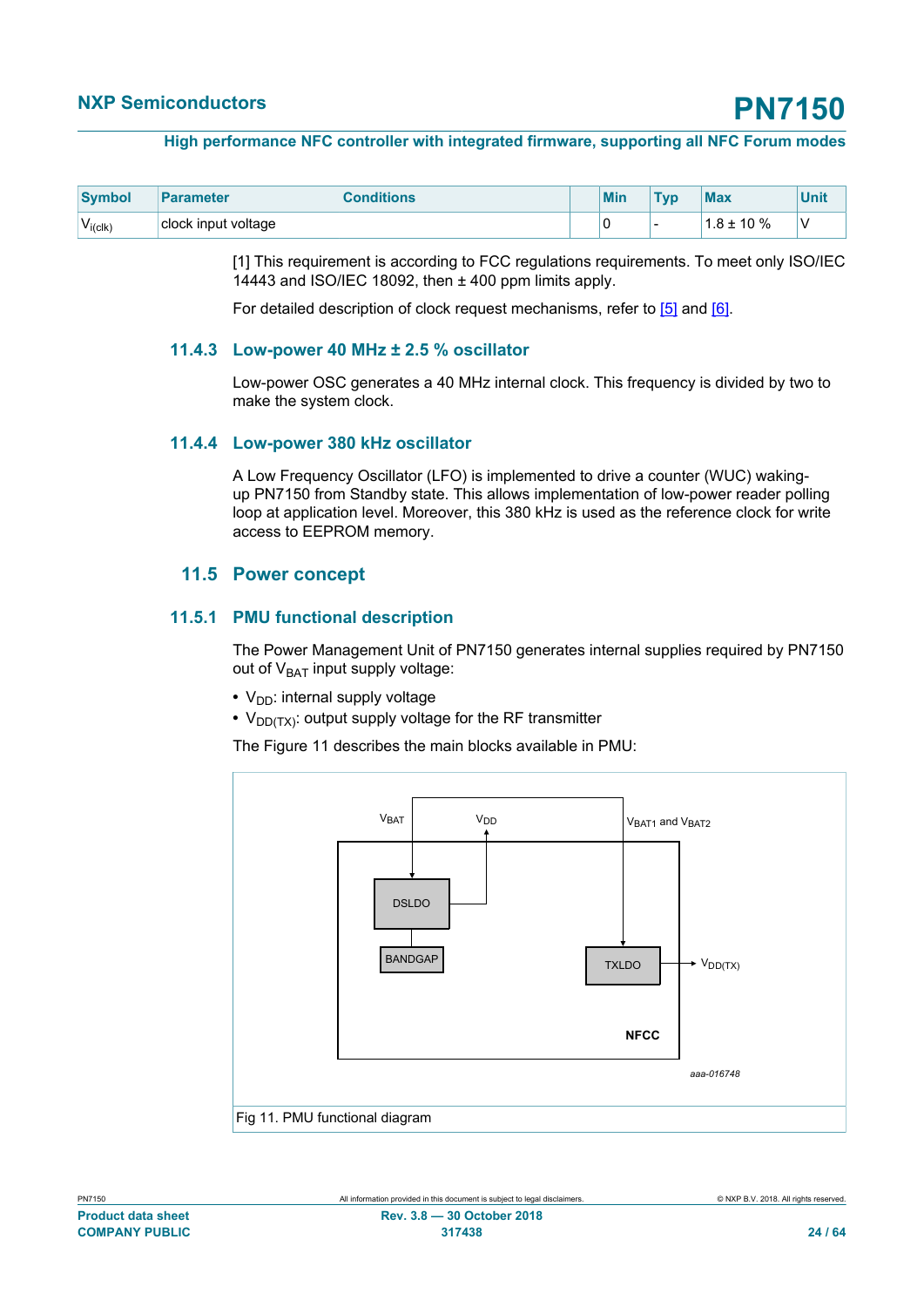#### **11.5.2 DSLDO: Dual Supply LDO**

<span id="page-24-0"></span>The input pin of the DSLDO is  $V<sub>BAT</sub>$ .

<span id="page-24-1"></span>The Low drop-out regulator provides  $V_{DD}$  required in PN7150.

#### **11.5.3 TXLDO**

Transmitter voltage can be generated by internal LDO ( $V_{DD(TX)}$ ) or come from an external supply source  $V_{DD(TX)}$ .

<span id="page-24-2"></span>The regulator has been designed to work in 2 configurations:

#### **11.5.3.1 Configuration 1: supply connection in case the battery is used to generate RF field**

The Low drop Out Regulator has been designed to generate a 3.0 V, 3.3 V or 3.6 V supply voltage to a transmitter with a current load up to 180 mA.

The output is called  $V_{\text{DD(TX)}}$ . The input supply voltage of this regulator is a battery voltage connected to  $V<sub>BAT1</sub>$  pin.



 $V_{DD(TX)}$  value shall be chosen according to the minimum targeted  $V_{BAT}$  value for which reader mode shall work.

• If V<sub>BAT</sub> is above 3.0 V plus the regulator voltage dropout, then  $V_{DD(TX)} = 3.0$  V shall be chosen:

$$
V_{\text{BAT}} \geq (3.0V + 1\Omega \times \text{load}) \Rightarrow V_{\text{DD(TX)}} = 3.0V
$$

$$
3.0 \text{V} \ge V_{\text{BAT}} \ge 2.3 \text{V} \Rightarrow V_{\text{DD(TX)}} = V_{\text{BAT}} - 1 \Omega \times \text{load}
$$

• If V<sub>BAT</sub> is above 3.3 V plus the regulator voltage dropout, then  $V_{DD(TX)} = 3.3$  V shall be chosen:

$$
V_{\text{BAT}} \geq (3.3 \text{V} + 1 \Omega \times \text{load}) \Rightarrow V_{\text{DD(TX)}} = 3.3 \text{V}
$$

 $3.3V \ge V_{\text{BAT}} \ge 2.3V \Rightarrow V_{\text{DD(TX)}} = V_{\text{BAT}} - 1.0 \times \text{load}$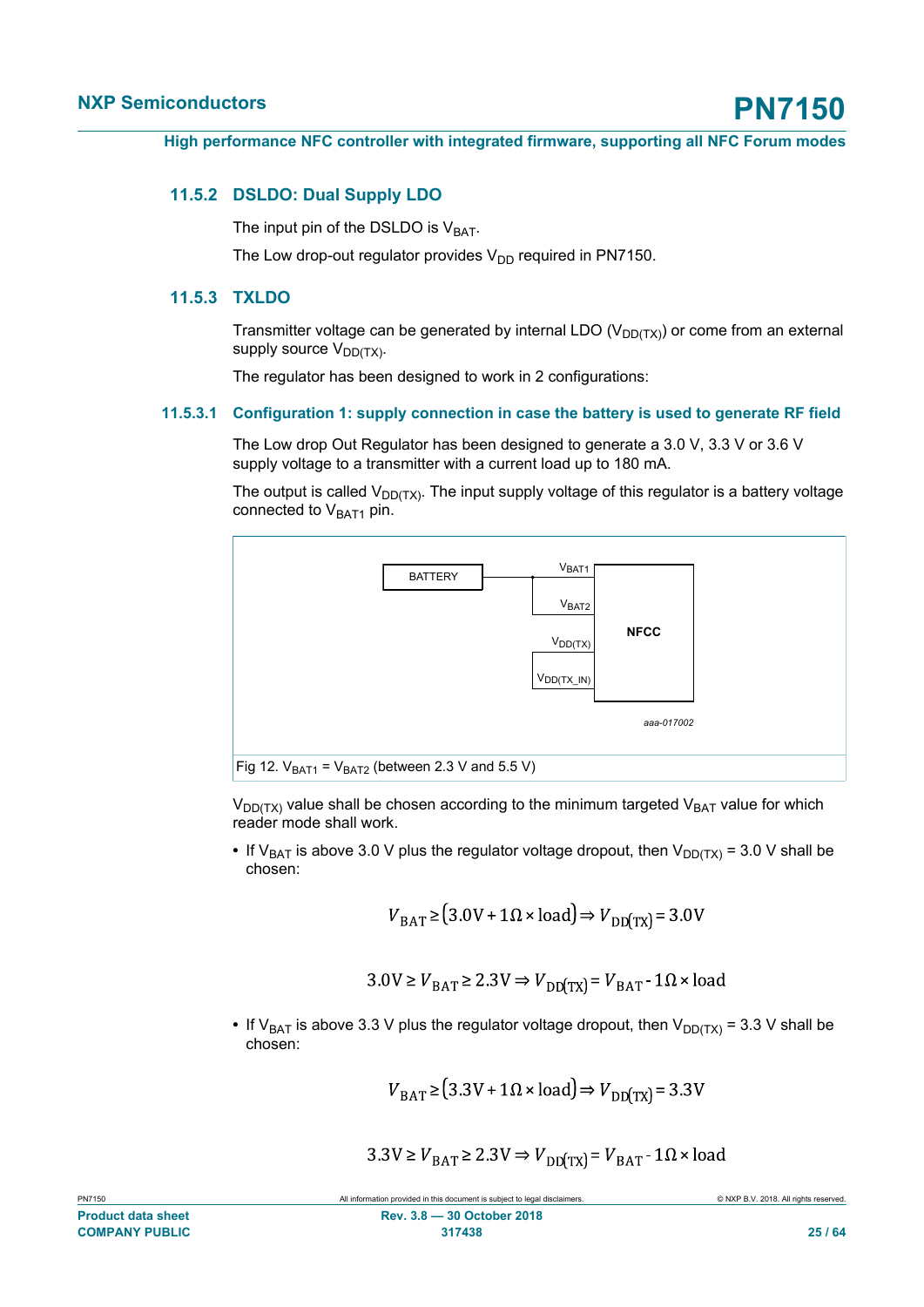• If V<sub>BAT</sub> is above 3.6 V plus the regulator voltage dropout, then  $V_{DD(TX)} = 3.6$  V shall be chosen:

$$
V_{\text{BAT}} \ge (3.6 \text{V} + 1 \Omega \times \text{load}) \Rightarrow V_{\text{DD(TX)}} = 3.6 \text{V}
$$

$$
3.6 \text{V} \ge V_{\text{BAT}} \ge 2.3 \text{V} \Rightarrow V_{\text{DD(TX)}} = V_{\text{BAT}} - 1 \Omega \times \text{load}
$$



Figure 13 shows  $V_{DD(TX)}$  offset disabled behavior for both cases of  $V_{DD(TX)}$  programmed for 3.0 V, 3.3 V or 3.6 V.

In Standby state, whenever  $V_{DD(TX)}$  is configured for 3.0 V, 3.3 V or 3.6 V,  $V_{DD(TX)}$  is regulated at 2.5 V.



Figure 14 shows the case where the PN7150 is in standby state.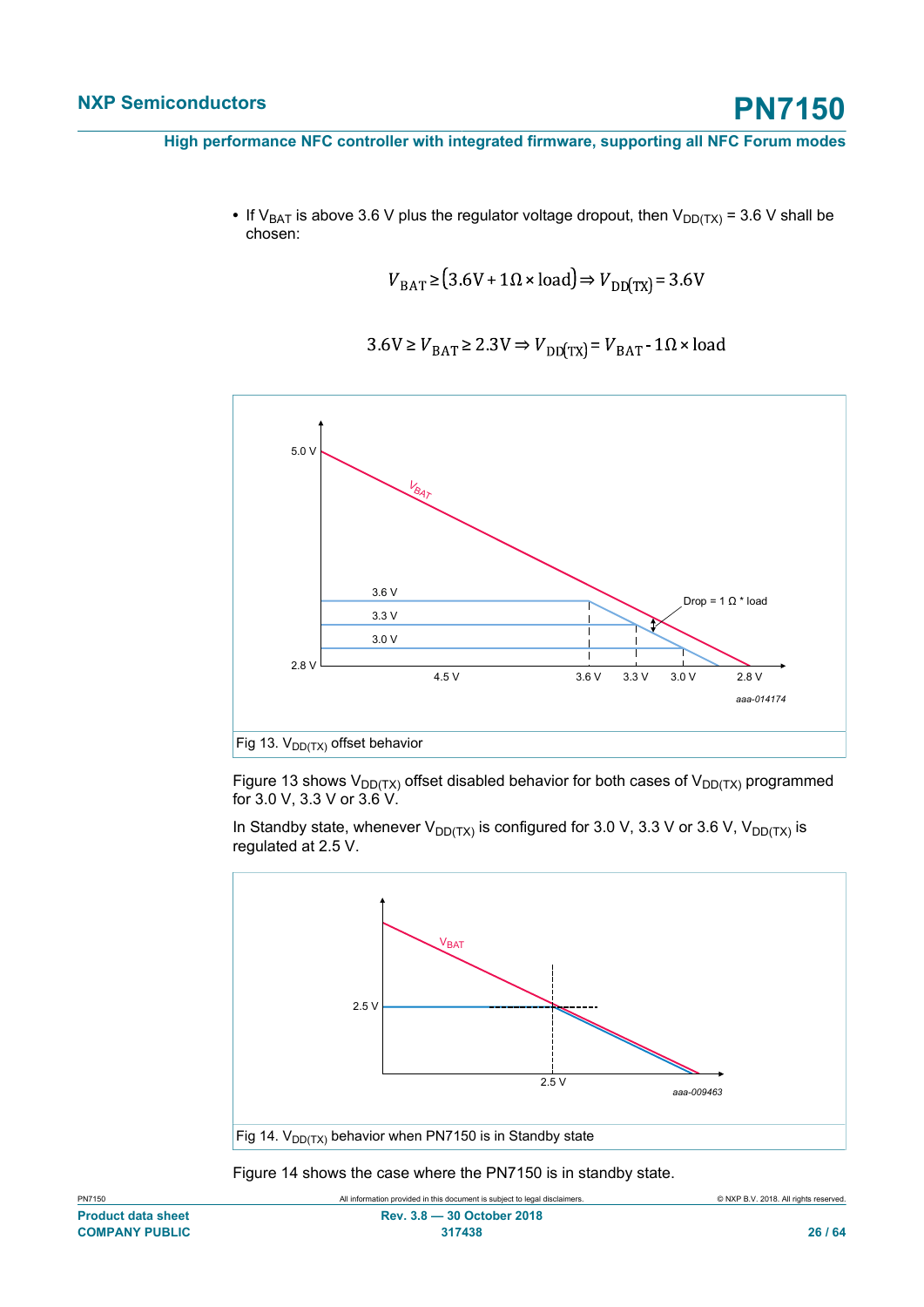#### **11.5.3.2 Configuration 2: supply connection in case a 5 V supply is used to generate RF field with the use of TXLDO**

<span id="page-26-0"></span>TXLDO has also the possibility to generate 4.75 V or 4.5 V supply in case the supply of this regulator is an external 5 V supply.





<span id="page-26-1"></span>Figure 16 shows the behavior of  $V_{DD(TX)}$  depending on  $V_{BAT1}$  value.

#### **11.5.3.3 TXLDO limiter**

The TXLDO includes a current limiter to avoid too high current within TX1, TX2 when in reader or initiator modes.

The current limiter block compares an image of the TXLDO output current to a reference. Once the reference is reached, the output current gets limited which is equivalent to a typical output current of 220 mA whatever  $V_{BAT}$  or  $V_{BAT1}$  value in the range of 2.3 V to 5.5 V.

#### **11.5.4 Battery voltage monitor**

<span id="page-26-2"></span>The PN7150 features low-power  $V_{BAT}$  voltage monitor which protects mobile device battery from being discharged below critical levels. When  $V<sub>BAT</sub>$  voltage goes below

| PN7150                    |  |
|---------------------------|--|
| <b>Product data sheet</b> |  |
| <b>COMPANY PUBLIC</b>     |  |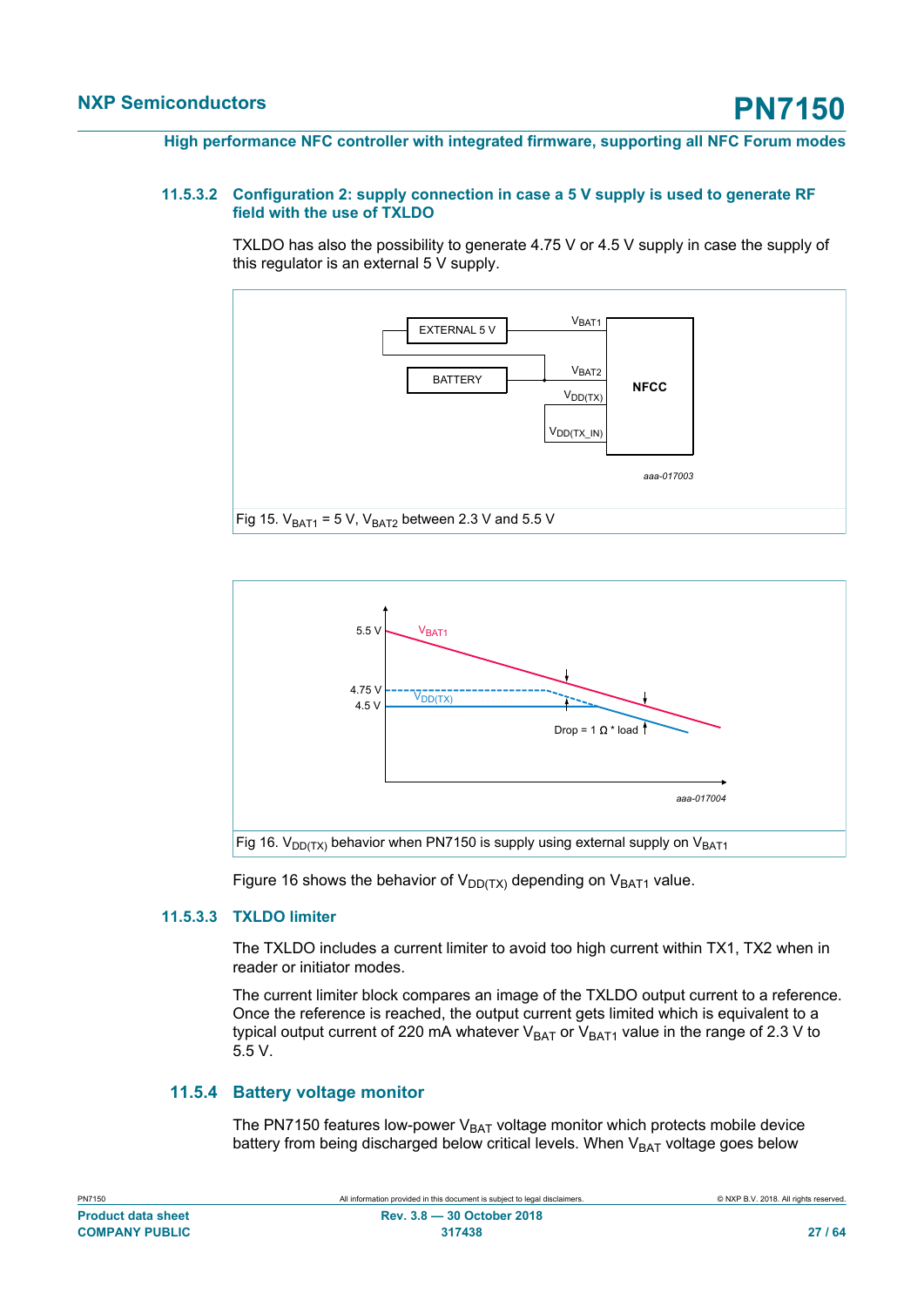V<sub>BATcritical</sub> threshold, then the PN7150 goes in Monitor state. Refer to Figure 17 for principle schematic of the battery monitor.

The battery voltage monitor is enabled via an EEPROM setting.

At the first start-up,  $V_{BAT}$  voltage monitor functionality is OFF and then enabled if properly configured in EEPROM. The PN7150 monitors battery voltage continuously.



<span id="page-27-0"></span>The value of the critical level can be configured to 2.3 V or 2.75 V by an EEPROM setting. This value has a typical hysteresis around 150 mV.

#### **11.6 Reset concept**

#### **11.6.1 Resetting PN7150**

<span id="page-27-1"></span>To enter reset, there are 2 ways:

- **•** Pulling VEN voltage low (Hard Power Down state)
- if  $V_{BAT}$  monitor is enabled: lowering  $V_{BAT}$  below the monitor threshold (Monitor state, if VEN voltage is kept above 1.1 V)

Reset means resetting the embedded FW execution and the registers values to their default values. Part of these default values is defined from EEPROM data loaded values, others are hardware defined. See [\[5\]](#page-57-8) to know which ones are accessible to tune PN7150 to the application environment.

To get out of reset:

• Pulling VEN voltage high with V<sub>BAT</sub> above V<sub>BAT</sub> monitor threshold if enabled

Figure 18 shows reset done via VEN pin.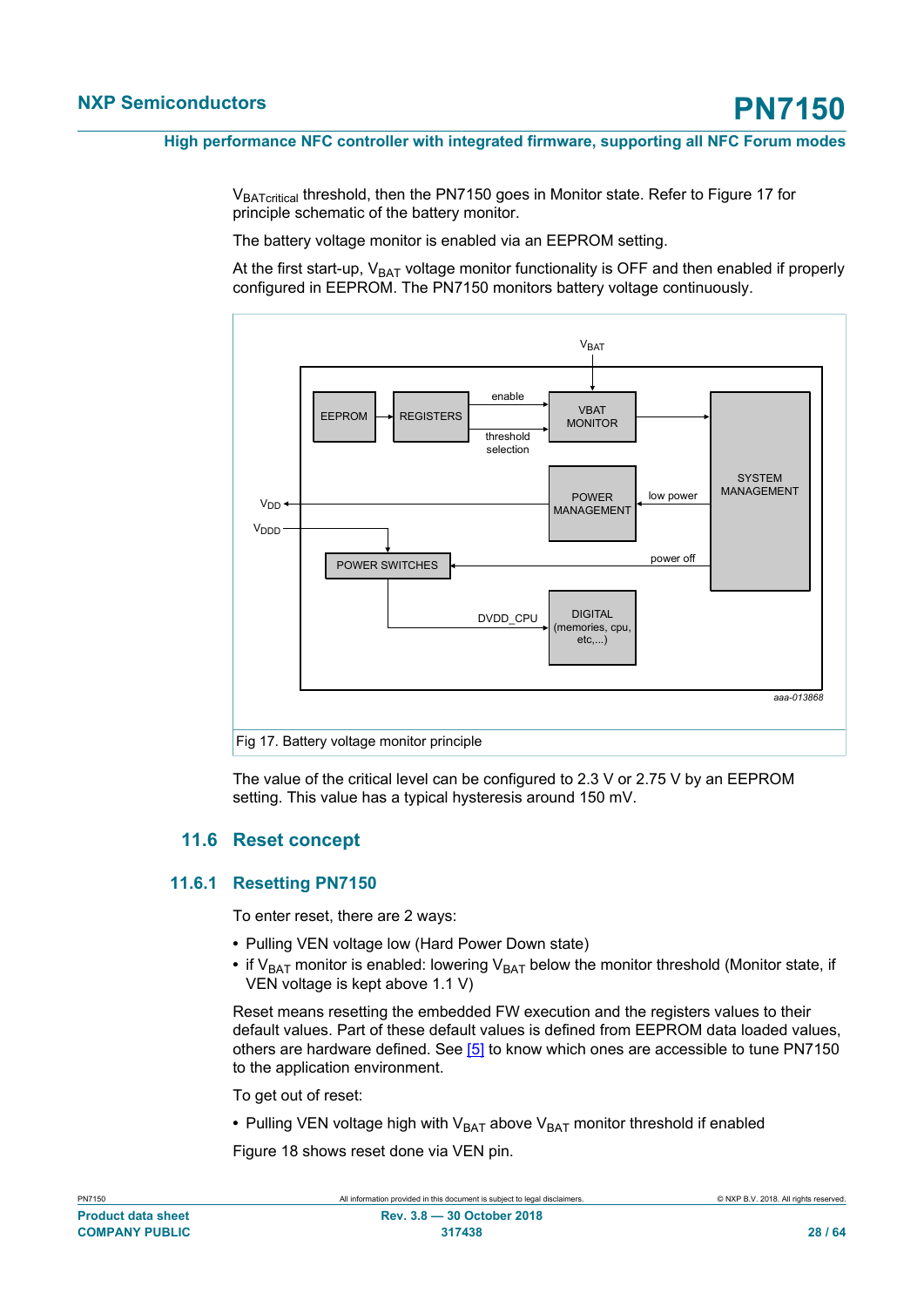

<span id="page-28-0"></span>See **[Section 15.2.2](#page-43-0)** for the timings values.

#### **11.6.2 Power-up sequences**

There are 2 different supplies for PN7150. PN7150 allows these supplies to be set up independently, therefore different power-up sequences have to be considered.

#### **11.6.2.1**  $V_{BAT}$  is set up before  $V_{DD(PAD)}$

<span id="page-28-1"></span>This is at least the case when  $V_{BAT}$  pin is directly connected to the battery and when PN7150  $V<sub>BAT</sub>$  is always supplied as soon the system is supplied.

As VEN pin is referred to  $V_{BAT}$  pin, VEN voltage shall go high after  $V_{BAT}$  has been set.



<span id="page-28-2"></span>See [Section 15.2.3](#page-43-1) for the timings values.

#### **11.6.2.2 V**<sub>DD(PAD)</sub> and **V**<sub>BAT</sub> are set up in the same time

It is at least the case when  $V_{BAT}$  pin is connected to a PMU/regulator which also supply  $V_{DD(PAD)}$ .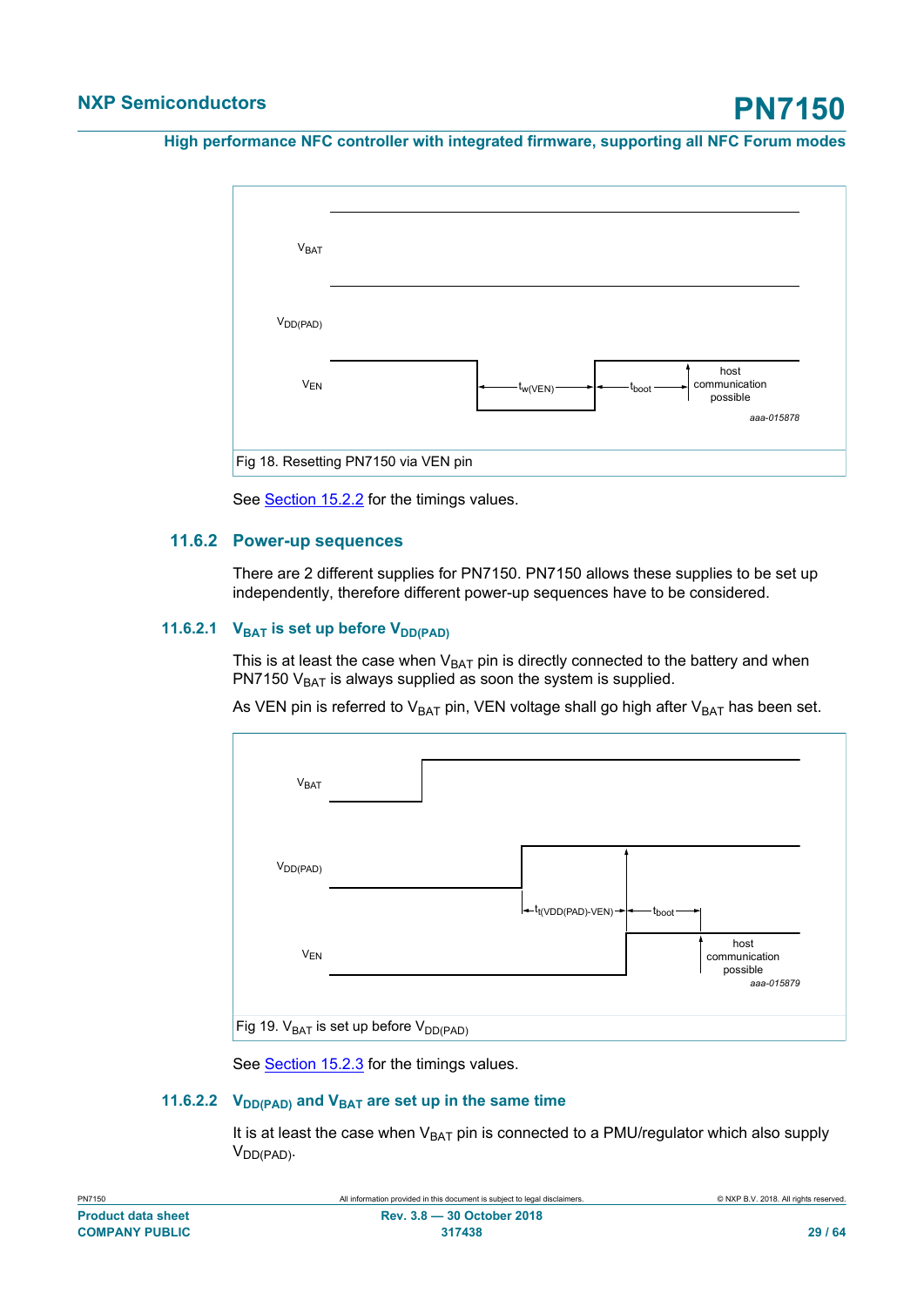

<span id="page-29-0"></span>See [Section 15.2.3](#page-43-1) for the timings values.

#### **11.6.2.3 PN7150 has been enabled before V<sub>DD(PAD)</sub>** is set up or before V<sub>DD(PAD)</sub> has been cut **off**

This can be the case when  $V_{BAT}$  pin is directly connected to the battery and when  $V_{DD(PAD)}$  is generated from a PMU. When the battery voltage is too low, then the PMU might no more be able to generate  $V_{DD(PAD)}$ . When the device gets charged again, then  $V_{DD(PAD)}$  is set up again.

As the pins to select the interface are biased from  $V_{DD(PAD)}$ , when  $V_{DD(PAD)}$  disappears the pins might not be correctly biased internally and the information might be lost. Therefore it is required to make the IC boot after  $V_{DD(PAD)}$  is set up again.



See [Section 15.2.3](#page-43-1) for the timings values.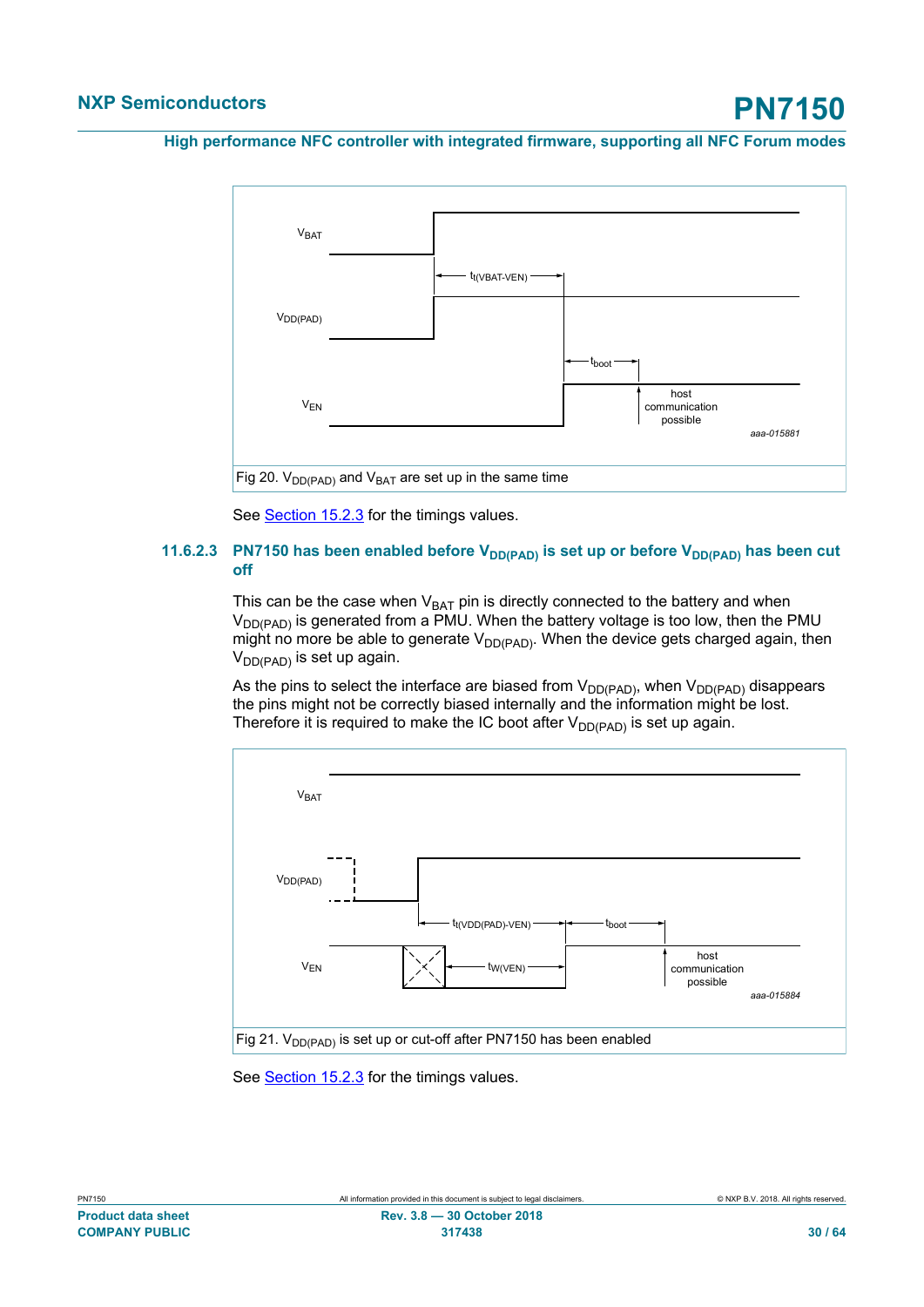### **11.6.3 Power-down sequence**

<span id="page-30-0"></span>

### **11.7 Contactless Interface Unit**

<span id="page-30-1"></span>PN7150 supports various communication modes at different transfer speeds and modulation schemes. The following chapters give more detailed overview of selected communication modes.

*Remark: all indicated modulation index and modes in this chapter are system parameters. This means that beside the IC settings a suitable antenna tuning is required to achieve the optimum performance.*

### **11.7.1 Reader/Writer communication modes**

<span id="page-30-2"></span>Generally 5 Reader/Writer communication modes are supported:

- **•** PCD Reader/Writer for ISO/IEC 14443 type A and for MIFARE Classic
- **•** PCD Reader/Writer for Jewel/Topaz
- **•** PCD Reader/Writer for FeliCa
- **•** PCD Reader/Writer for ISO/IEC 14443B
- <span id="page-30-3"></span>**•** VCD Reader/Writer for ISO/IEC 15693/ICODE

#### **11.7.1.1 Communication mode for ISO/IEC 14443 type A, MIFARE Classic and Jewel/Topaz PCD**

The ISO/IEC 14443A and MIFARE Classic PCD communication mode is the general reader to card communication scheme according to the ISO/IEC 14443A specification. This modulation scheme is as well used for communications with Jewel/Topaz cards.

Figure 23 describes the communication on a physical level, the communication table describes the physical parameters (the numbers take the antenna effect on modulation depth for higher data rates).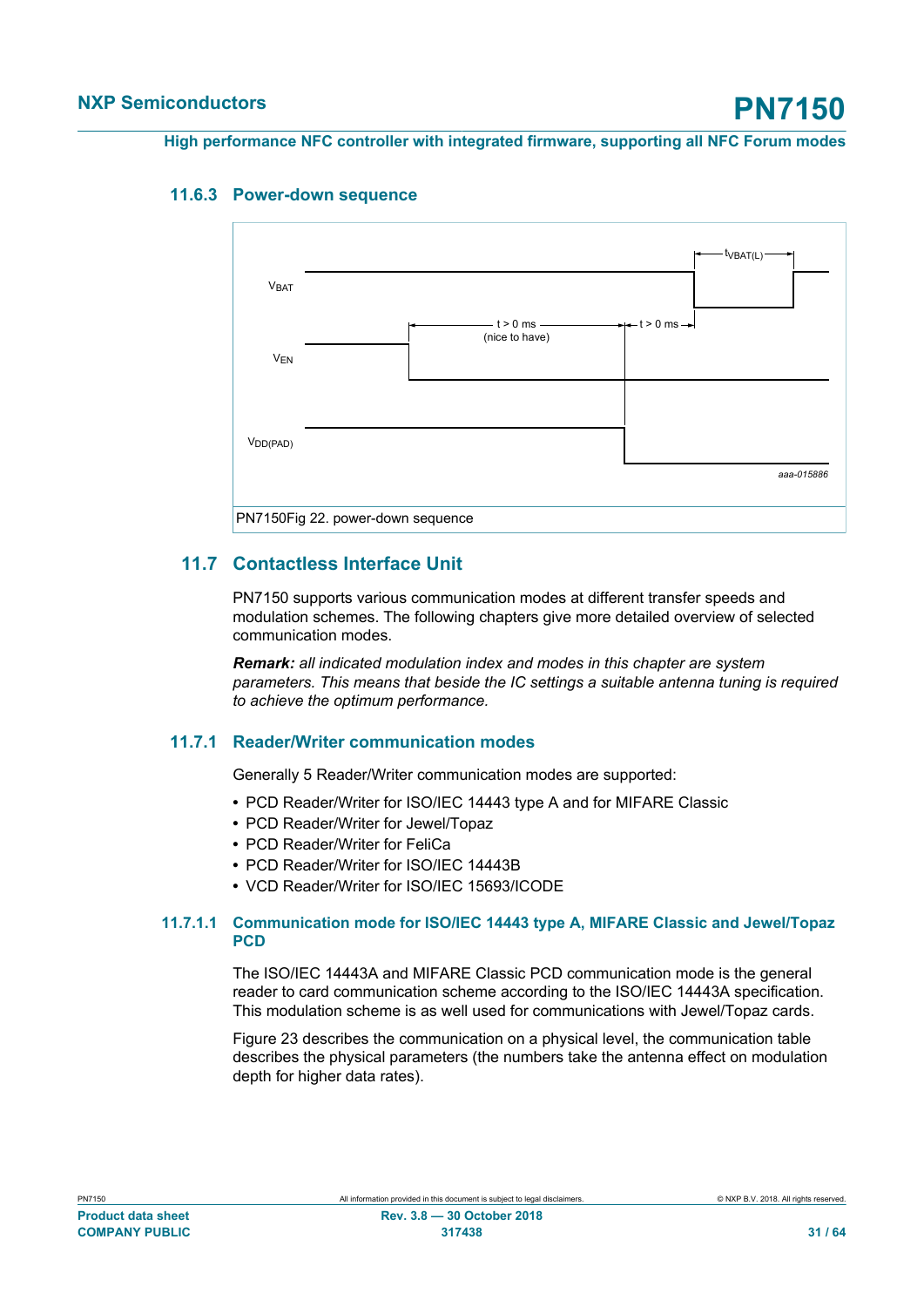

#### **Table 16. Communication overview for ISO/IEC 14443 type A and read/write mode for MIFARE Classic**

<span id="page-31-0"></span>

| <b>Communication</b><br>direction         |                              | <b>MIFARE</b><br><b>Classic/</b><br>Jewel/Topaz | ISO/IEC 14443A/ ISO/IEC 14443A higher transfer speeds |                               |                               |
|-------------------------------------------|------------------------------|-------------------------------------------------|-------------------------------------------------------|-------------------------------|-------------------------------|
|                                           | <b>Transfer speed</b>        | 106 kbit/s                                      | 212 kbit/s                                            | 424 kbit/s                    | 848 kbit/s                    |
|                                           | <b>Bit length</b>            | $(128/13.56)$ µs                                | $(64/13.56)$ µs                                       | $(32/13.56)$ µs               | $(16/13.56)$ µs               |
| $PN7150 \rightarrow PICC$                 |                              |                                                 |                                                       |                               |                               |
| (data sent by PN7150 to a<br>card)        | modulation on<br>PN7150 side | 100 % ASK                                       | > 25 % ASK                                            | $> 25 \%$ ASK                 | > 25 % ASK                    |
|                                           | bit coding                   | <b>Modified Miller</b>                          | <b>Modified Miller</b>                                | <b>Modified Miller</b>        | <b>Modified Miller</b>        |
| $PICC \rightarrow PN7150$                 |                              |                                                 |                                                       |                               |                               |
| (data received by PN7150)<br>from a card) | modulation on<br>PICC side   | subcarrier load<br>modulation                   | subcarrier load<br>modulation                         | subcarrier load<br>modulation | subcarrier load<br>modulation |
|                                           | subcarrier<br>frequency      | 13.56 MHz/16                                    | 13.56 MHz/16                                          | 13.56 MHz/16                  | 13.56 MHz/16                  |
|                                           | bit coding                   | Manchester                                      | <b>BPSK</b>                                           | <b>BPSK</b>                   | <b>BPSK</b>                   |

The contactless coprocessor and the on-chip CPU of PN7150 handle the complete ISO/ IEC 14443A and MIFARE Classic RF-protocol, nevertheless a dedicated external host has to handle the application layer communication.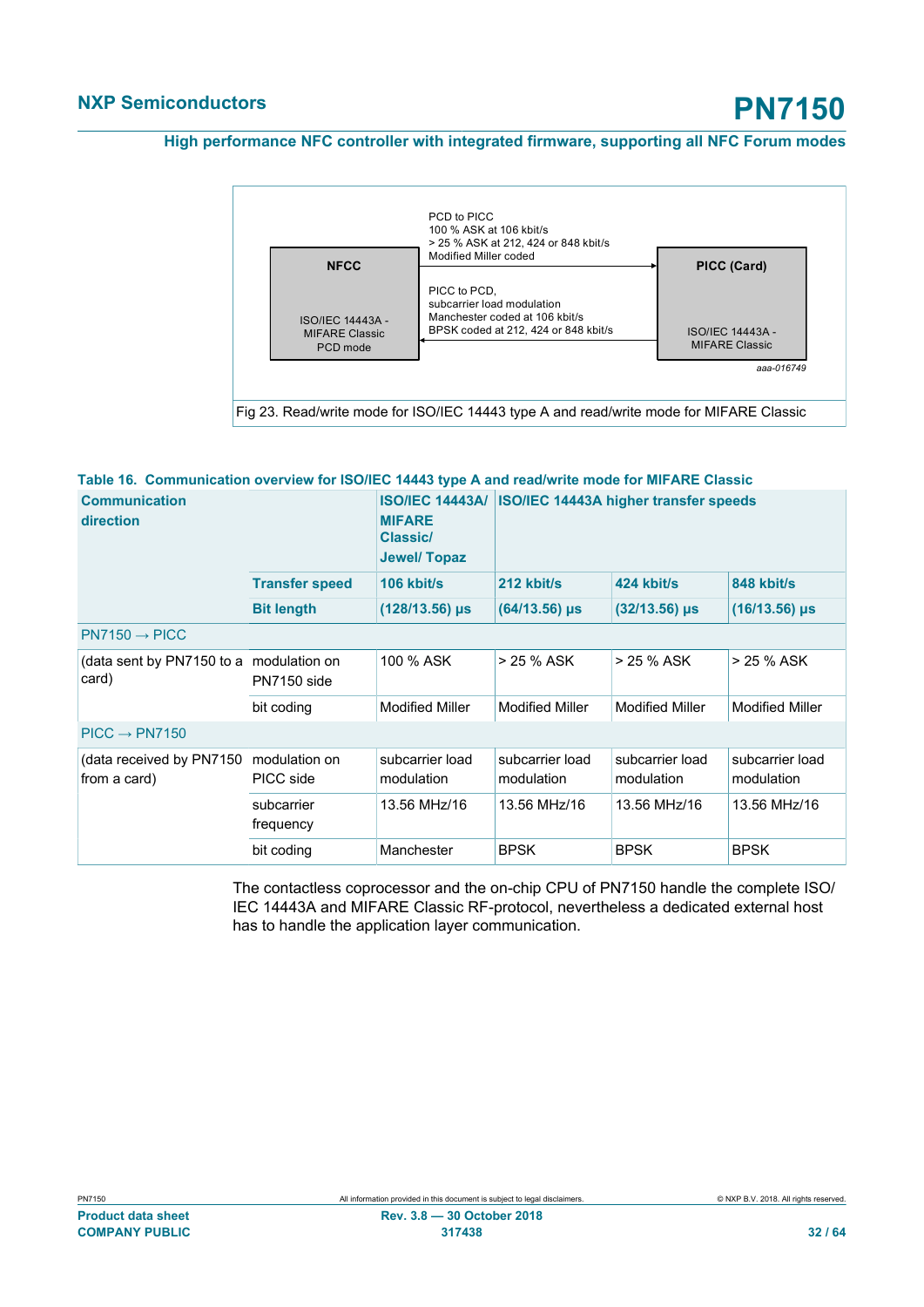#### **11.7.1.2 FeliCa PCD communication mode**

<span id="page-32-1"></span>The FeliCa communication mode is the general Reader/Writer to card communication scheme according to the FeliCa specification. Figure 24 describes the communication on a physical level, the communication overview describes the physical parameters.



|  | Table 17 Overview for FeliCa Reader/Writercommunication mode |  |
|--|--------------------------------------------------------------|--|

<span id="page-32-0"></span>

| <b>Communication direction</b>        |                              | <b>FeliCa</b>   | <b>FeliCa higher transfer speeds</b> |
|---------------------------------------|------------------------------|-----------------|--------------------------------------|
|                                       | <b>Transfer speed</b>        | 212 kbit/s      | 424 kbit/s                           |
|                                       | <b>Bit length</b>            | $(64/13.56)$ µs | $(32/13.56)$ µs                      |
| $PN7150 \rightarrow PICC$             |                              |                 |                                      |
| (data sent by PN7150 to a card)       | modulation on<br>PN7150 side | 8 % - 12 % ASK  | 8 % - 12 % ASK                       |
|                                       | bit coding                   | Manchester      | Manchester                           |
| $PICC \rightarrow PN7150$             |                              |                 |                                      |
| (data received by PN7150 from a card) | modulation on PICC<br>side   | load modulation | load modulation                      |
|                                       | subcarrier frequency         | no subcarrier   | no subcarrier                        |
|                                       | bit coding                   | Manchester      | Manchester                           |

The contactless coprocessor of PN7150 and the on-chip CPU handle the FeliCa protocol. Nevertheless a dedicated external host has to handle the application layer communication.

#### **11.7.1.3 ISO/IEC 14443B PCD communication mode**

<span id="page-32-2"></span>The ISO/IEC 14443B PCD communication mode is the general reader to card communication scheme according to the ISO/IEC 14443B specification. Figure 25 describes the communication on a physical level, the communication table describes the physical parameters.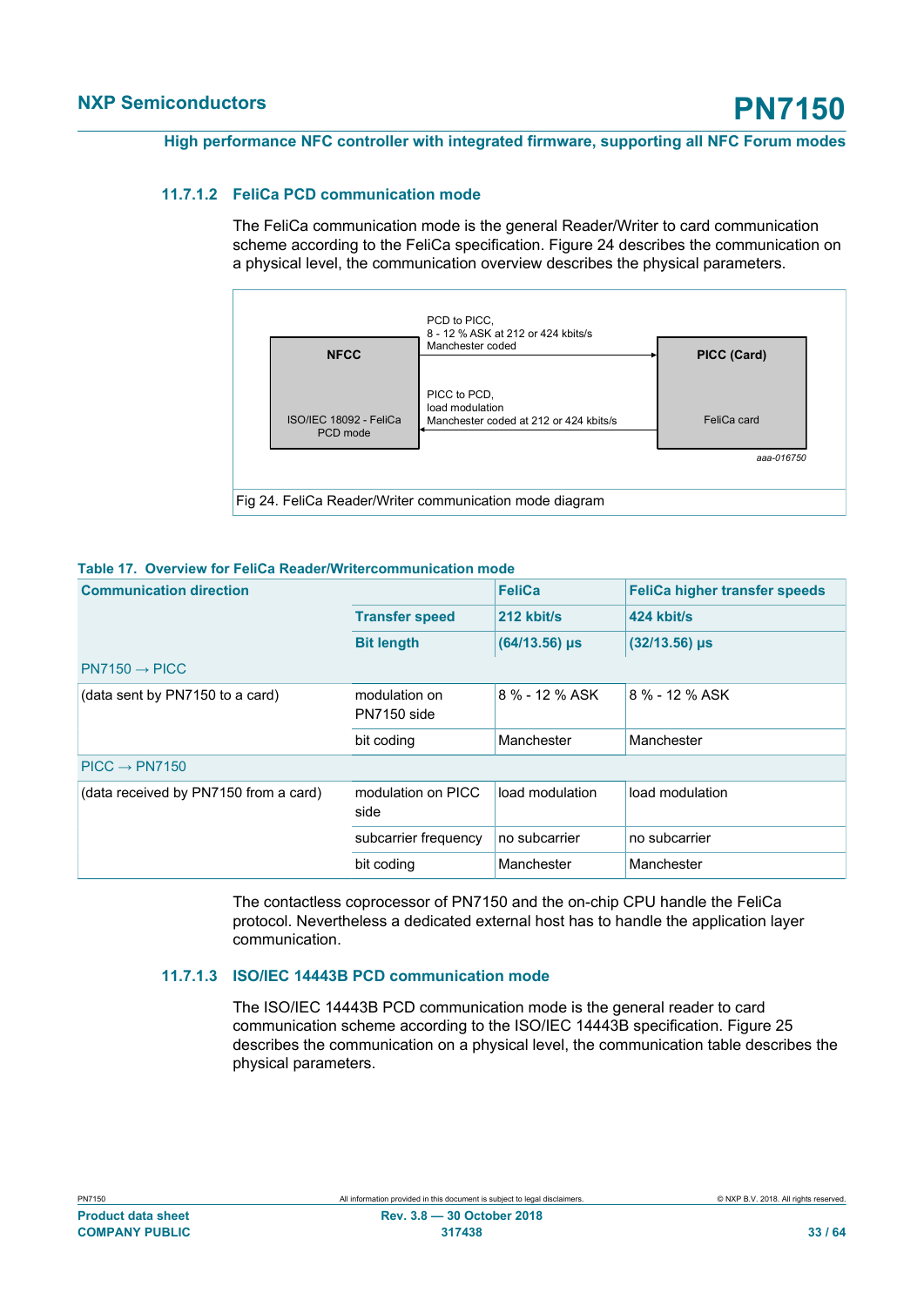

#### <span id="page-33-0"></span>**Table 18. Overview for ISO/IEC 14443B Reader/Writer communication mode**

| <b>Communication</b>                     |                              | <b>ISO/IEC 14443B</b>         |                               | ISO/IEC 14443B higher transfer speeds |                               |
|------------------------------------------|------------------------------|-------------------------------|-------------------------------|---------------------------------------|-------------------------------|
| direction                                | <b>Transfer speed</b>        | 106 kbit/s                    | 212 kbit/s                    | 424 kbit/s                            | 848 kbit/s                    |
|                                          | <b>Bit length</b>            | $(128/13.56)$ µs              | $(64/13.56)$ µs               | $(32/13.56)$ µs                       | $(16/13.56)$ µs               |
| $PN7150 \rightarrow PICC$                |                              |                               |                               |                                       |                               |
| (data sent by PN7150 to a<br>card)       | modulation on<br>PN7150 side | 8 % - 14 % ASK                | 8 % - 14 % ASK                | 8 % - 14 % ASK                        | 8 % - 14 % ASK                |
|                                          | bit coding                   | <b>NRZ</b>                    | <b>NRZ</b>                    | <b>NRZ</b>                            | <b>NRZ</b>                    |
| $PICC \rightarrow PN7150$                |                              |                               |                               |                                       |                               |
| (data received by PN7150<br>from a card) | modulation on<br>PICC side   | subcarrier load<br>modulation | subcarrier load<br>modulation | subcarrier load<br>modulation         | subcarrier load<br>modulation |
|                                          | subcarrier<br>frequency      | 13.56 MHz/16                  | 13.56 MHz/16                  | 13.56 MHz/16                          | 13.56 MHz/16                  |
|                                          | bit coding                   | <b>BPSK</b>                   | <b>BPSK</b>                   | <b>BPSK</b>                           | <b>BPSK</b>                   |

The contactless coprocessor and the on-chip CPU of PN7150 handles the complete ISO/IEC 14443B RF-protocol, nevertheless a dedicated external host has to handle the application layer communication.

#### **11.7.1.4 R/W mode for NFC forum Type 5 Tag**

<span id="page-33-1"></span>The R/W mode for NFC forum Type 5 Tag (T5T) is the general reader to card communication scheme according to the ISO/IEC 15693 specification. PN7150 will communicate with VICC (Type 5 Tag) using only the 26.48 kbit/s with single subcarrier data rate of the VICC.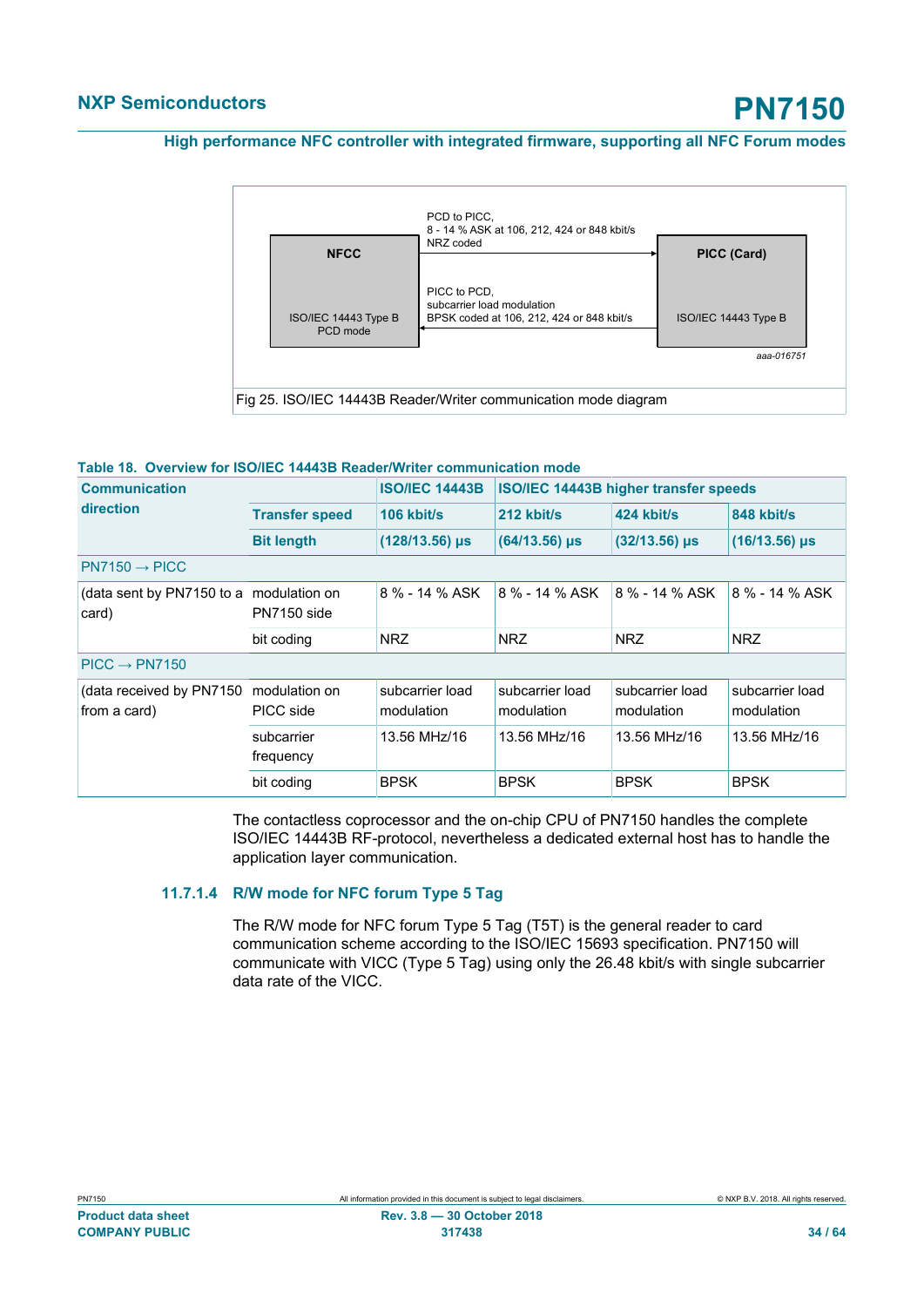

<span id="page-34-0"></span>Figure 26 and Table 17 show the communication schemes used.

#### **Table 19. Communication overview for NFC forum T5T R/W mode**

| <b>Communication direction</b>       |                           |                                           |  |  |  |  |
|--------------------------------------|---------------------------|-------------------------------------------|--|--|--|--|
| $PN7150 \rightarrow VICC$            |                           |                                           |  |  |  |  |
| (data sent by PN7150 to a tag)       | transfer speed            | 26.48 kbit/s                              |  |  |  |  |
|                                      | bit length                | $(512/13.56)$ µs                          |  |  |  |  |
|                                      | modulation on PN7150 side | 100 % ASK                                 |  |  |  |  |
|                                      | bit coding                | pulse position modulation 1 out of 4 mode |  |  |  |  |
| $VICC \rightarrow PN7150$            |                           |                                           |  |  |  |  |
| (data received by PN7150 from a tag) | transfer speed            | 26.48 kbit/s                              |  |  |  |  |
|                                      | bit length                | $(512/13.56)$ µs                          |  |  |  |  |
|                                      | modulation on VICC side   | subcarrier load modulation                |  |  |  |  |
|                                      | subcarrier frequency      | single subcarrier                         |  |  |  |  |
|                                      | bit coding                | Manchester                                |  |  |  |  |

#### **11.7.2 ISO/IEC 18092, Ecma 340 NFCIP-1 communication modes**

<span id="page-34-1"></span>An NFCIP-1 communication takes place between 2 devices:

- **•** NFC Initiator: generates RF field at 13.56 MHz and starts the NFCIP-1 communication.
- **•** NFC Target: responds to NFC Initiator command either in a load modulation scheme in Passive communication mode or using a self-generated and self-modulated RF field for Active communication mode.

The NFCIP-1 communication differentiates between Active and Passive communication modes.

- **•** Active communication mode means both the NFC Initiator and the NFC Target are using their own RF field to transmit data
- **•** Passive communication mode means that the NFC Target answers to an NFC Initiator command in a load modulation scheme. The NFC Initiator is active in terms of generating the RF field.

PN7150 supports the Active Target, Active Initiator, Passive Target and Passive Initiator communication modes at the transfer speeds 106 kbit/s, 212 kbit/s and 424 kbit/s as defined in the NFCIP-1 standard.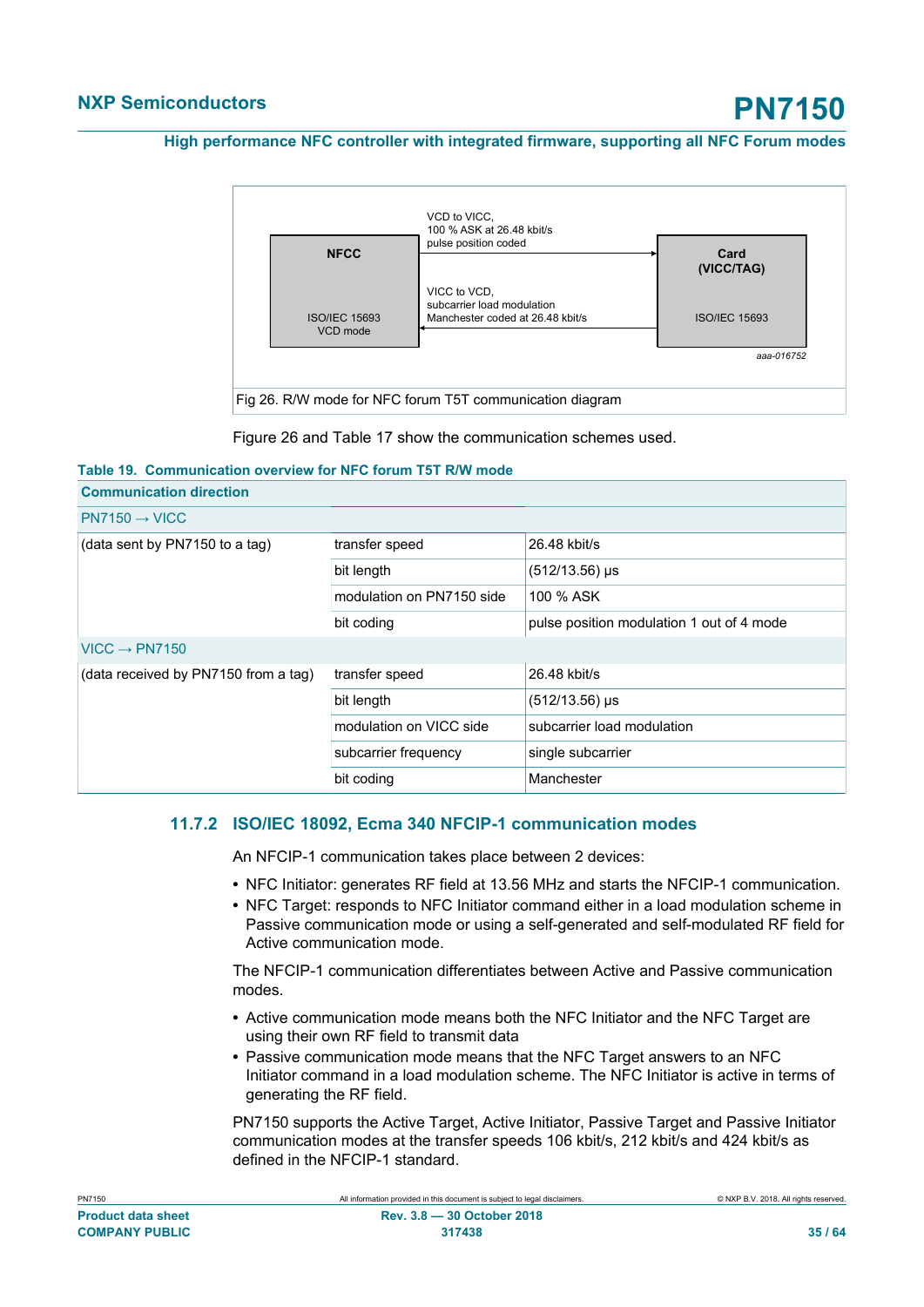

Nevertheless a dedicated external host has to handle the application layer communication.

#### **11.7.2.1 ACTIVE communication mode**

<span id="page-35-0"></span>Active communication mode means both the NFC Initiator and the NFC Target are using their own RF field to transmit data.



The following table gives an overview of the Active communication modes: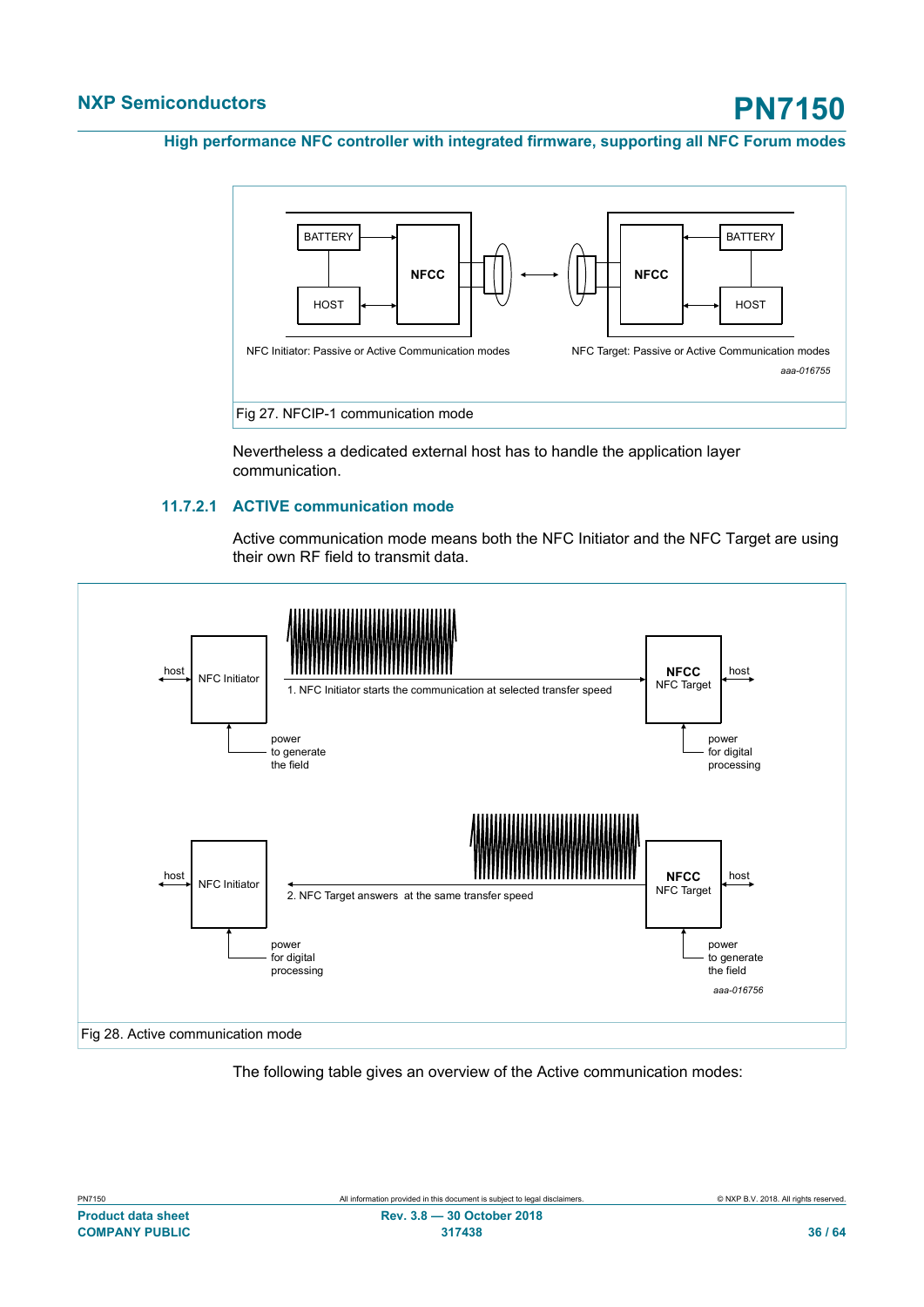| <b>Communication direction</b>           |                   | ISO/IEC 18092, Ecma 340, NFCIP-1 |                                 |                               |  |  |
|------------------------------------------|-------------------|----------------------------------|---------------------------------|-------------------------------|--|--|
|                                          | <b>Baud rate</b>  | 106 kbit/s                       | 212 kbit/s                      | 424 kbit/s                    |  |  |
|                                          | <b>Bit length</b> | $(128/13.56)$ µs                 | $(64/13.56)$ µs                 | $(32/13.56)$ µs               |  |  |
| $NFC$ Initiator $\rightarrow$ NFC Target |                   |                                  |                                 |                               |  |  |
|                                          | modulation        | 100 % ASK                        | $8\%$ - 30 % ASK <sup>[1]</sup> | 8 % - 30 % $ASK^{[1]}$        |  |  |
|                                          | bit coding        | <b>Modified Miller</b>           | Manchester                      | Manchester                    |  |  |
| NFC Target $\rightarrow$ NFC Initiator   |                   |                                  |                                 |                               |  |  |
|                                          | modulation        | 100 % ASK                        | $8\% - 30\%$ ASK <sup>[1]</sup> | 8 % - 30 % ASK <sup>[1]</sup> |  |  |
|                                          | bit coding        | Miller                           | Manchester                      | Manchester                    |  |  |

#### <span id="page-36-0"></span>**Table 20. Overview for Active communication mode**

[1] This modulation index range is according to NFCIP-1 standard. It might be that some NFC forum type 3 cards does not withstand the full range as based on FeliCa range which is narrow (8 % to 14 % ASK).

#### **11.7.2.2 Passive communication mode**

<span id="page-36-1"></span>Passive communication mode means that the NFC Target answers to an NFC Initiator command in a load modulation scheme.



#### Table 19 gives an overview of the Passive communication modes:

| PN7150                    |
|---------------------------|
| <b>Product data sheet</b> |
| <b>COMPANY PUBLIC</b>     |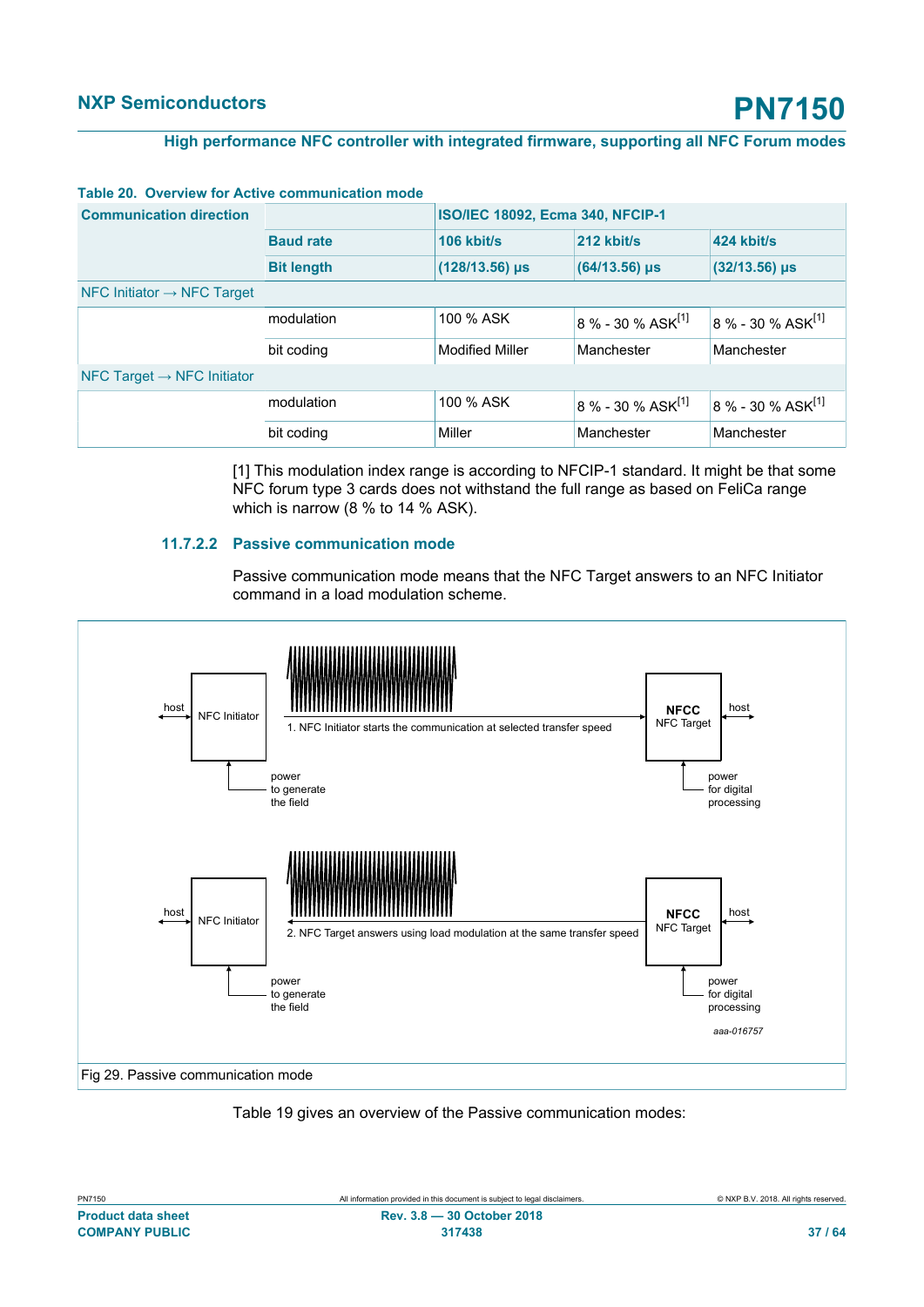| <b>Communication direction</b>           |                      | <b>ISO/IEC 18092, Ecma 340, NFCIP-1</b> |                                 |                               |  |  |  |
|------------------------------------------|----------------------|-----------------------------------------|---------------------------------|-------------------------------|--|--|--|
|                                          | <b>Baud rate</b>     | 106 kbit/s                              | 212 kbit/s                      | 424 kbit/s                    |  |  |  |
|                                          | <b>Bit length</b>    | $(128/13.56) \,\mu s$                   | $(64/13.56)$ µs                 | $(32/13.56)$ µs               |  |  |  |
| $NFC$ Initiator $\rightarrow$ NFC Target |                      |                                         |                                 |                               |  |  |  |
|                                          | modulation           | 100 % ASK                               | $8\%$ - 30 % ASK <sup>[1]</sup> | 8 % - 30 % ASK <sup>[1]</sup> |  |  |  |
|                                          | bit coding           | <b>Modified Miller</b>                  | Manchester                      | Manchester                    |  |  |  |
| $NFC$ Target $\rightarrow$ NFC Initiator |                      |                                         |                                 |                               |  |  |  |
|                                          | modulation           | subcarrier load<br>modulation           | load modulation                 | load modulation               |  |  |  |
|                                          | subcarrier frequency | 13.56 MHz/16                            | no subcarrier                   | no subcarrier                 |  |  |  |
|                                          | bit coding           | Manchester                              | Manchester                      | Manchester                    |  |  |  |

#### <span id="page-37-0"></span>**Table 21. Overview for Passive communication mode**

[1] This modulation index range is according to NFCIP-1 standard. It might be that some NFC forum type 3 cards does not withstand the full range as based on FeliCa range which is narrow (8 % to 14 % ASK). To adjust the index, see [\[7\]](#page-57-10).

#### **11.7.2.3 NFCIP-1 framing and coding**

<span id="page-37-1"></span>The NFCIP-1 framing and coding in Active and Passive communication modes are defined in the NFCIP-1 standard: ISO/IEC 18092 or Ecma 340.

#### **11.7.2.4 NFCIP-1 protocol support**

<span id="page-37-2"></span>The NFCIP-1 protocol is not completely described in this document. For detailed explanation of the protocol, refer to the ISO/IEC 18092 or Ecma 340 NFCIP-1 standard. However the datalink layer is according to the following policy:

- **•** Transaction includes initialization, anticollision methods and data transfer. This sequence must not be interrupted by another transaction
- **•** PSL shall be used to change the speed between the target selection and the data transfer, but the speed should not be changed during a data transfer

#### **11.7.3 Card communication modes**

<span id="page-37-3"></span>PN7150 can be addressed as NFC forum T3T and T4T tags. This means that PN7150 can generate an answer in a load modulation scheme according to the ISO/IEC 14443A, ISO/IEC 14443B and the Sony FeliCa interface description.

*Remark: PN7150 does not support a complete card protocol. This has to be handled by the host controller.*

Table 20, Table 21 and Table 22 describe the physical parameters.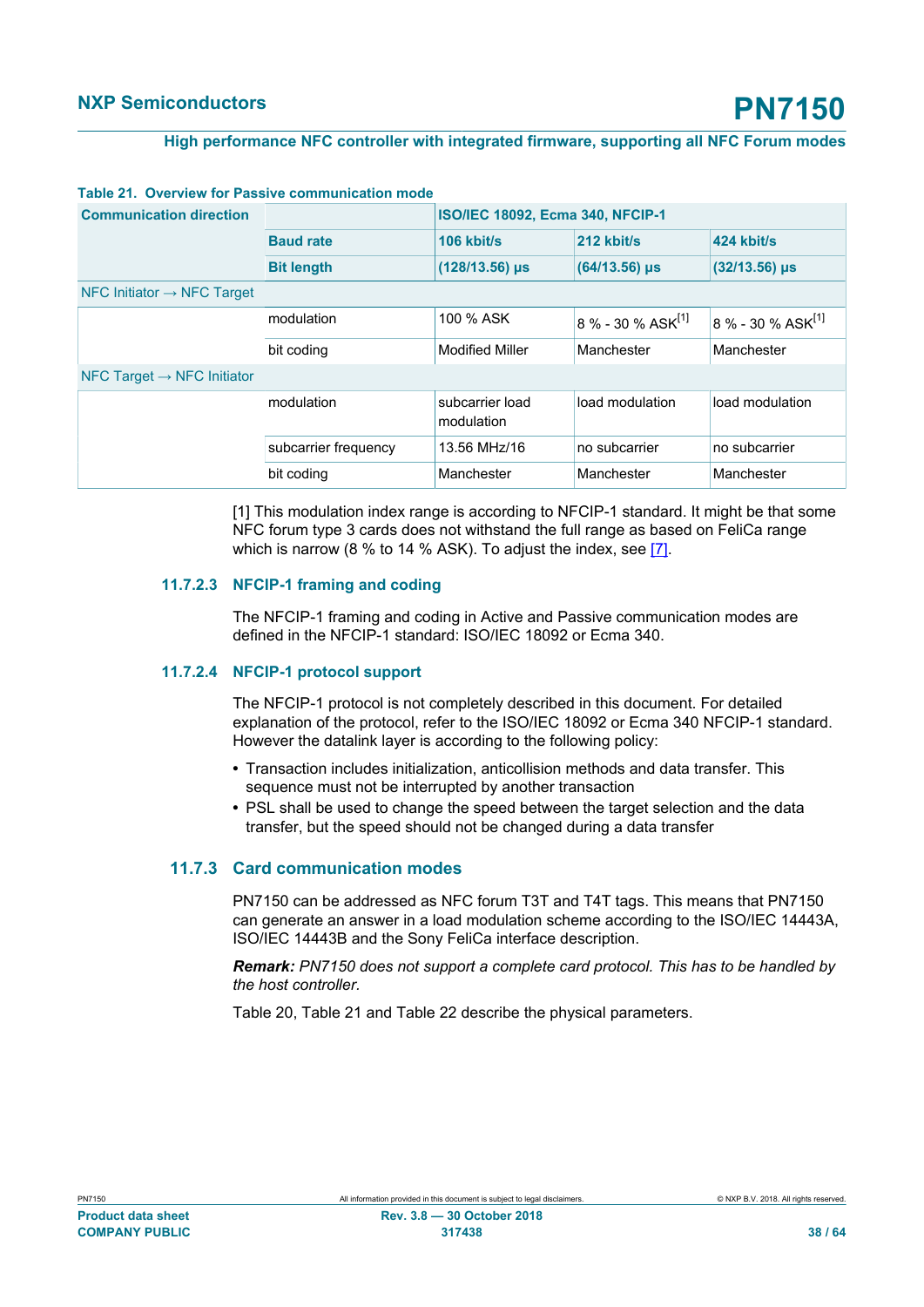#### **High performance NFC controller with integrated firmware, supporting all NFC Forum modes**

#### <span id="page-38-2"></span><span id="page-38-0"></span>**11.7.3.1 NFC forum T4T, ISO/IEC 14443Acard mode**

#### **Table 22. Overview for NFC forum T4T, ISO/IEC 14443A card mode**

| <b>Communication</b>                      |                              | <b>ISO/IEC 14443A</b>      | <b>ISO/IEC 14443A higher transfer speeds</b> |                               |
|-------------------------------------------|------------------------------|----------------------------|----------------------------------------------|-------------------------------|
| direction                                 | <b>Transfer speed</b>        | $106$ kbit/s               | 212 kbit/s                                   | 424 kbit/s                    |
|                                           | <b>Bit length</b>            | $(128/13.56)$ µs           | $(64/13.56)$ µs                              | $(32/13.56)$ µs               |
| $PCD \rightarrow PN7150$                  |                              |                            |                                              |                               |
| (data received by PN7150)<br>from a card) | modulation on PCD<br>side    | 100 % ASK                  | > 25 % ASK                                   | > 25 % ASK                    |
|                                           | bit coding                   | <b>Modified Miller</b>     | <b>Modified Miller</b>                       | <b>Modified Miller</b>        |
| $PN7150 \rightarrow PCD$                  |                              |                            |                                              |                               |
| (data sent by PN7150 to a<br>card)        | modulation on<br>PN7150 side | subcarrier load modulation | subcarrier load<br>modulation                | subcarrier load<br>modulation |
|                                           | subcarrier<br>frequency      | 13.56 MHz/16               | 13.56 MHz/16                                 | 13.56 MHz/16                  |
|                                           | bit coding                   | Manchester                 | <b>BPSK</b>                                  | <b>BPSK</b>                   |

#### <span id="page-38-3"></span><span id="page-38-1"></span>**11.7.3.2 NFC forum T4T, ISO/IEC 14443B card mode**

#### **Table 23. Overview for NFC forum T4T, ISO/IEC 14443B card mode**

| <b>Communication</b>                       |                                                  | <b>ISO/IEC 14443B</b>         | ISO/IEC 14443B higher transfer speeds |                               |
|--------------------------------------------|--------------------------------------------------|-------------------------------|---------------------------------------|-------------------------------|
| direction                                  | <b>Transfer speed</b>                            | $106$ kbit/s                  | 212 kbit/s                            | 424 kbit/s                    |
|                                            | <b>Bit length</b>                                | (128/13.56) µs                | $(64/13.56)$ µs                       | $(32/13.56)$ µs               |
| $PCD \rightarrow PN7150$                   |                                                  |                               |                                       |                               |
| (data received by PN7150<br>from a Reader) | modulation on PCD $\vert$ 8 % - 14 % ASK<br>side |                               | 8 % - 14 % ASK                        | 8 % - 14 % ASK                |
|                                            | bit coding                                       | NRZ                           | <b>NRZ</b>                            | <b>NRZ</b>                    |
| $PN7150 \rightarrow PCD$                   |                                                  |                               |                                       |                               |
| (data sent by PN7150 to a<br>Reader)       | modulation on<br>PN7150 side                     | subcarrier load<br>modulation | subcarrier load<br>modulation         | subcarrier load<br>modulation |
|                                            | subcarrier<br>frequency                          | 13.56 MHz/16                  | 13.56 MHz/16                          | 13.56 MHz/16                  |
|                                            | bit coding                                       | <b>BPSK</b>                   | <b>BPSK</b>                           | <b>BPSK</b>                   |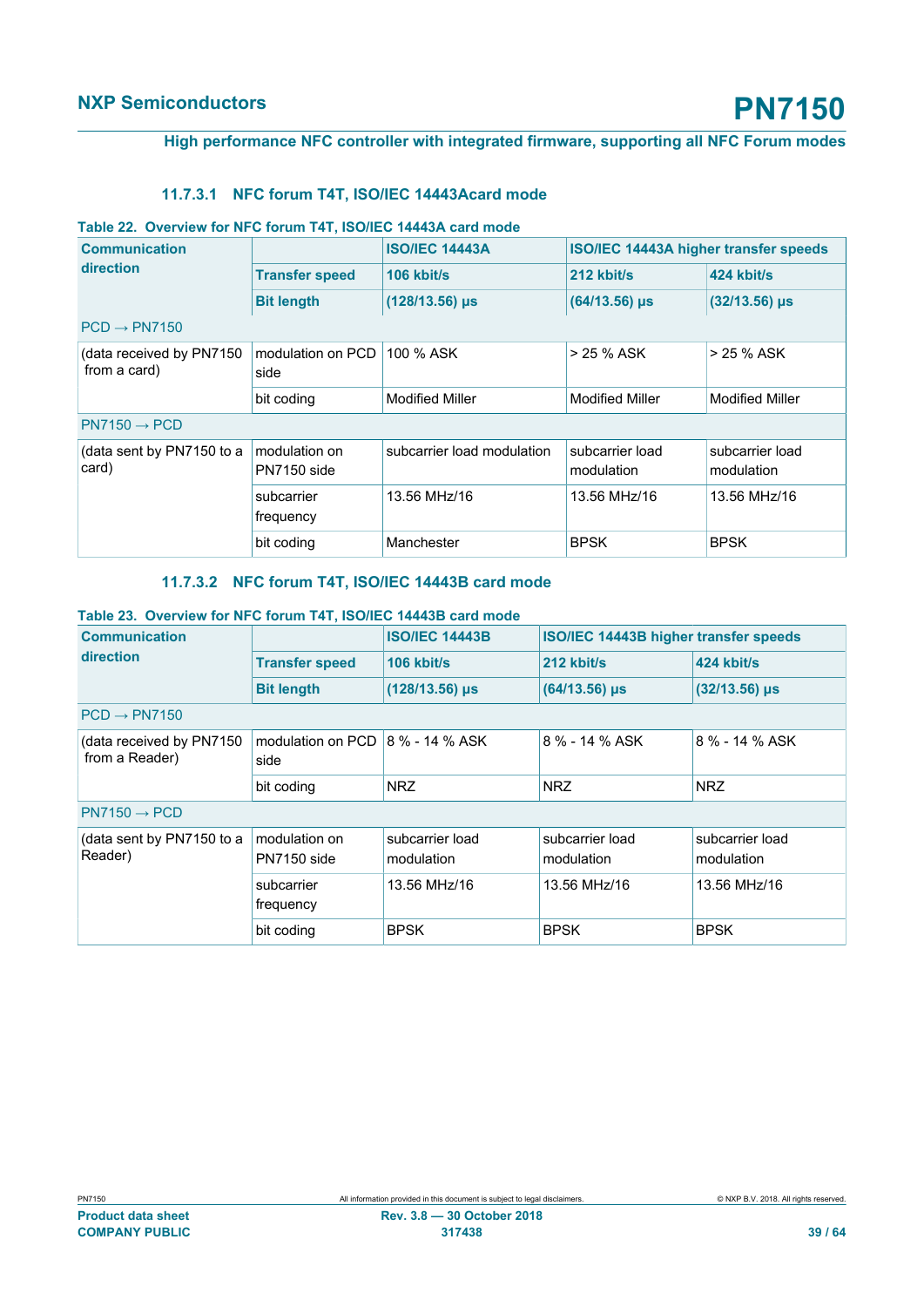#### **High performance NFC controller with integrated firmware, supporting all NFC Forum modes**

#### <span id="page-39-1"></span><span id="page-39-0"></span>**11.7.3.3 NFC forum T3T, Sony FeliCa card mode**

#### **Table 24. Overview for NFC forum T3T, Sony FeliCa card mode**

| <b>Communication direction</b>          |                              | <b>FeliCa</b>   | <b>FeliCa higher transfer speeds</b> |
|-----------------------------------------|------------------------------|-----------------|--------------------------------------|
|                                         | <b>Transfer speed</b>        | 212 kbit/s      | 424 kbit/s                           |
|                                         | <b>Bit length</b>            | $(64/13.56)$ µs | $(32/13.56)$ µs                      |
| $PCD \rightarrow PN7150$                |                              |                 |                                      |
| (data received by PN7150 from a Reader) | modulation on<br>PN7150 side | 8 % - 12 % ASK  | 8 % - 12 % ASK                       |
|                                         | bit coding                   | Manchester      | Manchester                           |
| $PN7150 \rightarrow PCD$                |                              |                 |                                      |
| (data sent by PN7150 to a Reader)       | modulation on PICC<br>side   | load modulation | load modulation                      |
|                                         | subcarrier frequency         | no subcarrier   | no subcarrier                        |
|                                         | bit coding                   | Manchester      | Manchester                           |

#### **11.7.4 Frequency interoperability**

<span id="page-39-2"></span>When in communication, PN7150 is generating some RF frequencies. PN7150 is also sensitive to some RF signals as it is looking from data in the field.

In order to avoid interference with others RF communication, it is required to tune the antenna and design the board according to [\[6\].](#page-57-9)

Although ISO/IEC 14443 and ISO/IEC 18092/Ecma 340 allows an RF frequency of 13.56 MHz  $\pm$  7 kHz, FCC regulation does not allow this wide spread and limits the dispersion to ± 50 ppm, which is in line with PN7150 capability.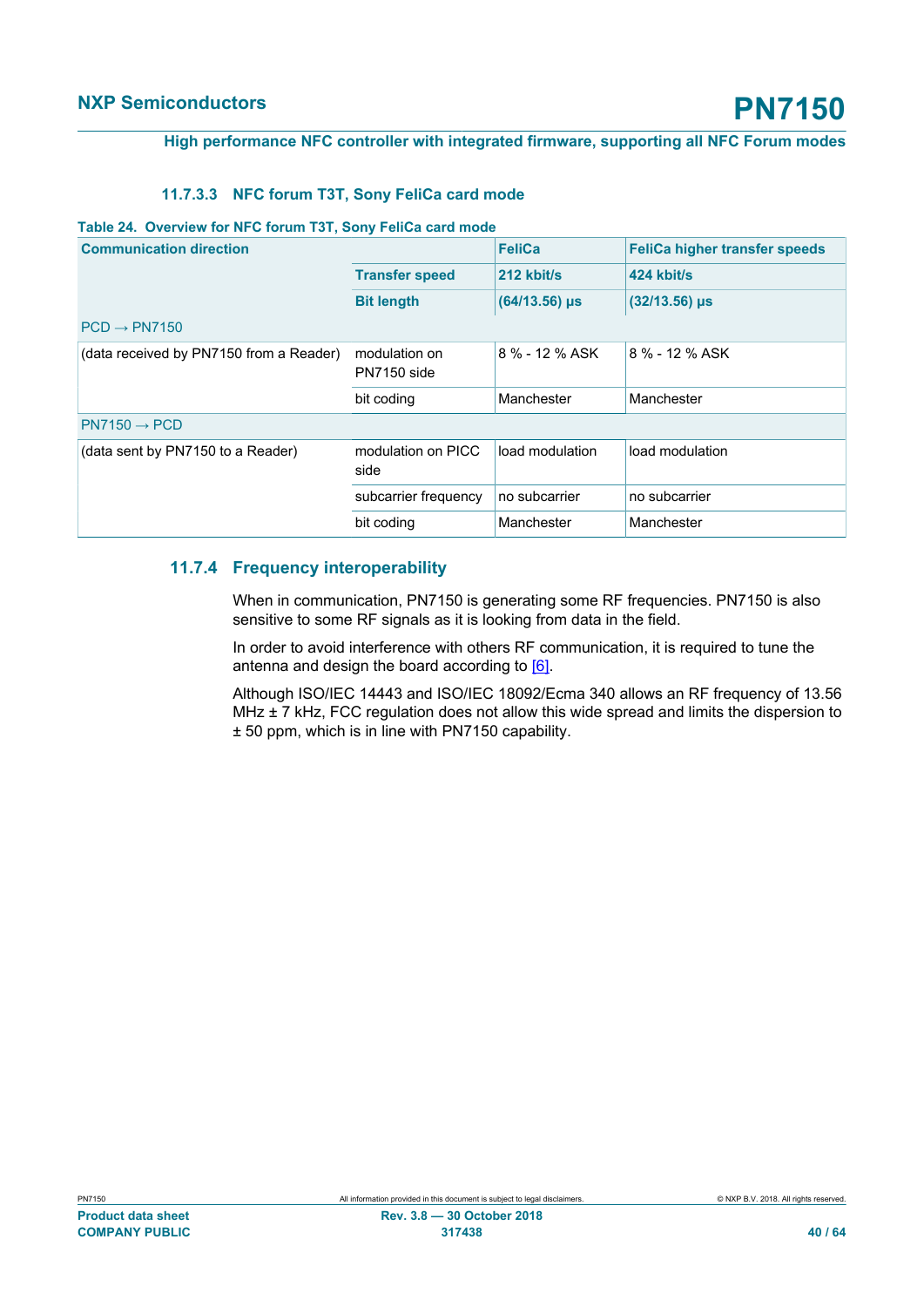### <span id="page-40-1"></span>**12 Limiting values**

#### <span id="page-40-0"></span>**Table 25. Limiting values**

*In accordance with the Absolute Maximum Rating System (IEC 60134).*

| <b>Symbol</b>    | <b>Parameter</b>                    | <b>Conditions</b>                                 |       | <b>Min</b>     | <b>Max</b> | <b>Unit</b> |
|------------------|-------------------------------------|---------------------------------------------------|-------|----------------|------------|-------------|
| $V_{DD(PAD)}$    | V <sub>DD(PAD)</sub> supply voltage | supply voltage for host<br>interface              |       |                | 4.35       | V           |
| V <sub>BAT</sub> | battery supply voltage              |                                                   |       |                | 6          | V           |
| V <sub>ESD</sub> | electrostatic discharge voltage     | HBM; 1500 $\Omega$ , 100 pF;EIA/<br>JESD22-A114-D |       |                | 1.5        | kV          |
|                  |                                     | CDM; field induced<br>model:EIA/JESC22-C101-C     |       |                | 500        | V           |
| $T_{\text{stg}}$ | storage temperature                 |                                                   |       | $-55$          | $+150$     | °C          |
| $P_{\text{tot}}$ | total power dissipation             | all modes                                         | $[1]$ | $\blacksquare$ | 600        | mW          |
| $V_{RXN(i)}$     | RXN input voltage                   |                                                   |       | 0              | 2.5        | V           |
| $V_{RXP(i)}$     | RXP input voltage                   |                                                   |       | $\mathbf{0}$   | 2.5        | v           |

[1] The design of the solution shall be done so that for the different use cases targeted the power to be dissipated from the field or generated by PN7150 does not exceed this value.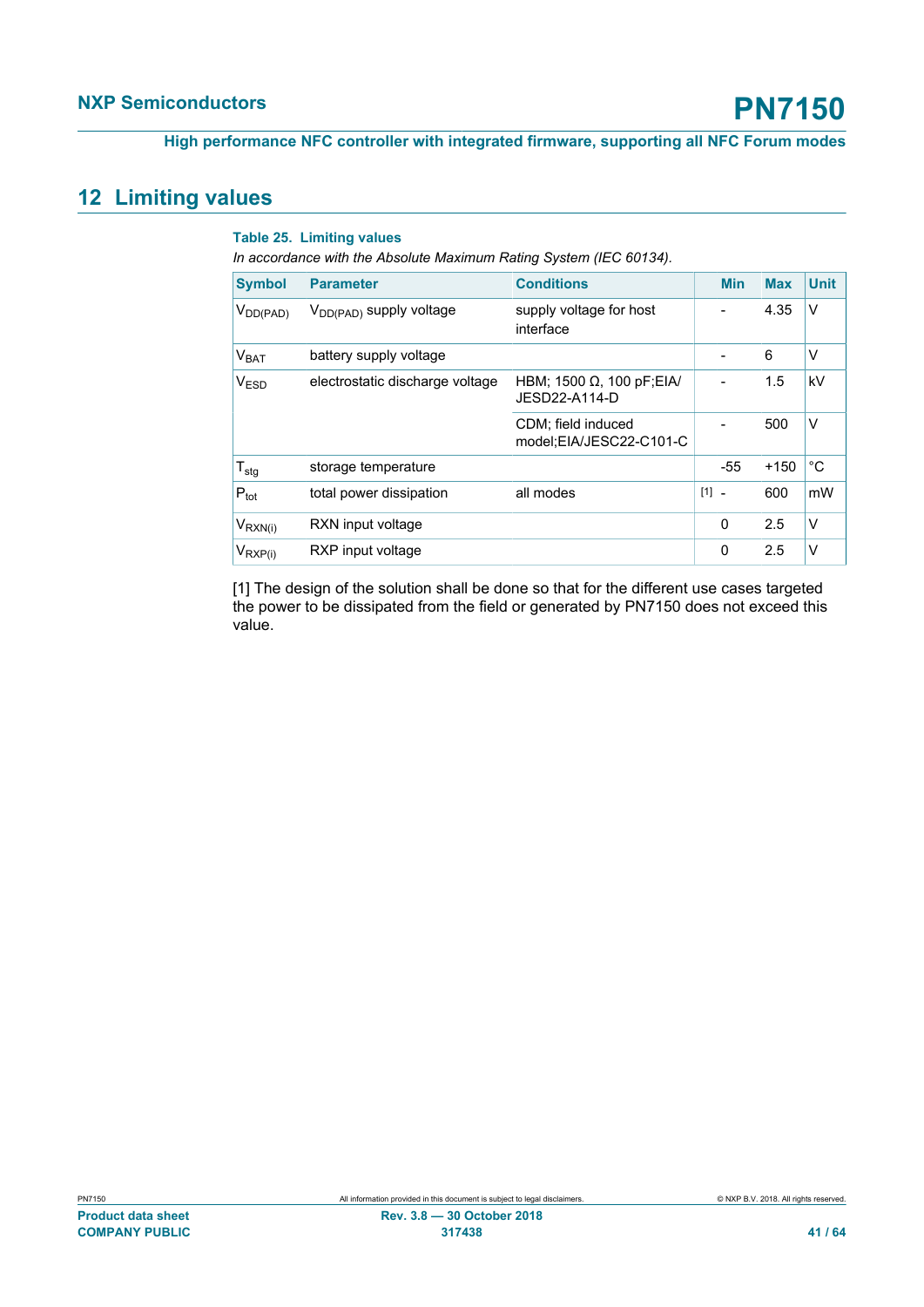<span id="page-41-0"></span>**High performance NFC controller with integrated firmware, supporting all NFC Forum modes**

### <span id="page-41-1"></span>**13 Recommended operating conditions**

|                        | <b>Table 26. Operating conditions</b> |                                                                                   |                                     |                          |                          |                          |             |
|------------------------|---------------------------------------|-----------------------------------------------------------------------------------|-------------------------------------|--------------------------|--------------------------|--------------------------|-------------|
| <b>Symbol</b>          | <b>Parameter</b>                      | <b>Conditions</b>                                                                 |                                     | <b>Min</b>               | <b>Typ</b>               | <b>Max</b>               | <b>Unit</b> |
| $T_{amb}$              | ambient temperature                   | JEDEC PCB-0.5                                                                     |                                     | $-30$                    | $+25$                    | $+85$                    | $^{\circ}C$ |
| <b>V<sub>BAT</sub></b> | battery supply voltage                | battery monitor enabled; $V_{SS}$ =<br>0 V                                        |                                     | $[1]$ 2.3                | $\overline{\phantom{0}}$ | 5.5                      | V           |
|                        |                                       | Card Emulation and                                                                |                                     | $[1]$ 2.3                | $\overline{\phantom{0}}$ | 5.5                      | $\vee$      |
|                        |                                       | Passive Target; $V_{SS}$ = 0 V                                                    | $[2]$                               |                          |                          |                          |             |
|                        |                                       | Reader, Active Initiator                                                          |                                     | $[1]$ 2.7                |                          | 5.5                      | $\vee$      |
|                        |                                       | and Active Target; $V_{SS}$ = 0 V                                                 | $[2]$                               |                          |                          |                          |             |
| $V_{DD(PAD)}$          | V <sub>DD(PAD)</sub> supply voltage   | supply voltage for host<br>interface                                              |                                     |                          |                          |                          |             |
|                        |                                       | • 1.8 V host supply; $V_{SS} = 0$ V                                               |                                     | $[1]$ 1.65               | 1.8                      | 1.95                     | V           |
|                        |                                       | • 3 V host supply; $V_{SS}$ = 0 V                                                 |                                     | [1] 3.0                  |                          | 3.6                      | $\vee$      |
| $P_{\text{tot}}$       | total power dissipation               | Reader; $I_{VDD(TX)}$ = 100 mA; $V_{BAT}$<br>$= 5.5 V$                            |                                     |                          |                          | 420                      | mW          |
| $I_{BAT}$              | battery supply current                | in Hard Power Down                                                                | $\begin{bmatrix} 3 \end{bmatrix}$ – |                          | 10                       | 14                       | μA          |
|                        |                                       | state; $V_{BAT}$ = 3.6 V;T = 25 °C                                                |                                     |                          |                          |                          |             |
|                        |                                       | in Standby state; $V_{BAT}$ = 3.6 V;<br>$T = 25 °C$                               |                                     | $\overline{\phantom{a}}$ | 20                       | $\overline{\phantom{0}}$ | μA          |
|                        |                                       | in Monitor state; $V_{BAT}$ = 2.75 V;<br>$T = 25 °C$                              |                                     |                          |                          | 14                       | μA          |
|                        |                                       | in low-power polling<br>loop; $V_{BAT} = 3.6 V$ ; T =<br>25 °C;loop time = 500 ms | $[4]$ –                             |                          | 150                      |                          | μA          |
|                        |                                       | PCD mode at typical 3 V                                                           | $[5]$ -                             |                          | $\overline{\phantom{a}}$ | 190                      | mA          |
| $I_{th(IIim)}$         | current limit threshold<br>current    | current limiter on V <sub>DD(TX)</sub><br>pin; $V_{DD(TX)} = 3.3 V$               | $[5]$ $-$                           |                          | 180                      |                          | mA          |

[1]  $V_{SS}$  represents  $V_{SS(PAD)}$  and  $V_{SS(TX)}$ .

[2] The antenna should be tuned not to exceed this current limit (the detuning effect when coupling with another device must be taken into account).

- [3] External clock on NFC\_CLK\_XTAL1 must be LOW.
- [4] See [\[10\]](#page-57-7) for computing the power consumption as it depends on several parameters.
- [5] The antenna shall be tuned not to exceed the maximum of  $I<sub>BAT</sub>$ .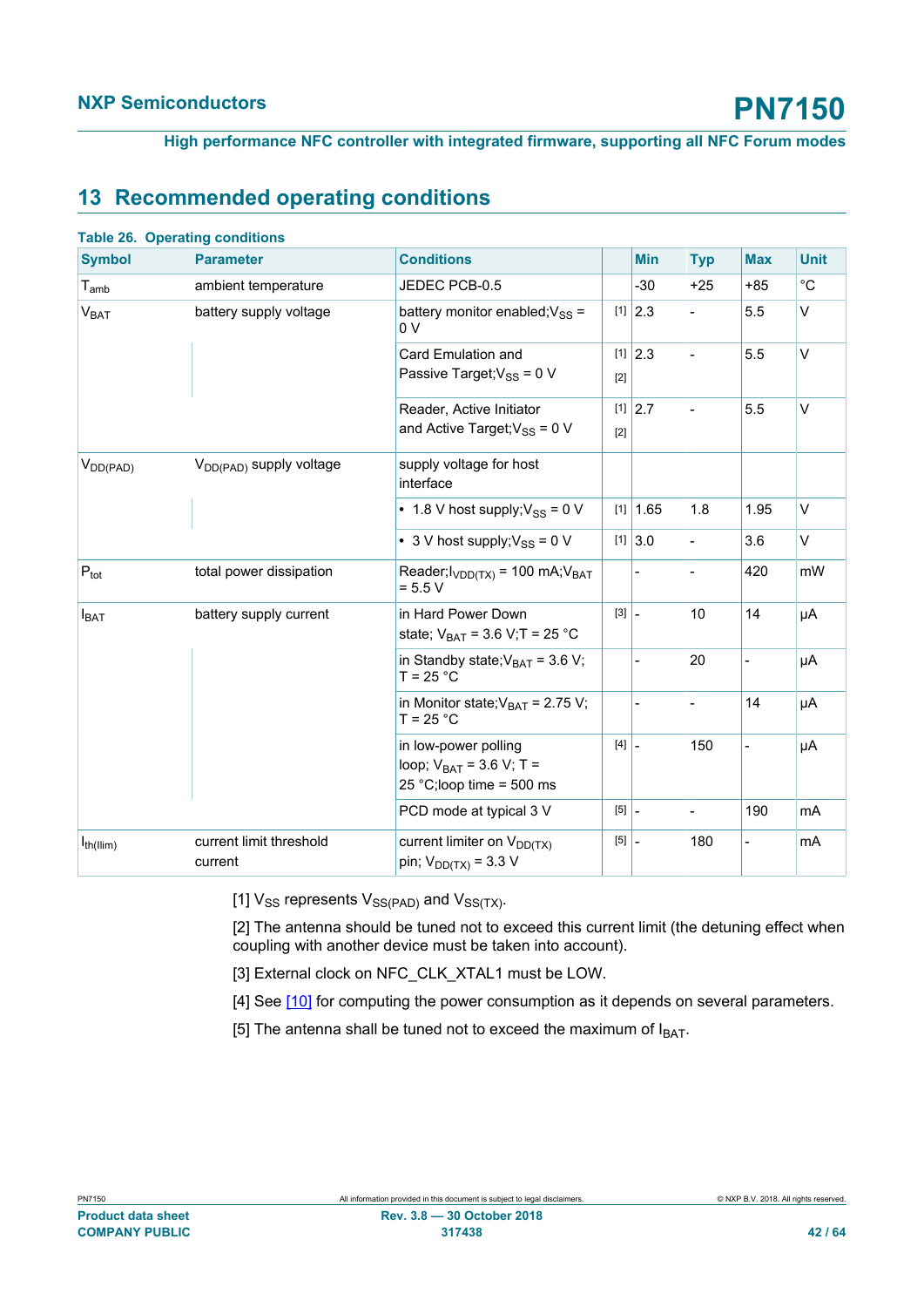## <span id="page-42-2"></span>**14 Thermal characteristics**

### <span id="page-42-3"></span><span id="page-42-0"></span>**14.1 Thermal characteristics HVQFN40**

|               | Table 27. Thermal characteristics              |                                                                 |  |     |            |            |      |  |  |
|---------------|------------------------------------------------|-----------------------------------------------------------------|--|-----|------------|------------|------|--|--|
| <b>Symbol</b> | Parameter                                      | <b>Conditions</b>                                               |  | Min | <b>Tvp</b> | <b>Max</b> | Unit |  |  |
| $R_{th(i-a)}$ | thermal resistance from<br>iunction to ambient | in free air with exposed pad soldered on a<br>4 layer JEDEC PCB |  | -   | 40         |            | K/W  |  |  |

### <span id="page-42-4"></span><span id="page-42-1"></span>**14.2 Thermal characteristics WLCSP42**

|               | Table 28. Thermal characteristics              |                                                                 |            |     |                          |      |
|---------------|------------------------------------------------|-----------------------------------------------------------------|------------|-----|--------------------------|------|
| <b>Symbol</b> | Parameter                                      | <b>Conditions</b>                                               | <b>Min</b> | Tvp | <b>Max</b>               | Unit |
| $R_{th(i-a)}$ | thermal resistance from<br>iunction to ambient | in free air with exposed pad soldered on a<br>4 layer JEDEC PCB |            | 42  | $\overline{\phantom{0}}$ | K/W  |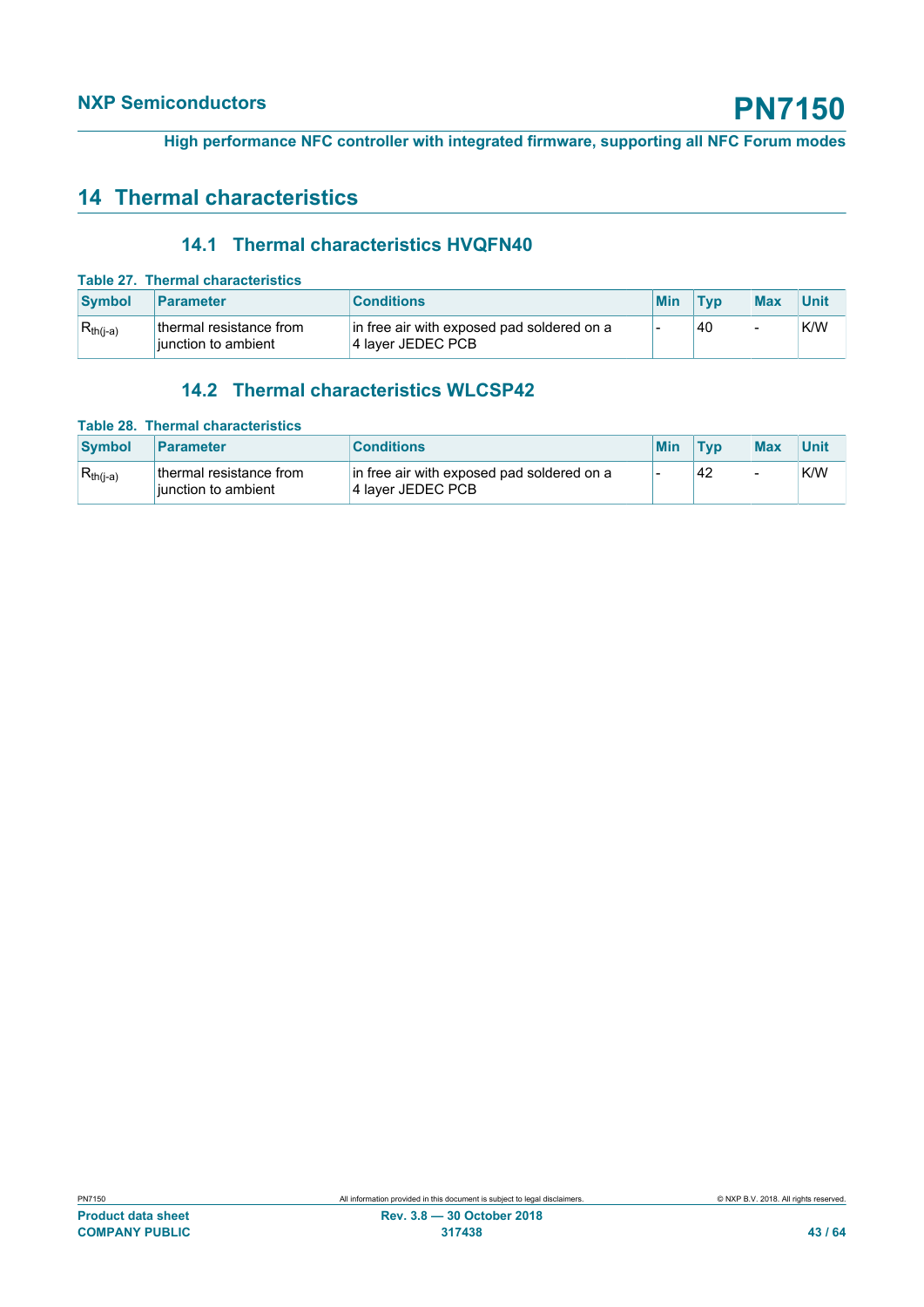### <span id="page-43-6"></span>**15 Characteristics**

#### <span id="page-43-7"></span><span id="page-43-2"></span>**15.1 Current consumption characteristics**

#### **Table 29. Current consumption characteristics for operating ambient temperature range**

| <b>Symbol</b> | <b>Parameter</b>       | <b>Conditions</b>                                                       |                                | <b>Min</b> | <b>Typ</b> | <b>Max</b> | <b>Unit</b> |
|---------------|------------------------|-------------------------------------------------------------------------|--------------------------------|------------|------------|------------|-------------|
| $I_{BAT}$     | battery supply current | in Hard Power Down<br>state; $V_{BAT} = 3.6 V$ ; VEN<br>voltage = $0 V$ |                                |            | 10         | 20         | μA          |
|               |                        | in Standby state; $V_{BAT}$ = 3.6 V;                                    | $[1]$ .                        |            | 20         | 35         | μA          |
|               |                        | in Idle and Listener<br>modes; $V_{BAT}$ = 3.6 V                        |                                |            | 4.55       | ۰          | mA          |
|               |                        | in Poller mode; $V_{BAT}$ = 3.6 V                                       |                                |            | 150        | ۰          | mA          |
|               |                        | in Monitor state; $V_{\text{BAT}} = 2.75$ V                             | $[2]$ $\overline{\phantom{a}}$ |            | 10         | 20         | μA          |

[1] Refer to Section 10.1.2 for the description of the power modes.

<span id="page-43-8"></span>[2] This is the same value for  $V_{BAT} = 2.3$  V when the monitor threshold is set to 2.3 V.

### **15.2 Functional block electrical characteristics**

#### **15.2.1 Battery voltage monitor characteristics**

#### <span id="page-43-9"></span><span id="page-43-3"></span>**Table 30. Battery voltage monitor characteristics**

| <b>Symbol</b>               | <b>Parameter</b>   | <b>Conditions</b> | <b>Min</b> | $ $ Typ | Max Unit |    |
|-----------------------------|--------------------|-------------------|------------|---------|----------|----|
| $V_{th}$                    | threshold voltage  | set to 2.3 V      | 2.15       | 2.3     | 2.45     | IV |
|                             |                    | set to $2.75$ V   | 2.6        | 2.75    | 2.9      | V  |
| $\mathsf{V}_{\mathsf{hys}}$ | hysteresis voltage |                   | 100        | 150     | 200      | mV |

#### **15.2.2 Reset via VEN**

#### <span id="page-43-4"></span><span id="page-43-0"></span>**Table 31. Reset timing**

| <b>Symbol</b>  | <b>Parameter</b> | <b>Conditions</b> | <b>Min</b> | Typ                      | <b>Max</b> | Unit |
|----------------|------------------|-------------------|------------|--------------------------|------------|------|
| <b>IW(VEN)</b> | VEN pulse width  | to reset          | 10         | $\overline{\phantom{0}}$ | -          | μs   |
| <b>L</b> boot  | boot time        |                   |            | $\overline{\phantom{0}}$ | 2.5        | ms   |

#### **15.2.3 Power-up timings**

#### <span id="page-43-5"></span><span id="page-43-1"></span>**Table 32. Power-up timings**

| <b>Symbol</b>              | <b>Parameter</b>                                                                 | <b>Conditions</b>                     | <b>Min</b> | <b>Typ</b> | <b>Max</b> | <b>Unit</b> |
|----------------------------|----------------------------------------------------------------------------------|---------------------------------------|------------|------------|------------|-------------|
| $I_{t(VBAT-VEN)}$          | transition time from pin V <sub>BAT</sub>   V <sub>BAT</sub> , VEN<br>to pin VEN | voltage = HIGH                        | 0          | 0.5        |            | ms          |
| <sup>I</sup> t(VDDPAD-VEN) | transition time from pin<br>V <sub>DD(PAD)</sub> to pin VEN                      | $V_{DD(PAD)}$ , VEN<br>voltage = HIGH | 0          | 0.5        |            | ms          |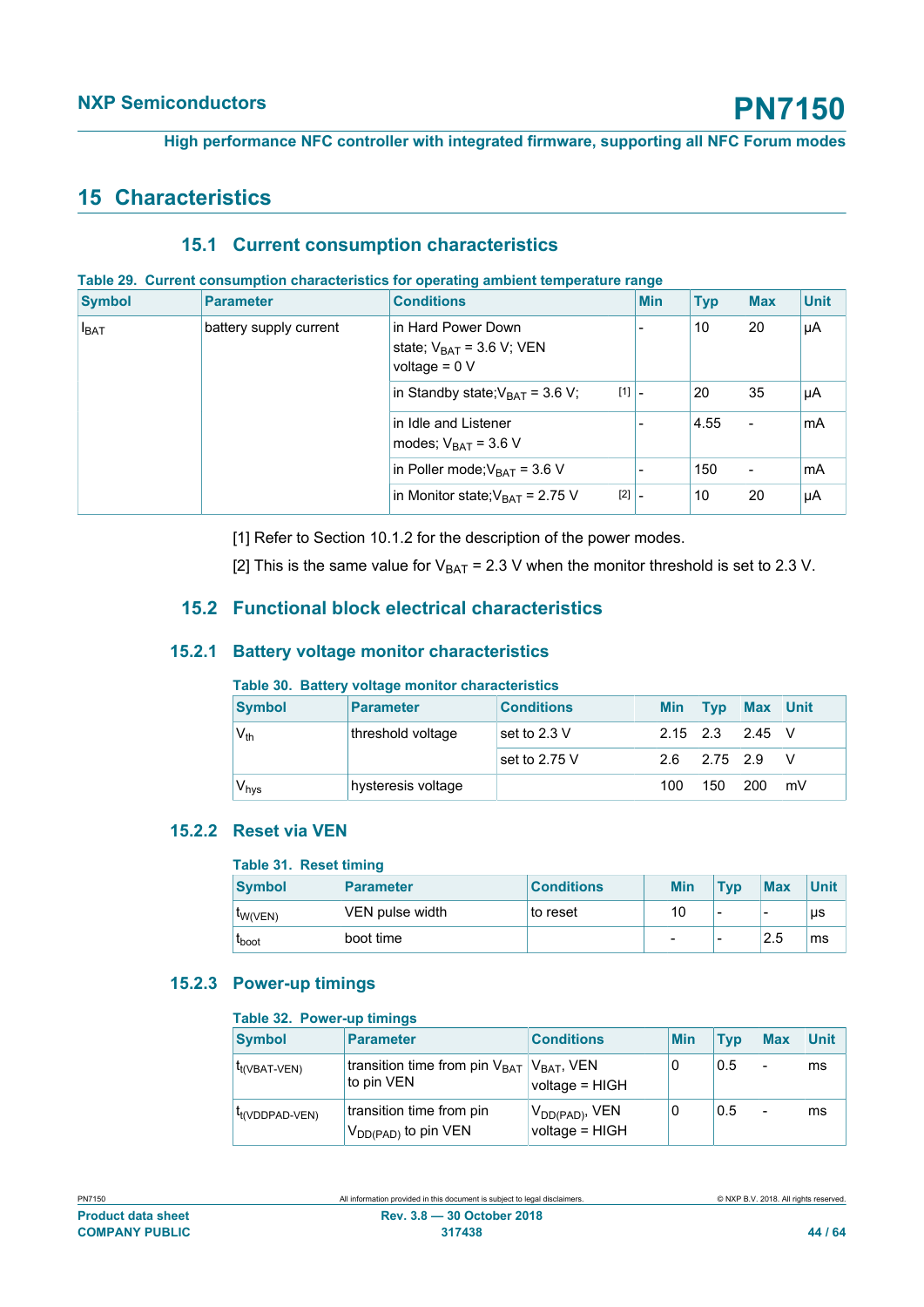#### **High performance NFC controller with integrated firmware, supporting all NFC Forum modes**

| <b>Symbol</b>                | <b>Parameter</b>                                                                         | <b>Conditions</b> | <b>Min</b> | Tvp | <b>Max</b> | <b>Unit</b> |
|------------------------------|------------------------------------------------------------------------------------------|-------------------|------------|-----|------------|-------------|
| t <sub>t</sub> (VBAT-VDDPAD) | Itransition time from pin $V_{BAT}$ $ V_{BAT}$ , $V_{DD(PAD)}$ =<br>to pin $V_{DD(PAD)}$ | <b>HIGH</b>       |            | 0.5 | -          | ms          |

### **15.2.4 Power-down timings**

<span id="page-44-2"></span><span id="page-44-0"></span>

| Table 33. Power-down timings |                           |                   |  |            |                          |                          |             |  |  |
|------------------------------|---------------------------|-------------------|--|------------|--------------------------|--------------------------|-------------|--|--|
| <b>Symbol</b>                | <b>Parameter</b>          | <b>Conditions</b> |  | <b>Min</b> | <b>Tvp</b>               | <b>Max</b>               | <b>Unit</b> |  |  |
| $I_{VBAT(L)}$                | time V <sub>RAT</sub> LOW |                   |  | 20         | $\overline{\phantom{0}}$ | $\overline{\phantom{0}}$ | ms          |  |  |

### **15.2.5 I <sup>2</sup>C-bus timings**

<span id="page-44-3"></span>Here below are timings and frequency specifications.



#### <span id="page-44-1"></span>**Table 34. High-speed mode I2C-bus timings specification**

| <b>Symbol</b>            | <b>Parameter</b>                              | <b>Conditions</b>                  | <b>Min</b> | <b>Max</b>               | <b>Unit</b> |
|--------------------------|-----------------------------------------------|------------------------------------|------------|--------------------------|-------------|
| $t_{\text{clk}(I2CSCL)}$ | clock frequency on pin<br><b>I2CSCL</b>       | $I2C-bus SCL; Cb < 100$<br>рF      | 0          | 3.4                      | <b>MHz</b>  |
| t <sub>SU:STA</sub>      | set-up time for a repeated<br>START condition | $C_h$ < 100 pF                     | 160        |                          | ns          |
| t <sub>HD;STA</sub>      | hold time (repeated) START<br>condition       | $C_h$ < 100 pF                     | 160        | -                        | ns          |
| $t_{LOW}$                | LOW period of the SCL clock                   | $C_h$ < 100 pF                     | 160        | -                        | ns          |
| t <sub>НІGН</sub>        | HIGH period of the SCL clock                  | $C_b$ < 100 pF                     | 60         |                          | ns          |
| t <sub>SU;DAT</sub>      | data set-up time                              | $C_b$ < 100 pF                     | 10         | $\overline{\phantom{0}}$ | ns          |
| t <sub>HD;DAT</sub>      | data hold time                                | $C_h$ < 100 pF                     | 0          | -                        | ns          |
| $t_{r(I2CSDA)}$          | rise time on pin I2CSDA                       | $I^2C$ -bus SDA; $C_h$ < 100<br>pF | 10         | 80                       | ns          |
| $t_{f(12CSDA)}$          | fall time on pin I2CSDA                       | $I2C-bus SDA; Cb < 100$<br>рF      | 10         | 80                       | ns          |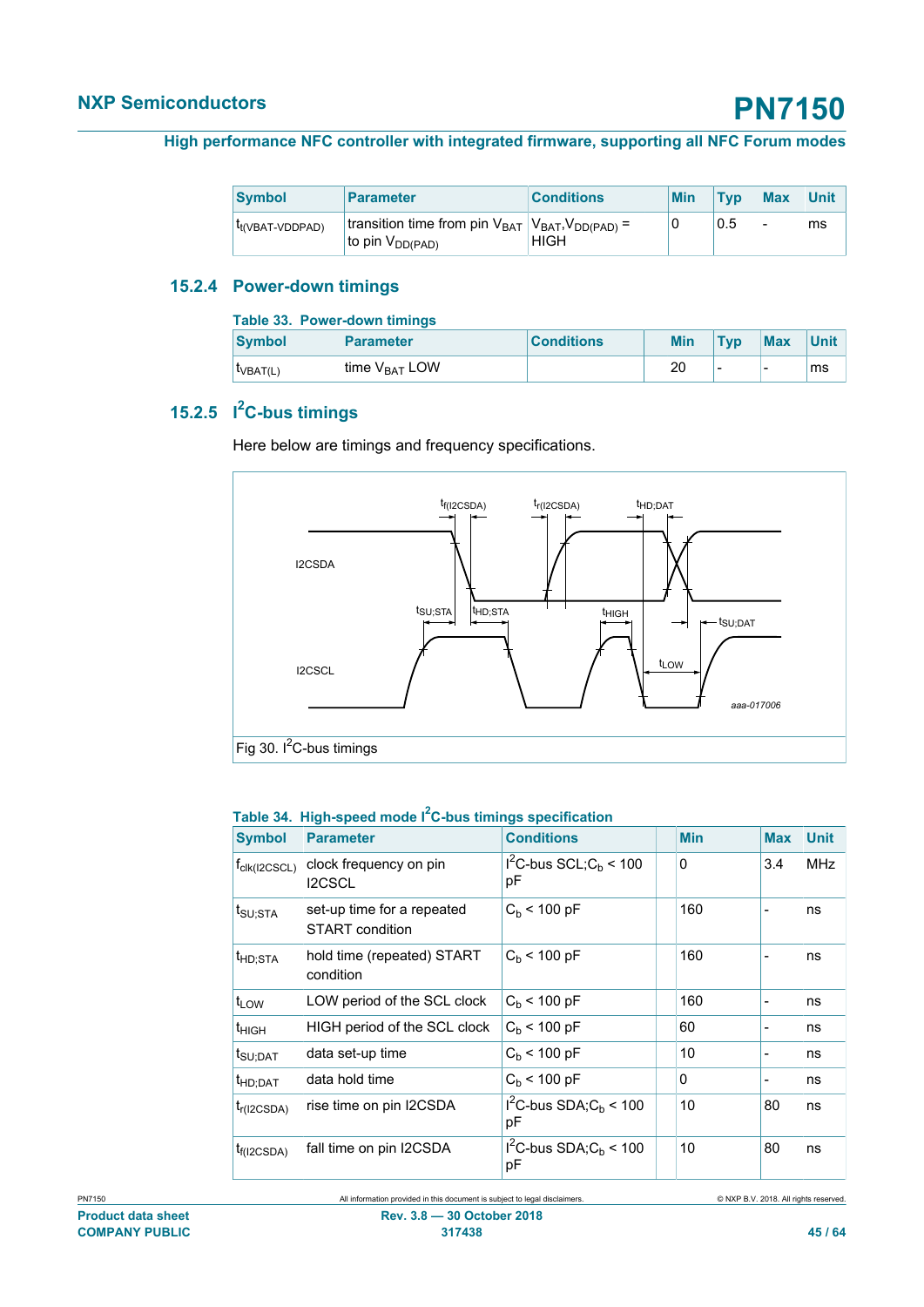| <b>Symbol</b>    | <b>Parameter</b>   | <b>Conditions</b>                        | Min              | <b>Max</b> | <b>Unit</b> |
|------------------|--------------------|------------------------------------------|------------------|------------|-------------|
| $V_{\text{hvs}}$ | hysteresis voltage | Schmitt trigger<br>inputs; $Cb$ < 100 pF | $0.1V_{DD(PAD)}$ |            |             |

### <span id="page-45-0"></span>**Table 35. Fast mode I2C-bus timings specification**

| <b>Symbol</b>       | <b>Parameter</b>                                       | <b>Conditions</b>                         | <b>Min</b>       | <b>Max</b> | <b>Unit</b> |
|---------------------|--------------------------------------------------------|-------------------------------------------|------------------|------------|-------------|
|                     | $f_{\text{clk}(I2CSCL)}$ clock frequency on pin I2CSCL | $I^2C$ -bus SCL; $C_b$ < 400<br>рF        | $\mathbf{0}$     | 400        | kHz         |
| t <sub>SU:STA</sub> | set-up time for a repeated<br>START condition          | $C_h$ < 400 pF                            | 600              |            | ns          |
| t <sub>HD;STA</sub> | hold time (repeated) START<br>condition                | $C_h$ < 400 pF                            | 600              |            | ns          |
| $t_{LOW}$           | LOW period of the SCL clock                            | $C_h$ < 400 pF                            | 1.3              |            | μs          |
| $t_{HIGH}$          | HIGH period of the SCL clock                           | $C_h$ < 400 pF                            | 600              | ۰          | ns          |
| t <sub>SU:DAT</sub> | data set-up time                                       | $C_h$ < 400 pF                            | 100              |            | ns          |
| <sup>t</sup> HD:DAT | data hold time                                         | $C_h$ < 400 pF                            | $\mathbf{0}$     | 900        | ns          |
| V <sub>hys</sub>    | hysteresis voltage                                     | Schmitt trigger<br>inputs; $C_b$ < 400 pF | $0.1V_{DD(PAD)}$ |            | v           |

### <span id="page-45-3"></span>**15.3 Pin characteristics**

#### **15.3.1 NFC\_CLK\_XTAL1 and NFC\_CLK\_XTAL2 pins characteristics**

#### <span id="page-45-4"></span><span id="page-45-1"></span>**Table 36. Input clock characteristics on NFC\_CLK\_XTAL1 when using PLL**

| <b>Symbol</b> | <b>Parameter</b>           | <b>Conditions</b> | <b>Min</b> | <b>Typ</b>               | <b>Max</b> | <b>Unit</b>   |
|---------------|----------------------------|-------------------|------------|--------------------------|------------|---------------|
| $V_{i(p-p)}$  | peak-to-peak input voltage |                   | 0.2        | $\overline{\phantom{0}}$ |            |               |
|               | duty cycle                 |                   | 35         | -                        | 65         | $\frac{0}{0}$ |

#### <span id="page-45-2"></span>**Table 37. Pin characteristics for NFC\_CLK\_XTAL1 when PLL input**

| <b>Symbol</b>     | <b>Parameter</b>                    | <b>Conditions</b> | <b>Min</b>               | <b>Typ</b>               | <b>Max</b>            | <b>Unit</b> |
|-------------------|-------------------------------------|-------------------|--------------------------|--------------------------|-----------------------|-------------|
| $I_{\rm IH}$      | HIGH-level input current            | $V_1 = V_{DD}$    | $-1$                     | $\overline{\phantom{0}}$ | $+1$                  | μA          |
| ՝ կլ              | LOW-level input current             | $V_1 = 0 V$       | $-1$                     | $\overline{\phantom{0}}$ | $+1$                  | μA          |
| $V_i$             | input voltage                       |                   | -                        | $\overline{\phantom{0}}$ | <b>V<sub>DD</sub></b> | V           |
| $V_{i(clk)(p-p)}$ | peak-to-peak clock input<br>voltage |                   | 200                      | $\overline{\phantom{a}}$ | -                     | mV          |
| $C_i$             | input capacitance                   | all power modes   | $\overline{\phantom{0}}$ | 2                        | ٠                     | рF          |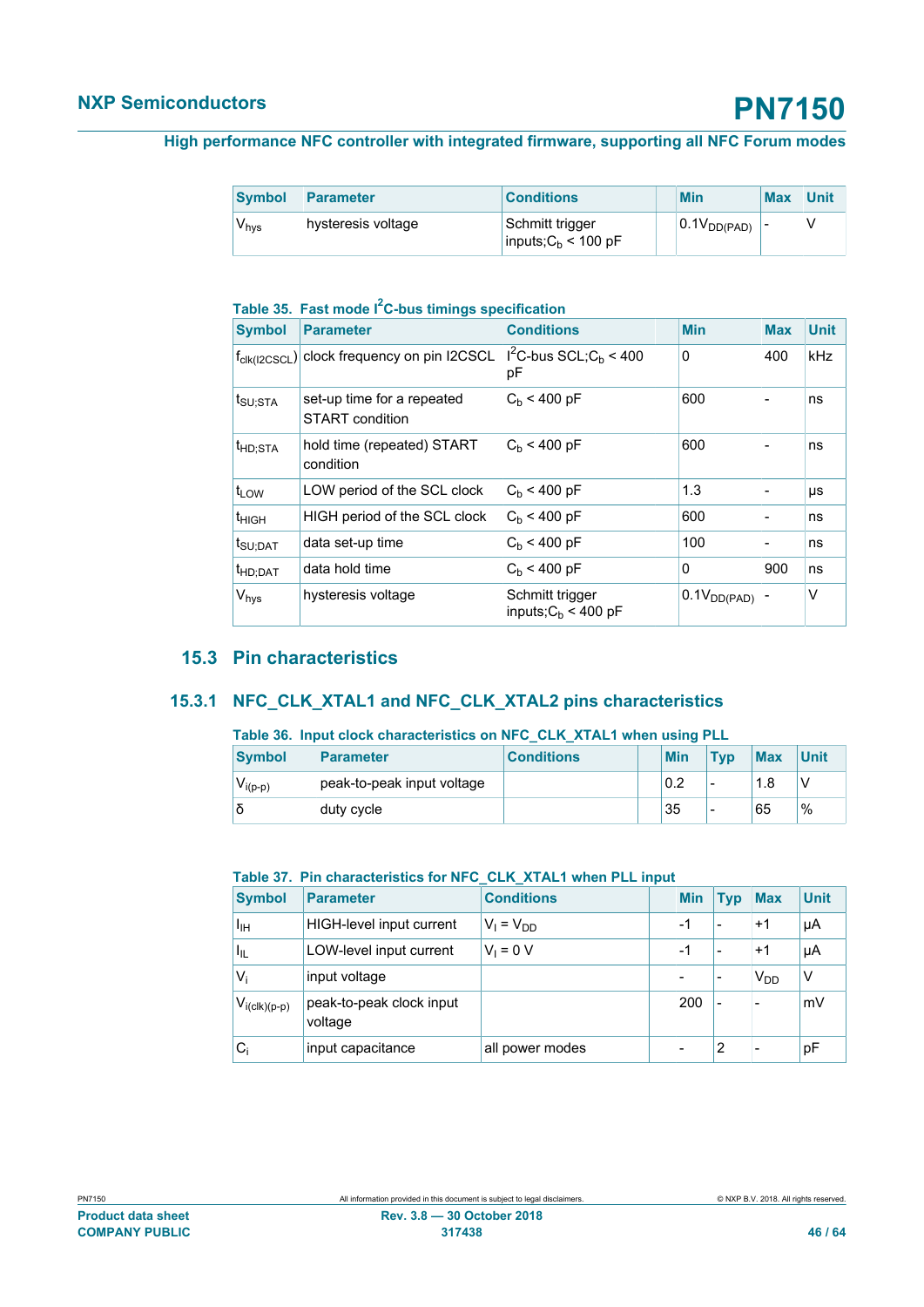<span id="page-46-0"></span>**Table 38. Pin characteristics for 27.12 MHz crystal oscillator**

| <b>Symbol</b>              | <b>Parameter</b>                   | <b>Conditions</b> | <b>Min</b> | Typ | <b>Max</b> | Unit |
|----------------------------|------------------------------------|-------------------|------------|-----|------------|------|
| $ C_{i(NFC\_CLK\_XTAL1)} $ | NFC CLK XTAL1 input<br>capacitance | $V_{DD} = 1.8 V$  |            |     |            | рF   |
| $C_{i(NFC\_CLK\_XTAL2)}$   | NFC CLK XTAL2 input<br>capacitance |                   |            |     |            | рF   |

#### <span id="page-46-1"></span>**Table 39. PLL accuracy**

| <b>Symbol</b>         | <b>Parameter</b>             | <b>Conditions</b>                                                                                                     | <b>Min</b> | Tvp | <b>Max</b> | <b>Unit</b> |
|-----------------------|------------------------------|-----------------------------------------------------------------------------------------------------------------------|------------|-----|------------|-------------|
| $I_{O(\mathrm{acc})}$ | output frequency<br>accuracy | deviation added to<br>NFC CLK XTAL1<br>frequency on RF frequency<br>generated; worst case whatever<br>input frequency | -50        |     | $+50$      | ppm         |

### **15.3.2 VEN input pin characteristics**

#### <span id="page-46-4"></span><span id="page-46-2"></span>**Table 40. VEN input pin characteristics**

| <b>Symbol</b>   | <b>Parameter</b>         | <b>Conditions</b>       | <b>Min</b> | <b>Typ</b>               | <b>Max</b>               | <b>Unit</b> |
|-----------------|--------------------------|-------------------------|------------|--------------------------|--------------------------|-------------|
| V <sub>IH</sub> | HIGH-level input voltage |                         | 1.1        | $\overline{\phantom{0}}$ | V <sub>BAT</sub>         |             |
| $V_{IL}$        | LOW-level input voltage  |                         | 0          | $\overline{\phantom{0}}$ | 0.4                      | $\vee$      |
| Ιін             | HIGH-level input current | VEN voltage = $V_{BAT}$ | -1         | $\overline{\phantom{0}}$ | $+1$                     | μA          |
| ЧL              | LOW-level input current  | VEN voltage = $0 V$     | -1         | $\overline{\phantom{0}}$ | $+1$                     | μA          |
| $\rm C_i$       | input capacitance        |                         | -          | 5                        | $\overline{\phantom{0}}$ | pF          |

### **15.3.3 Pin characteristics for IRQ and CLK\_REQ**

#### <span id="page-46-5"></span><span id="page-46-3"></span>**Table 41. pin characteristics for IRQ and CLK\_REQ**

| <b>Symbol</b>         | <b>Parameter</b>             | <b>Conditions</b> |     | <b>Min</b>               | <b>Typ</b> | <b>Max</b>    | <b>Unit</b> |
|-----------------------|------------------------------|-------------------|-----|--------------------------|------------|---------------|-------------|
| <b>V<sub>OH</sub></b> | HIGH-level output<br>voltage | $I_{OH}$ < 3 mA   |     | $V_{DD(PAD)}$ - 0.4      | -          | $V_{DD(PAD)}$ | v           |
| $V_{OL}$              | LOW-level output<br>voltage  | $I_{OL}$ < 3 mA   |     | $\Omega$                 |            | 0.4           | V           |
| $C_L$                 | load capacitance             |                   |     | $\overline{\phantom{a}}$ |            | 20            | pF          |
| $t_f$                 | fall time                    | $C_L$ = 12 pF max |     |                          |            |               |             |
|                       |                              | • high speed      |     | 1                        |            | 3.5           | ns          |
|                       |                              | • slow speed      |     | $\overline{2}$           |            | 10            | ns          |
| $t_{r}$               | rise time                    | $C_L$ = 12 pF max |     |                          |            |               |             |
|                       |                              | • high speed      |     | 1                        |            | 3.5           | ns          |
|                       |                              | • slow speed      |     | $\overline{2}$           |            | 10            | ns          |
| $R_{pd}$              | pull-down resistance         |                   | [1] | 0.35                     |            | 0.85          | MΩ          |

[1] Activated in HPD and Monitor states.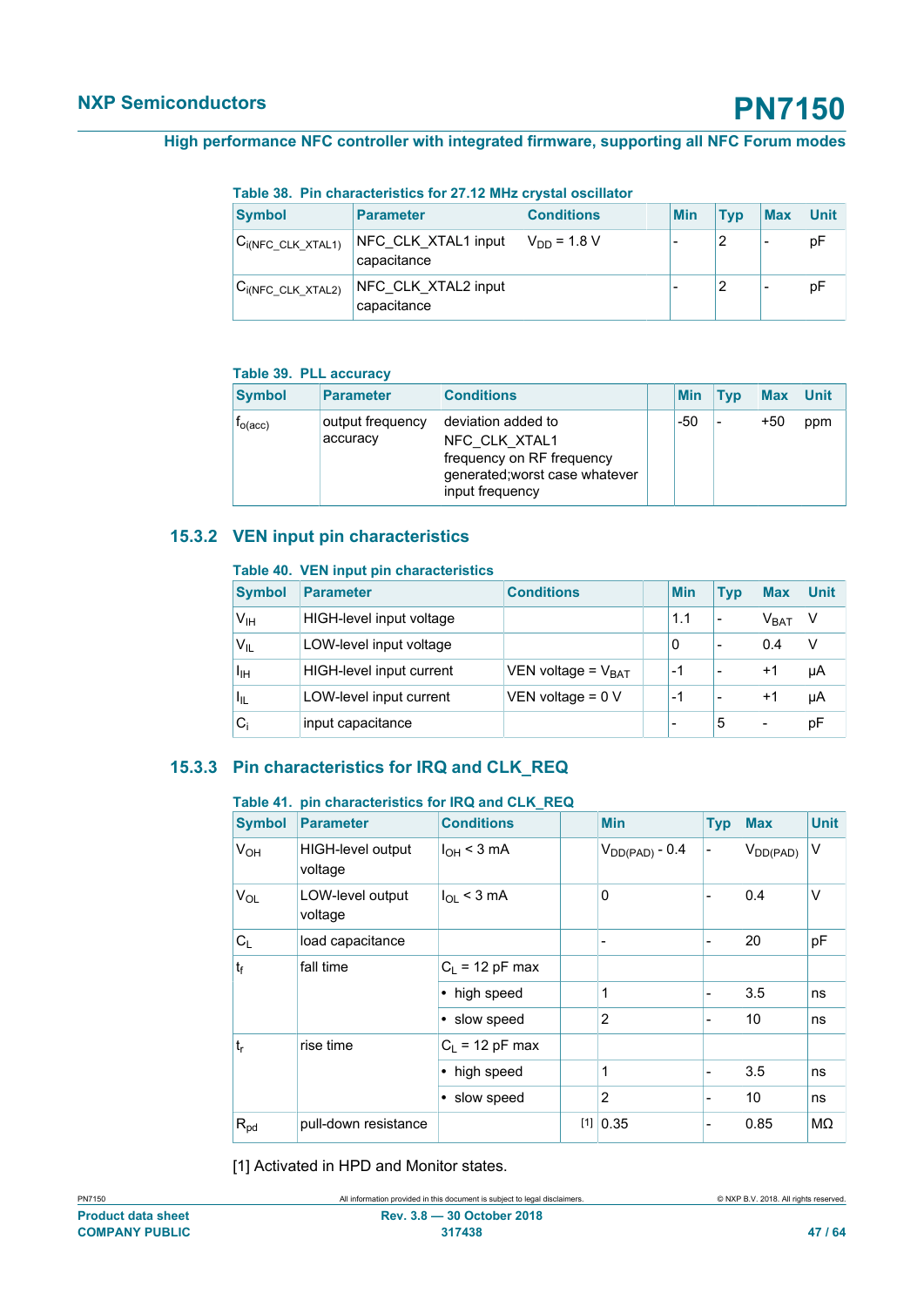### **15.3.4 Input pin characteristics for RXN and RXP**

#### <span id="page-47-2"></span><span id="page-47-0"></span>**Table 42. Input pin characteristics for RXN and RXP**

| <b>Symbol</b>                 | <b>Parameter</b>                                        | <b>Conditions</b>                                               | <b>Min</b>                   | <b>Typ</b>     | <b>Max</b>      | <b>Unit</b> |
|-------------------------------|---------------------------------------------------------|-----------------------------------------------------------------|------------------------------|----------------|-----------------|-------------|
| $V_{RXN(i)}$                  | RXN input voltage                                       |                                                                 | 0                            |                | V <sub>DD</sub> | V           |
| $V_{RXP(i)}$                  | RXP input voltage                                       |                                                                 | 0                            | $\frac{1}{2}$  | $V_{DD}$        | V           |
| $C_{i(RXN)}$                  | RXN input capacitance                                   |                                                                 |                              | 12             | $\frac{1}{2}$   | pF          |
| $C_{i(RXP)}$                  | RXP input capacitance                                   |                                                                 | $\overline{a}$               | 12             | $\blacksquare$  | pF          |
| $Z_{i(RXN-$<br><b>VDDMID)</b> | input impedance between<br>RXN and $V_{DD(MID)}$        | Reader, Card and<br>P2P modes                                   | 0                            | $\overline{a}$ | 15              | $k\Omega$   |
| $Z_{i(RXP-)}$<br>VDDMID)      | input impedance between<br>RXP and V <sub>DD(MID)</sub> | Reader, Card and<br>P2P modes                                   | 0                            | $\overline{a}$ | 15              | kΩ          |
| $V_{i(dyn)(RXN)}$             | RXN dynamic input voltage                               | Miller coded                                                    |                              |                |                 |             |
|                               |                                                         | $\cdot$ 106 kbit/s                                              | $\qquad \qquad \blacksquare$ | 150            | 200             | $mV(p-p)$   |
|                               |                                                         | $\cdot$ 212 kbit/s to<br>424 kbit/s                             | $\overline{a}$               | 150            | 200             | $mV(p-p)$   |
| $V_{i(dyn)(RXP)}$             | RXP dynamic input voltage                               | Miller coded                                                    |                              |                |                 |             |
|                               |                                                         | 106 kbit/s                                                      |                              | 150            | 200             | $mV(p-p)$   |
|                               |                                                         | $\cdot$ 212 kbit/s to<br>424 kbit/s                             | $\overline{\phantom{0}}$     | 150            | 200             | $mV(p-p)$   |
| $V_{i(dyn)(RXN)}$             | RXN dynamic input voltage                               | Manchester, NRZ<br>or BPSK<br>coded;106<br>kbit/s to 848 kbit/s | $\overline{\phantom{0}}$     | 150            | 200             | $mV(p-p)$   |
| $V_{i(dyn)(RXP)}$             | RXP dynamic input voltage                               | Manchester, NRZ<br>or BPSK<br>coded;106<br>kbit/s to 848 kbit/s |                              | 150            | 200             | $mV(p-p)$   |
| $V_{i(dyn)(RXN)}$             | RXN dynamic input voltage                               | All data coding; 106<br>kbit/s to<br>848 kbit/s                 | V <sub>DD</sub>              |                |                 | $V(p-p)$    |
| $V_{i(dyn)(RXP)}$             | RXP dynamic input voltage                               | All data coding; 106<br>kbit/s to<br>848 kbit/s                 | V <sub>DD</sub>              |                | $\overline{a}$  | $V(p-p)$    |
| $V_{i(RF)}$                   | RF input voltage                                        | RF input voltage<br>detected; Initiator<br>modes                |                              | 100            | $\frac{1}{2}$   | $mV(p-p)$   |

### **15.3.5 Output pin characteristics for TX1 and TX2**

#### <span id="page-47-3"></span><span id="page-47-1"></span>**Table 43. Output pin characteristics for TX1 and TX2**

| <b>Symbol</b>   | <b>Parameter</b>             | <b>Conditions</b>                                                 | <b>Min</b>                | <b>Typ</b> | <b>Max</b>               | Unit |
|-----------------|------------------------------|-------------------------------------------------------------------|---------------------------|------------|--------------------------|------|
| V <sub>OH</sub> | HIGH-level output<br>voltage | $V_{DD(TX)}$ = 3.3 V and<br>$IOH$ = 30 mA;PMOS<br>driver fully on | V <sub>DD(TX)</sub> - 150 |            | $\overline{\phantom{0}}$ | mV   |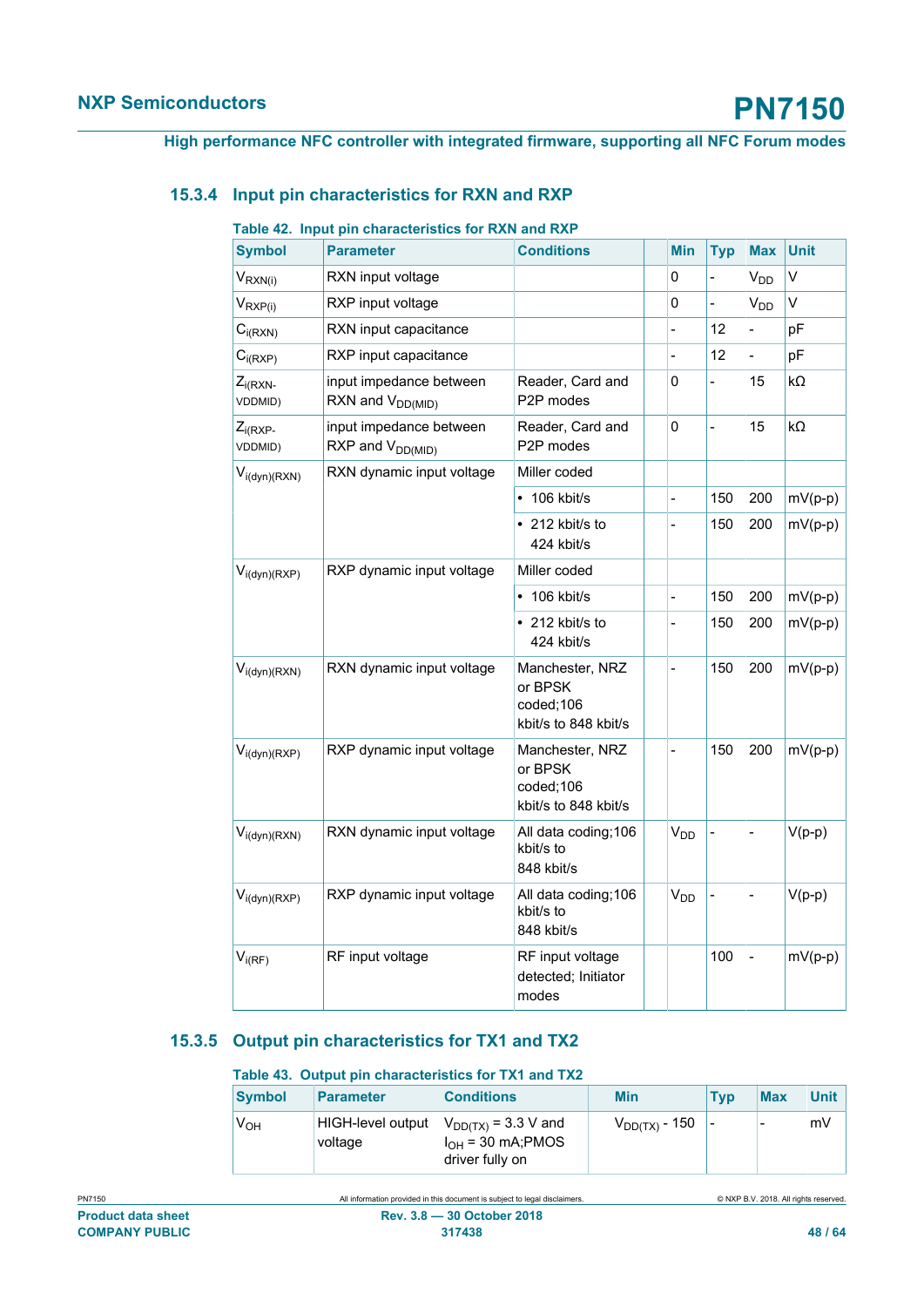| Symbol | <b>Parameter</b>            | <b>Conditions</b>                                                 | <b>Min</b>               | <b>Typ</b> | <b>Max</b> | <b>Unit</b> |
|--------|-----------------------------|-------------------------------------------------------------------|--------------------------|------------|------------|-------------|
| Vol    | LOW-level output<br>voltage | $V_{DD(TX)} = 3.3 V$ and<br>$IOL$ = 30 mA;NMOS<br>driver fully on | $\overline{\phantom{0}}$ | -          | 200        | mV          |

#### <span id="page-48-0"></span>**Table 44. Output resistance for TX1 and TX2**

| <b>Symbol</b>   | <b>Parameter</b>                          | <b>Conditions</b>                                         | <b>Min</b> | <b>Typ</b> | <b>Max</b> | <b>Unit</b> |
|-----------------|-------------------------------------------|-----------------------------------------------------------|------------|------------|------------|-------------|
| $R_{OL}$        | LOW-level output  <br>resistance          | V <sub>DD(TX)</sub> - 100<br>$mV$ ; $\ddot{C}W$ GsN = 01h |            |            | 85         | Ω           |
| $R_{OL}$        | LOW-level output<br>resistance            | $V_{DD(TX)}$ - 100<br>$mV$ ;CWGsN = 0Fh                   |            |            | 5          | Ω           |
| R <sub>OH</sub> | <b>HIGH-level</b><br>output<br>resistance | $V_{DD(TX)}$ - 100 mV                                     |            |            | 4          | Ω           |

### <span id="page-48-3"></span><span id="page-48-1"></span>**15.3.6 Input pin characteristics for I2CADR0 and I2CADR1**

#### **Table 45. Input pin characteristics for I2CADR0 and I2CADR1**

| <b>Symbol</b>    | <b>Parameter</b>            | <b>Conditions</b>   | <b>Min</b>            | <b>Typ</b> | <b>Max</b>          | <b>Unit</b> |
|------------------|-----------------------------|---------------------|-----------------------|------------|---------------------|-------------|
| $V_{IH}$         | HIGH-level input<br>voltage |                     | $ 0.65$ $V_{DD(PAD)}$ | -          | $V_{DD(PAD)}$       | ν           |
| 'V <sub>IL</sub> | LOW-level input<br>voltage  |                     | 0                     |            | $ 0.35V_{DD(PAD)} $ | ν           |
| $I_{\text{IH}}$  | HIGH-level input<br>current | $V_1 = V_{DD(PAD)}$ | $-1$                  |            | $+1$                | μA          |
| $I_{\rm IL}$     | LOW-level input<br>current  | $V_1 = 0 V$         | $-1$                  |            | $+1$                | μA          |
| $C_i$            | input capacitance           |                     |                       | 5          |                     | pF          |

### <span id="page-48-4"></span><span id="page-48-2"></span>**15.3.7 Pin characteristics for I2CSDA and I2CSCL**

#### **Table 46. Pin characteristics for I2CSDA and I2CSCL**

| <b>Symbol</b>  | <b>Parameter</b>            | <b>Conditions</b>                                                  |         | <b>Min</b>   | <b>Typ</b>               | <b>Max</b> | <b>Unit</b> |
|----------------|-----------------------------|--------------------------------------------------------------------|---------|--------------|--------------------------|------------|-------------|
| VOL            | LOW-level output<br>voltage | $I_{OL}$ < 3 mA                                                    | $[1]$ 0 |              |                          | 0.4        | $\vee$      |
| $C_{L}$        | load capacitance            |                                                                    |         |              | $\overline{\phantom{0}}$ | 10         | pF          |
| $ t_f $        | fall time                   | $C_L$ = 100 pF; Rpull-up = 2<br>$k\Omega$ ; Standard and Fast mode | [1]     | $ 30\rangle$ |                          | 250        | ns          |
| t <sub>f</sub> | fall time                   | $C_L$ = 100 pF; Rpull-up = 1<br>$k\Omega$ ; High-speed mode        | $[1]$   | 80           |                          | 110        | ns          |
| $t_{r}$        | rise time                   | $C_L$ = 100 pF; Rpull-up = 2<br>kΩ;Standard and Fast mode          | $[1]$   | 30           |                          | 250        | ns          |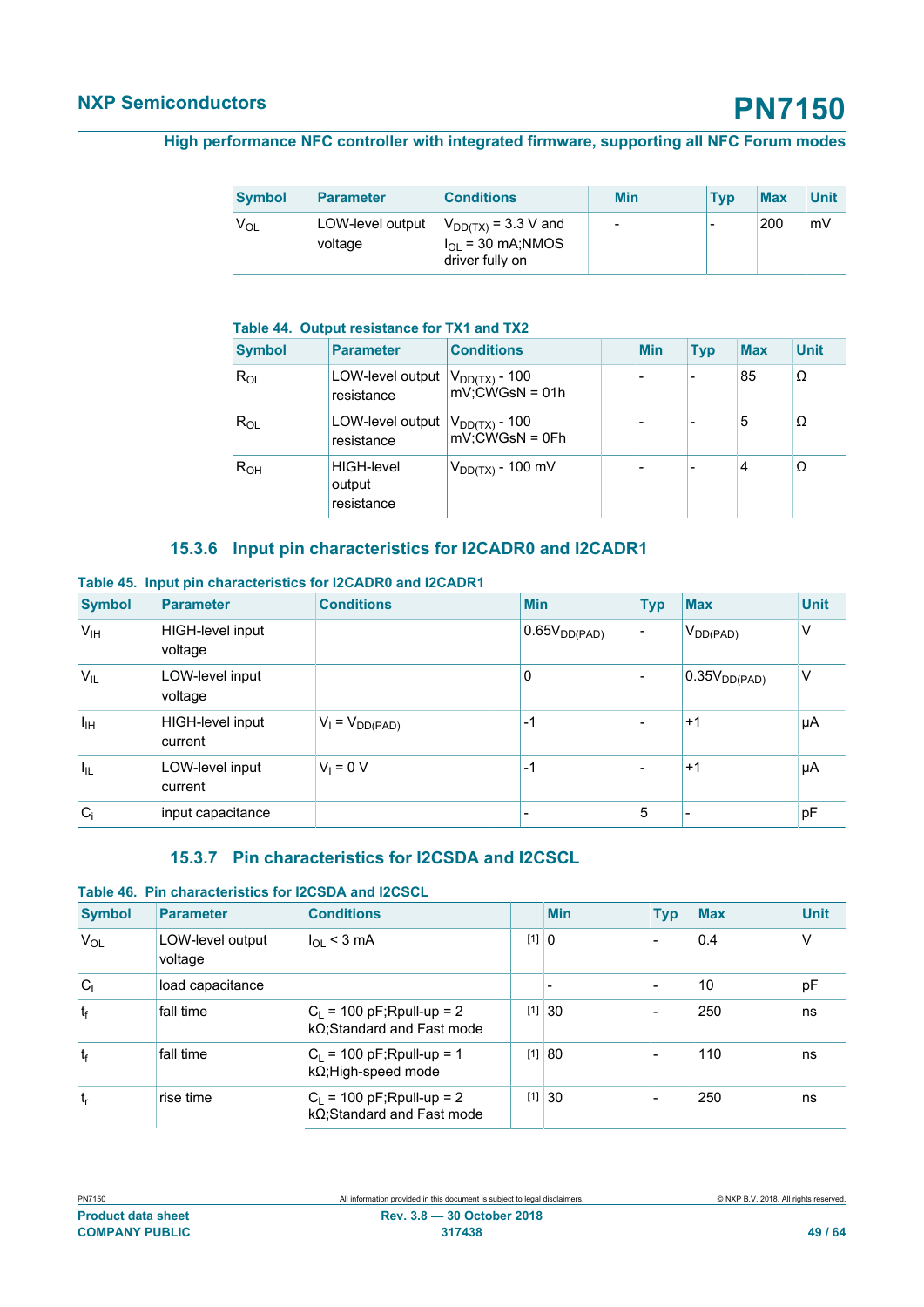#### **High performance NFC controller with integrated firmware, supporting all NFC Forum modes**

| <b>Symbol</b>    | <b>Parameter</b>            | <b>Conditions</b>                                              |       | <b>Min</b>       | <b>Typ</b> | <b>Max</b>       | <b>Unit</b> |
|------------------|-----------------------------|----------------------------------------------------------------|-------|------------------|------------|------------------|-------------|
|                  |                             | $C_L$ = 100 pF;<br>Rpull-up = $1 k\Omega$ ;<br>High-speed mode | $[1]$ | 10               |            | 100              | ns          |
| V <sub>IH</sub>  | HIGH-level input<br>voltage |                                                                |       | $0.7V_{DD(PAD)}$ |            | $V_{DD(PAD)}$    | V           |
| 'V <sub>IL</sub> | LOW-level input<br>voltage  |                                                                |       | 0                |            | $0.3V_{DD(PAD)}$ | V           |
| Īщ               | HIGH-level input<br>current | $V_1 = V_{DD(PAD)}$ ; high impedance                           |       | $-1$             |            | $+1$             | μA          |
| $I_{\rm IL}$     | LOW-level input<br>current  | $V_1 = 0$ V; high impedance                                    |       | $-1$             |            | $+1$             | μA          |
| $C_i$            | input capacitance           |                                                                |       |                  | 5          |                  | pF          |

<span id="page-49-1"></span>[1] Only for pin I2CSDA as I2CSCL is only used as input.

### **15.3.8 V<sub>DD</sub>** pin characteristic

#### <span id="page-49-0"></span>Table 47. Electrical characteristic of V<sub>DD</sub>

| <b>Symbol</b>   | <b>Parameter</b>                          | <b>Conditions</b> | Min  | <b>Typ</b> | <b>Max</b> | Unit |
|-----------------|-------------------------------------------|-------------------|------|------------|------------|------|
| <sup>V</sup> DD | $\mathsf{V}_{\mathsf{DD}}$ supply voltage | $V_{SS}$ = 0 V    | 1.65 | 1.8        | 1.95       |      |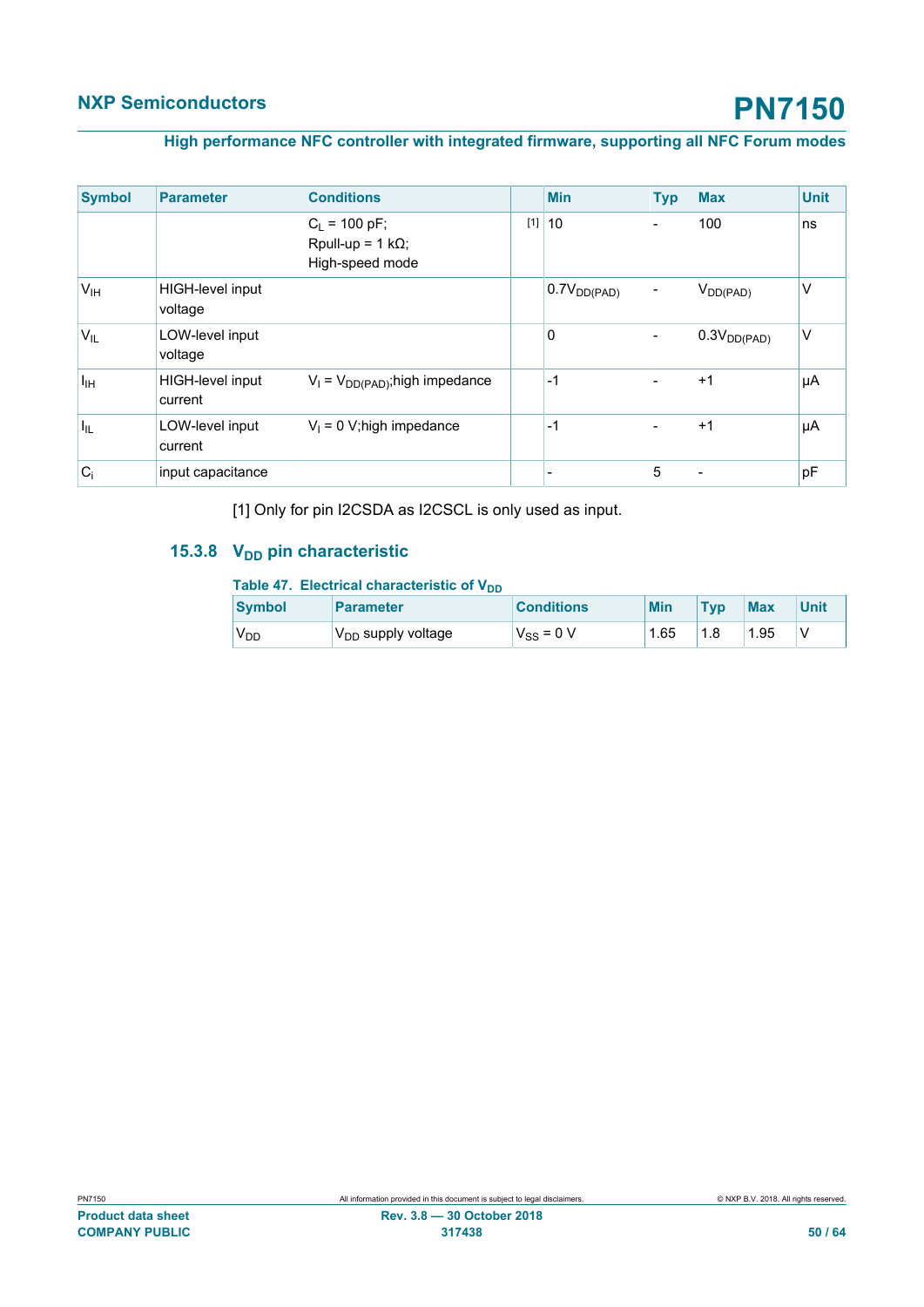### <span id="page-50-1"></span>**16 Package outline**

### **16.1 Package outline HVQFN40**

<span id="page-50-2"></span><span id="page-50-0"></span>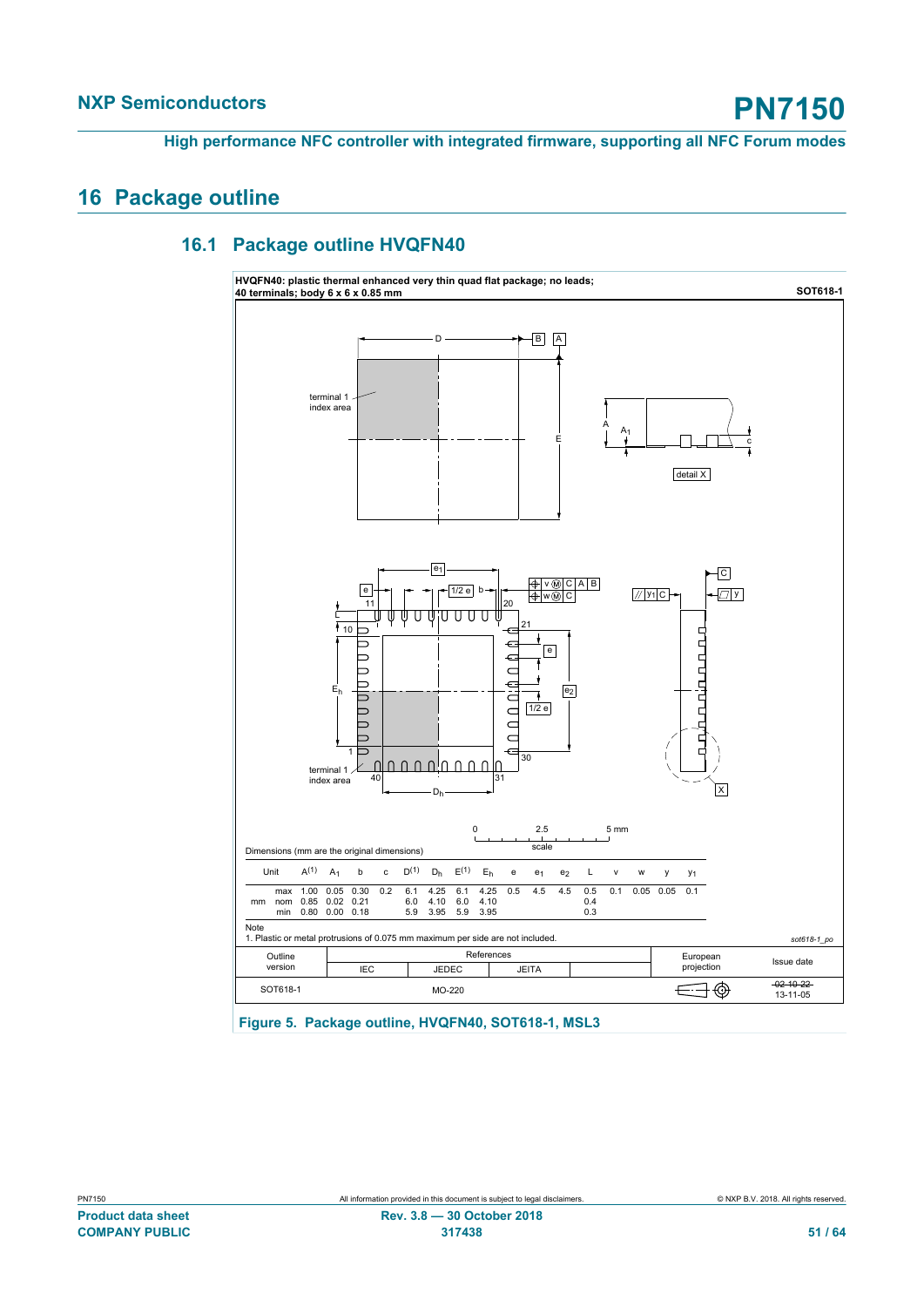### **16.2 Package outline WLCSP42**

<span id="page-51-1"></span><span id="page-51-0"></span>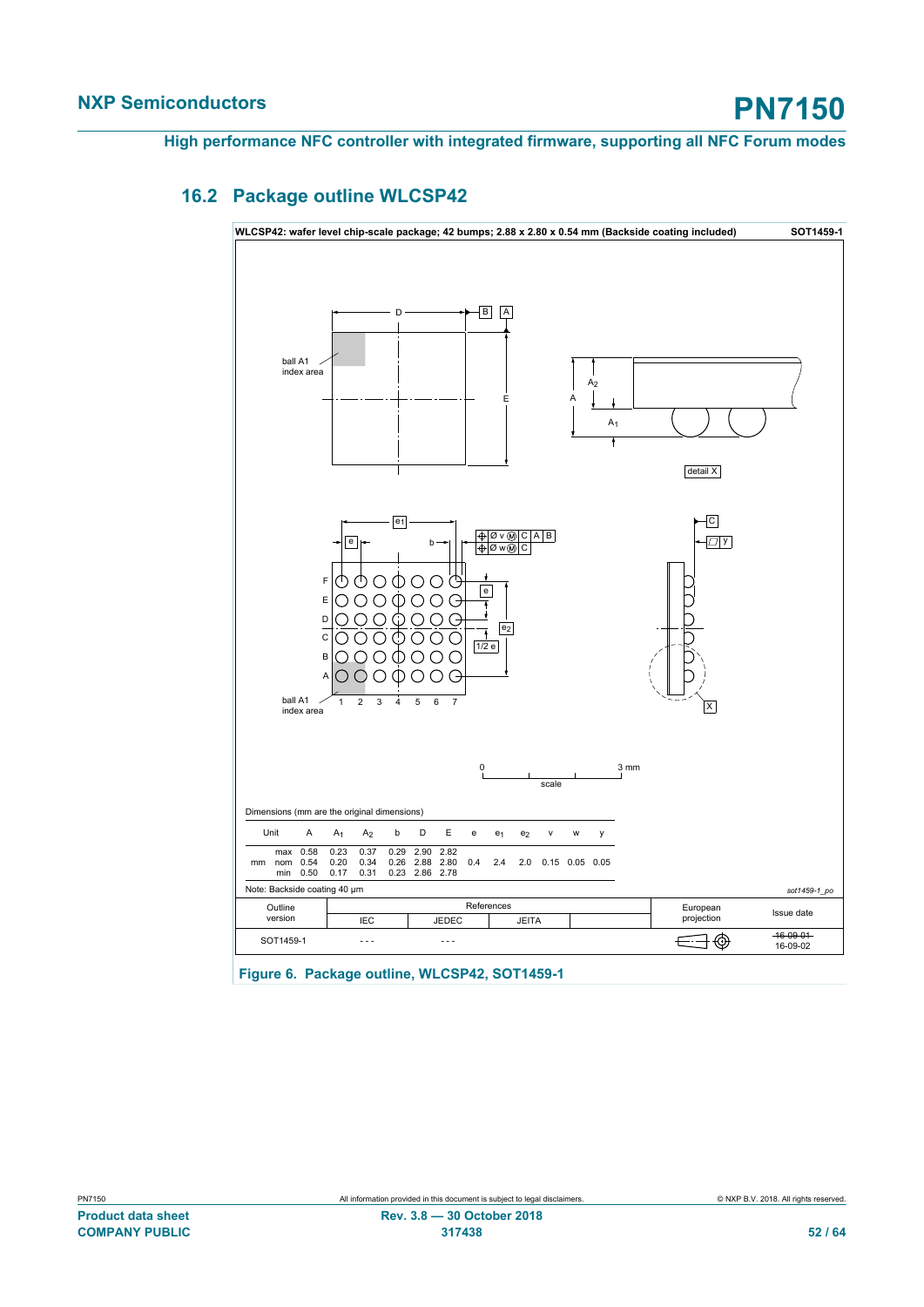### <span id="page-52-0"></span>**17 Soldering of SMD packages**

This text provides a very brief insight into a complex technology. A more in-depth account of soldering ICs can be found in Application Note AN10365 "Surface mount reflow soldering description".

### **17.1 Introduction to soldering**

<span id="page-52-1"></span>Soldering is one of the most common methods through which packages are attached to Printed Circuit Boards (PCBs), to form electrical circuits. The soldered joint provides both the mechanical and the electrical connection. There is no single soldering method that is ideal for all IC packages. Wave soldering is often preferred when through-hole and Surface Mount Devices (SMDs) are mixed on one printed wiring board; however, it is not suitable for fine pitch SMDs. Reflow soldering is ideal for the small pitches and high densities that come with increased miniaturization.

### **17.2 Wave and reflow soldering**

<span id="page-52-2"></span>Wave soldering is a joining technology in which the joints are made by solder coming from a standing wave of liquid solder. The wave soldering process is suitable for the following:

- **•** Through-hole components
- **•** Leaded or leadless SMDs, which are glued to the surface of the printed circuit board

Not all SMDs can be wave soldered. Packages with solder balls, and some leadless packages which have solder lands underneath the body, cannot be wave soldered. Also, leaded SMDs with leads having a pitch smaller than ~0.6 mm cannot be wave soldered, due to an increased probability of bridging.

The reflow soldering process involves applying solder paste to a board, followed by component placement and exposure to a temperature profile. Leaded packages, packages with solder balls, and leadless packages are all reflow solderable.

Key characteristics in both wave and reflow soldering are:

- **•** Board specifications, including the board finish, solder masks and vias
- **•** Package footprints, including solder thieves and orientation
- **•** The moisture sensitivity level of the packages
- **•** Package placement
- **•** Inspection and repair
- <span id="page-52-3"></span>**•** Lead-free soldering versus SnPb soldering

### **17.3 Wave soldering**

Key characteristics in wave soldering are:

- **•** Process issues, such as application of adhesive and flux, clinching of leads, board transport, the solder wave parameters, and the time during which components are exposed to the wave
- <span id="page-52-4"></span>**•** Solder bath specifications, including temperature and impurities

### **17.4 Reflow soldering**

Key characteristics in reflow soldering are: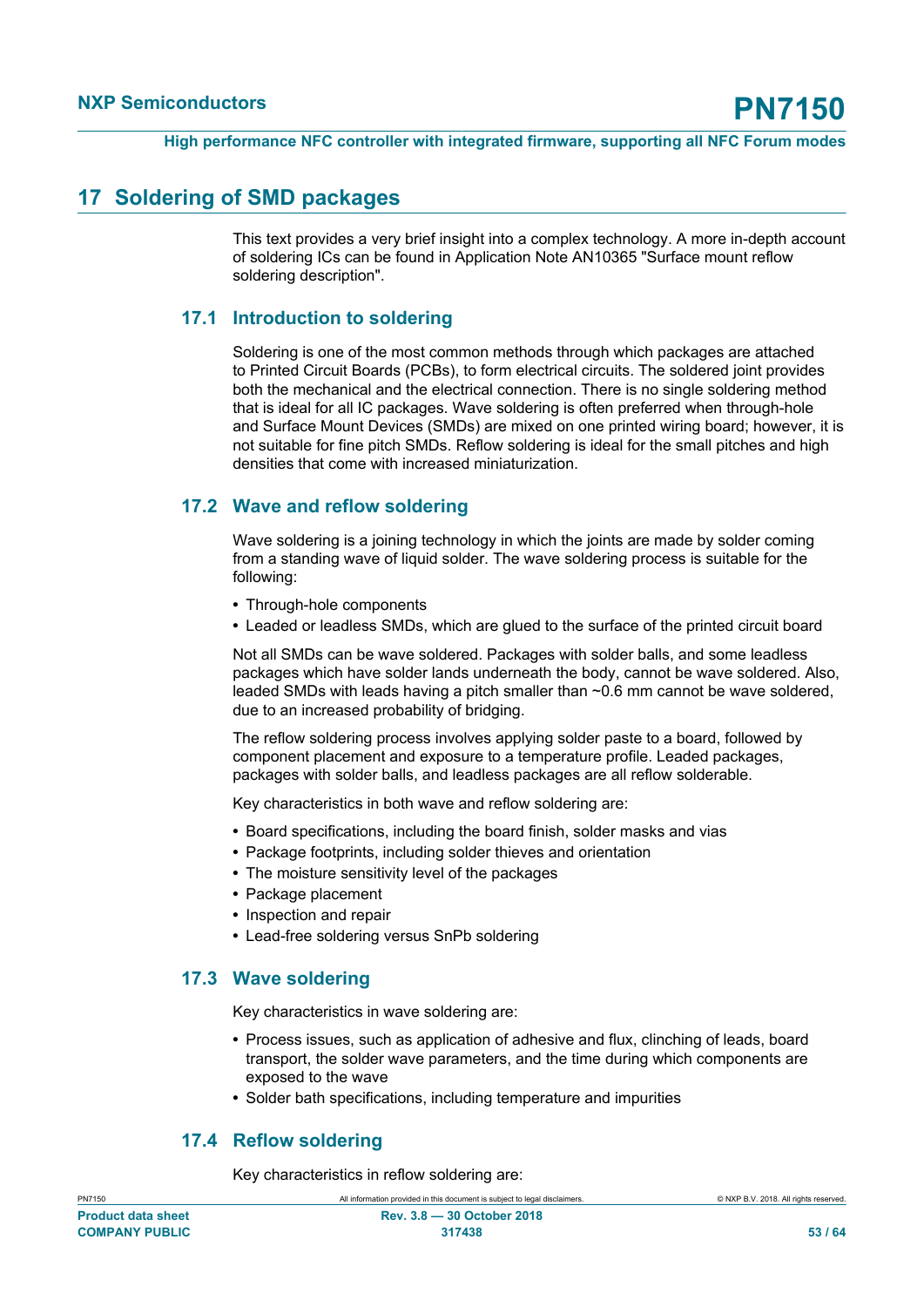- **•** Lead-free versus SnPb soldering; note that a lead-free reflow process usually leads to higher minimum peak temperatures (see Figure 32) than a SnPb process, thus reducing the process window
- **•** Solder paste printing issues including smearing, release, and adjusting the process window for a mix of large and small components on one board
- **•** Reflow temperature profile; this profile includes preheat, reflow (in which the board is heated to the peak temperature) and cooling down. It is imperative that the peak temperature is high enough for the solder to make reliable solder joints (a solder paste characteristic). In addition, the peak temperature must be low enough that the packages and/or boards are not damaged. The peak temperature of the package depends on package thickness and volume and is classified in accordance with Table 45 and 46

#### <span id="page-53-0"></span>**Table 48. SnPb eutectic process (from J-STD-020D)**

| Package thickness (mm) | Package reflow temperature (°C) |            |  |  |
|------------------------|---------------------------------|------------|--|--|
|                        | Volume (mm <sup>3</sup> )       |            |  |  |
|                        | < 350                           | $\geq 350$ |  |  |
| < 2.5                  | 235                             | 220        |  |  |
| $\geq 2.5$             | 220                             | 220        |  |  |

#### <span id="page-53-1"></span>**Table 49. Lead-free process (from J-STD-020D)**

| Package thickness (mm) | Package reflow temperature (°C) |              |        |  |  |
|------------------------|---------------------------------|--------------|--------|--|--|
|                        | Volume (mm <sup>3</sup> )       |              |        |  |  |
|                        | < 350                           | 350 to 2 000 | > 2000 |  |  |
| < 1.6                  | 260                             | 260          | 260    |  |  |
| 1.6 to 2.5             | 260                             | 250          | 245    |  |  |
| > 2.5                  | 250                             | 245          | 245    |  |  |

Moisture sensitivity precautions, as indicated on the packing, must be respected at all times.

Studies have shown that small packages reach higher temperatures during reflow soldering, see Figure 32.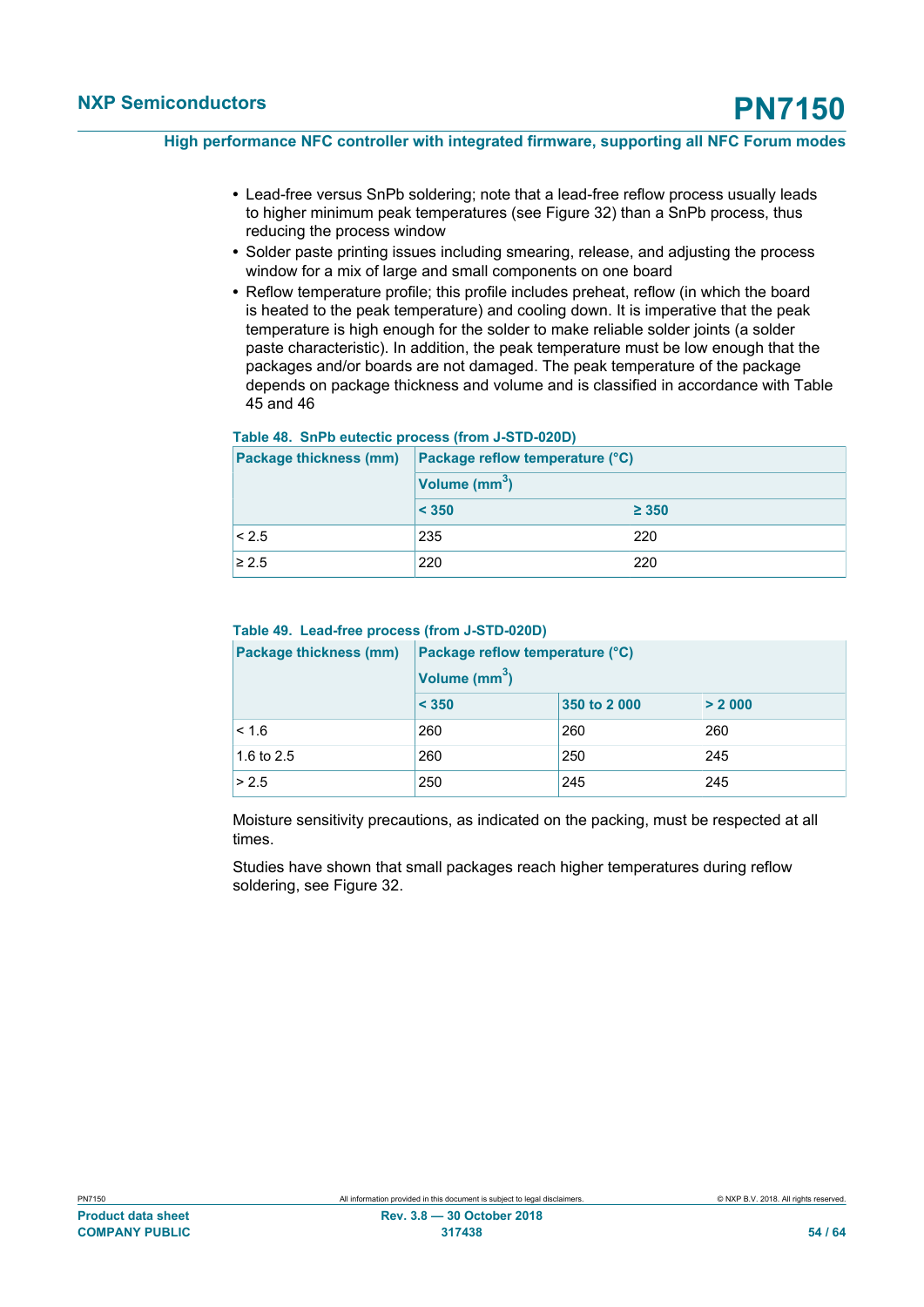

For further information on temperature profiles, refer to Application Note AN10365 "Surface mount reflow soldering description".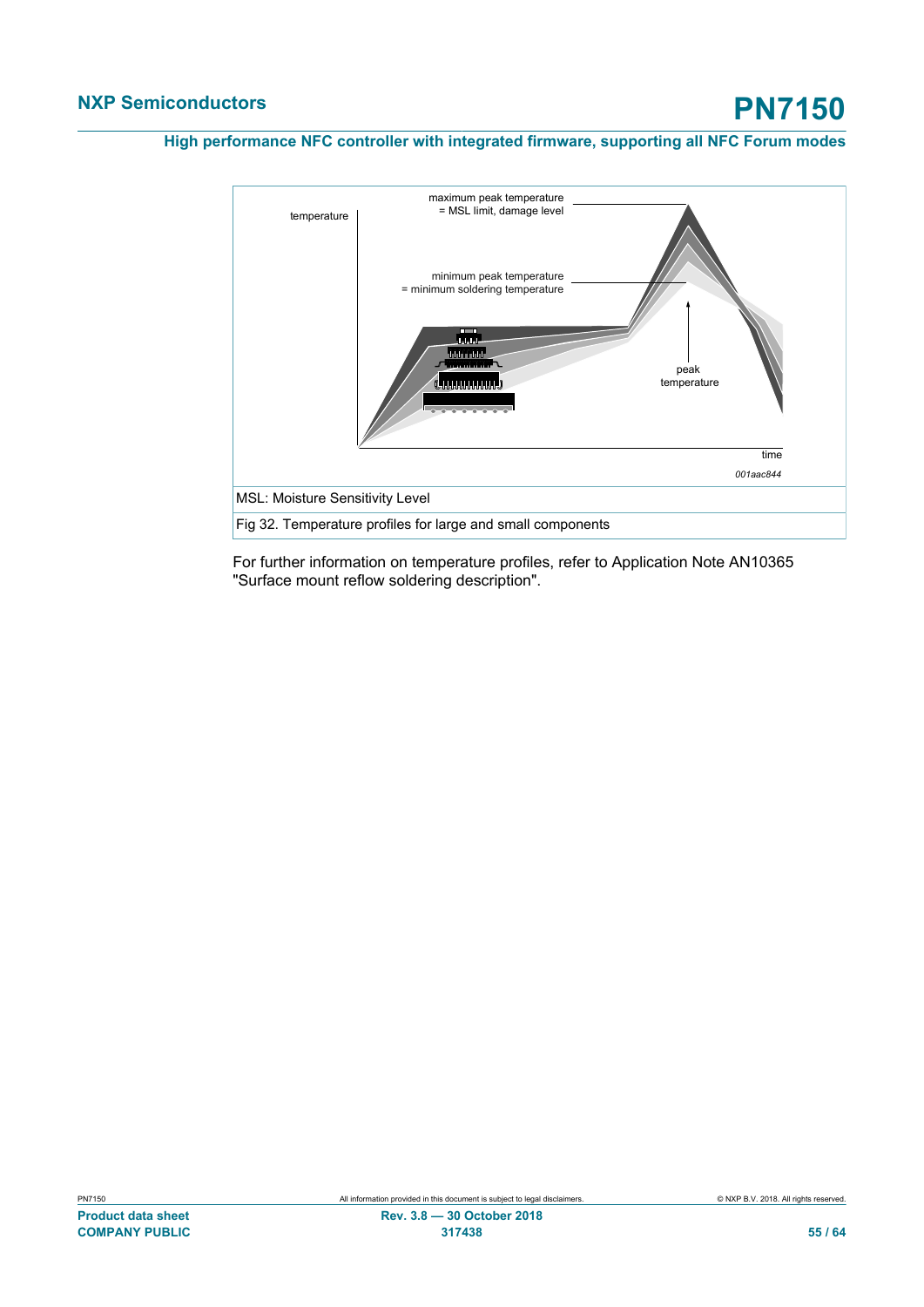## <span id="page-55-1"></span>**18 Abbreviations**

<span id="page-55-0"></span>

| <b>Table 50. Abbreviations</b> |                                                                                                                                                                                                       |
|--------------------------------|-------------------------------------------------------------------------------------------------------------------------------------------------------------------------------------------------------|
| <b>Acronym</b>                 | <b>Description</b>                                                                                                                                                                                    |
| API                            | Application Programming Interface                                                                                                                                                                     |
| <b>ASK</b>                     | Amplitude Shift keying                                                                                                                                                                                |
| ASK modulation<br>index        | The ASK modulation index is defined as the voltage ratio (Vmax - Vmin)/<br>(Vmax + Vmin) $\times$ 100%                                                                                                |
| Automatic device<br>discovery  | Detect and recognize any NFC peer devices (initiator or target) like: NFC<br>initiator or target, ISO/IEC 14443-3, -4 Type A&B PICC, MIFARE Classic<br>and MIFARE Ultralight PICC, ISO/IEC 15693 VICC |
| BPSK                           | <b>Bit Phase Shift Keying</b>                                                                                                                                                                         |
| <b>Card Emulation</b>          | The IC is capable of handling a PICC emulation on the RF interface including<br>part of the protocol management. The application handling is done by the<br>host controller                           |
| DEP                            | Data Exchange Protocol                                                                                                                                                                                |
| <b>DSLDO</b>                   | Dual Supplied LDO                                                                                                                                                                                     |
| <b>FW</b>                      | FirmWare                                                                                                                                                                                              |
| HPD                            | Hard Power Down                                                                                                                                                                                       |
| LDO                            | Low Drop Out                                                                                                                                                                                          |
| <b>LFO</b>                     | Low Frequency Oscillator                                                                                                                                                                              |
| <b>MOSFET</b>                  | Metal Oxide Semiconductor Field Effect Transistor                                                                                                                                                     |
| <b>MSL</b>                     | Moisture Sensitivity Level                                                                                                                                                                            |
| <b>NCI</b>                     | <b>NFC Controller Interface</b>                                                                                                                                                                       |
| <b>NFC</b>                     | Near Field Communication                                                                                                                                                                              |
| NFCC                           | NFC Controller, PN7150 in this data sheet                                                                                                                                                             |
| <b>NFC</b> Initiator           | Initiator as defined in ISO/IEC 18092 or ECma 340: NFCIP-1 communication                                                                                                                              |
| <b>NFCIP</b>                   | NFC Interface and Protocol                                                                                                                                                                            |
| <b>NFC Target</b>              | Target as defined in ISO/IEC 18092 or ECma 340: NFCIP-1 communication                                                                                                                                 |
| <b>NRZ</b>                     | Non-Return to Zero                                                                                                                                                                                    |
| P <sub>2</sub> P               | Peer to Peer                                                                                                                                                                                          |
| PCD                            | Proximity Coupling Device. Definition for a Card reader/writer device<br>according to the ISO/IEC 14443 specification or MIFARE Classic                                                               |
| PCD->PICC                      | Communication flow between a PCD and a PICC according to the<br>ISO/IEC 14443 specification or MIFARE Classic                                                                                         |
| <b>PICC</b>                    | Proximity Interface Coupling Card. Definition for a contactless Smart Card<br>according to the ISO/IEC 14443 specification or MIFARE Classic                                                          |
| PICC-> PCD                     | Communication flow between a PICC and a PCD according to the<br>ISO/IEC 14443 specification or MIFARE Classic                                                                                         |
| <b>PMOS</b>                    | P-channel MOSFET                                                                                                                                                                                      |
| PMU                            | Power Management Unit                                                                                                                                                                                 |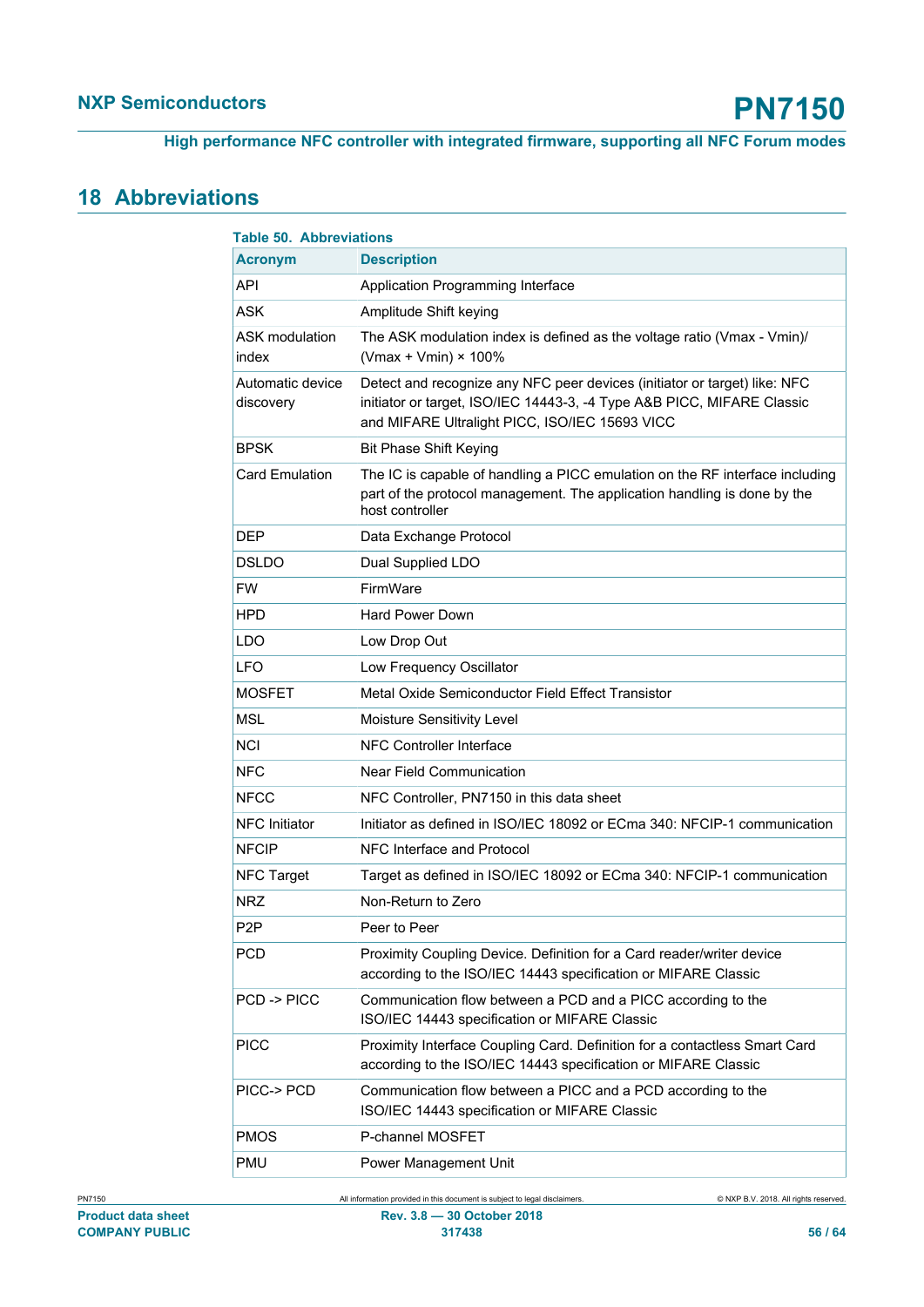| <b>Acronym</b> | <b>Description</b>                                                                                              |
|----------------|-----------------------------------------------------------------------------------------------------------------|
| <b>PSL</b>     | <b>Parameter SeLection</b>                                                                                      |
| <b>TXLDO</b>   | <b>Transmitter LDO</b>                                                                                          |
| <b>UM</b>      | User Manual                                                                                                     |
| VCD            | Vicinity Coupling Device. Definition for a reader/writer device according to the<br>ISO/IEC 15693 specification |
| VCO            | <b>Voltage Controlled Oscillator</b>                                                                            |
| <b>VICC</b>    | Vicinity Integrated Circuit Card                                                                                |
| <b>WUC</b>     | Wake-Up Counter                                                                                                 |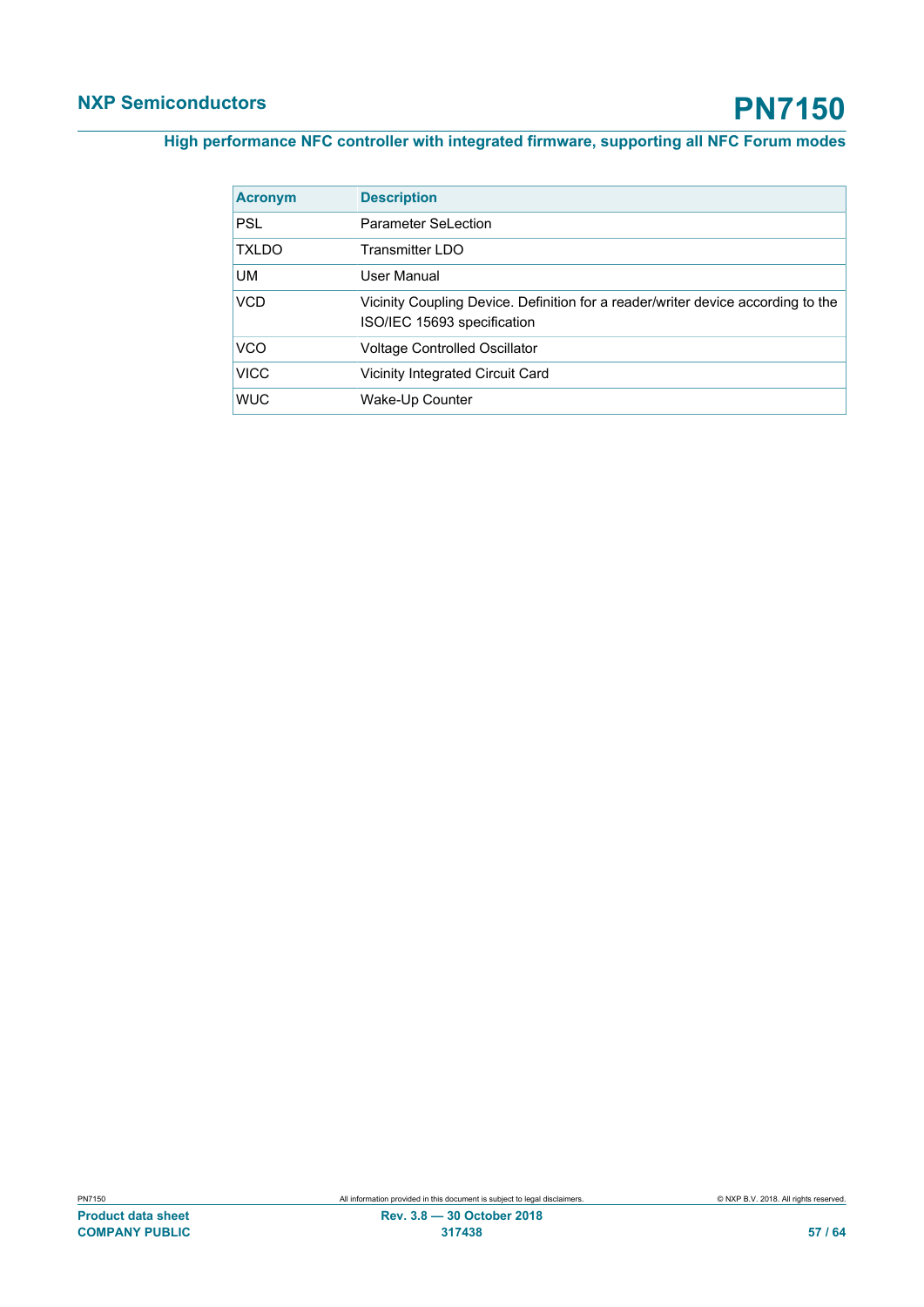### <span id="page-57-11"></span>**19 References**

- <span id="page-57-0"></span>[1] NFC Forum Device Requirements V1.3
- <span id="page-57-5"></span>[2] NFC Controller Interface (NCI) Technical Specification V1.0
- <span id="page-57-3"></span>[3] ISO/IEC 14443 parts 2: 2001 COR 1 2007 (01/11/2007), part 3: 2001 COR 1 2006 (01/09/2006) and part 4: 2nd edition 2008 (15/07/2008)
- <span id="page-57-6"></span>[4]  $I^2C$  Specification, UM10204 rev4 (13/02/2012)
- <span id="page-57-8"></span>[5] UM10936 PN7150 User Manual
- <span id="page-57-9"></span>[6] AN11756 PN7150 Hardware Design Guide
- <span id="page-57-10"></span>[7] AN11755 PN7150 Antenna design and matching guide
- <span id="page-57-1"></span>[8] ISO/IEC 18092 (NFCIP-1) edition, 15/032013. This is similar to Ecma 340.
- <span id="page-57-4"></span>[9] ISO/IEC 15693 part 2: 2nd edition (15/12/2006), part 3: 1st edition (01/04/2001)
- <span id="page-57-7"></span>[10] AN11757 PN7150 Low-Power Mode Configuration
- <span id="page-57-2"></span>[11] ISO/IEC 21481 (NFCIP-2) edition, 01/07/2012. This is similar to Ecma 352.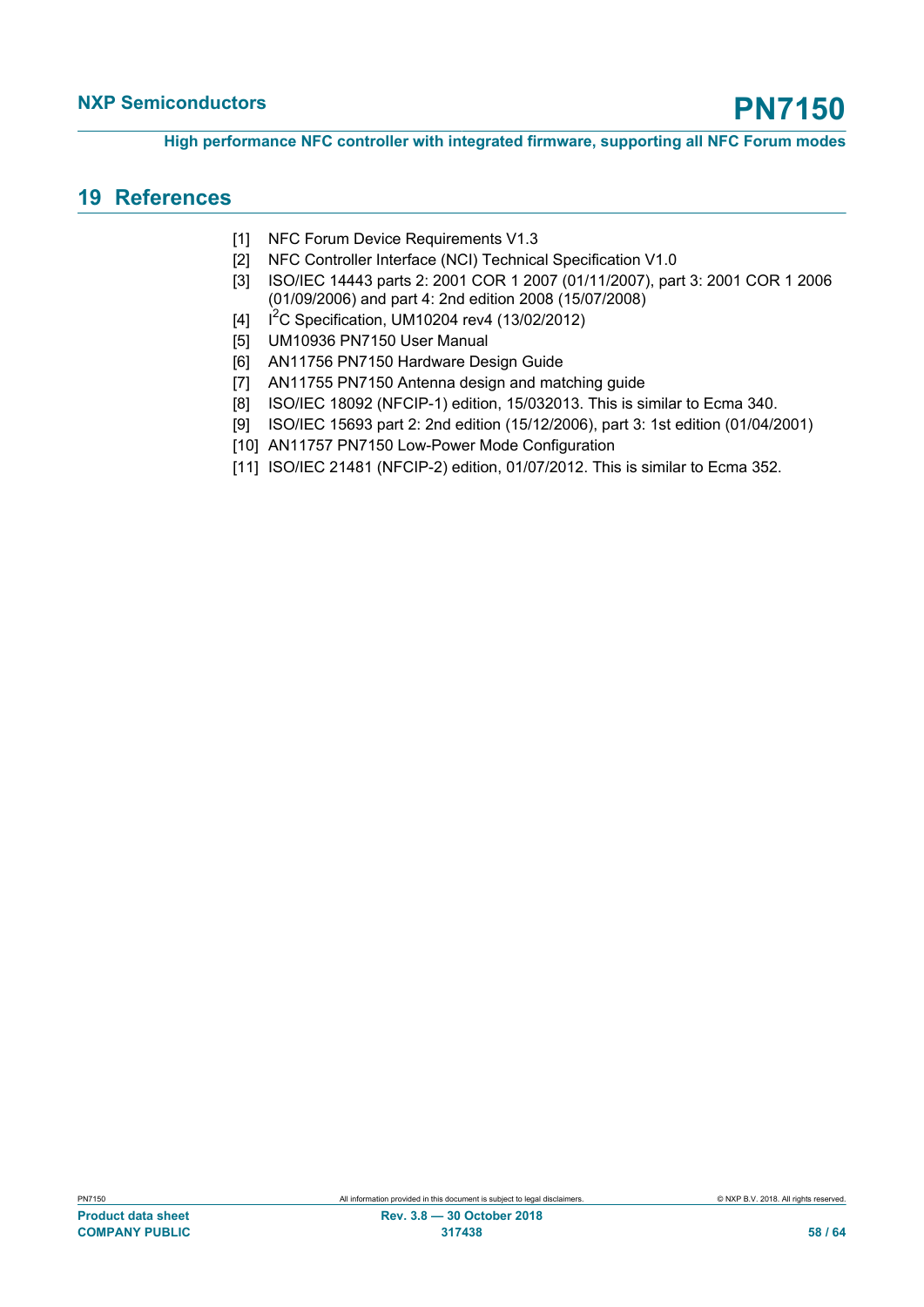<span id="page-58-0"></span>**High performance NFC controller with integrated firmware, supporting all NFC Forum modes**

## <span id="page-58-1"></span>**20 Revision history**

| <b>Release date</b>  | <b>Data sheet status</b>          | <b>Change notice</b>                                                                                                                                                                                                                                                                 | <b>Supersedes</b>                                                                                                                                                 |
|----------------------|-----------------------------------|--------------------------------------------------------------------------------------------------------------------------------------------------------------------------------------------------------------------------------------------------------------------------------------|-------------------------------------------------------------------------------------------------------------------------------------------------------------------|
| 20181030             | Product data sheet                |                                                                                                                                                                                                                                                                                      | PN7150 v3.7                                                                                                                                                       |
|                      |                                   |                                                                                                                                                                                                                                                                                      |                                                                                                                                                                   |
| 20180424             | Product data sheet                |                                                                                                                                                                                                                                                                                      | PN7150 v3.6                                                                                                                                                       |
|                      |                                   |                                                                                                                                                                                                                                                                                      |                                                                                                                                                                   |
| 20171127             | Product data sheet                |                                                                                                                                                                                                                                                                                      | PN7150 v3.5                                                                                                                                                       |
|                      |                                   |                                                                                                                                                                                                                                                                                      |                                                                                                                                                                   |
| 20171018             | Product data sheet                |                                                                                                                                                                                                                                                                                      | PN7150 v3.4                                                                                                                                                       |
|                      |                                   |                                                                                                                                                                                                                                                                                      |                                                                                                                                                                   |
| 20171004             | Product data sheet                |                                                                                                                                                                                                                                                                                      | PN7150 v3.3                                                                                                                                                       |
|                      |                                   |                                                                                                                                                                                                                                                                                      |                                                                                                                                                                   |
| 20160704             | Product data sheet                |                                                                                                                                                                                                                                                                                      | PN7150 v3.2                                                                                                                                                       |
| • Figure 1: updated. |                                   |                                                                                                                                                                                                                                                                                      |                                                                                                                                                                   |
| 201600525            | Product data sheet                |                                                                                                                                                                                                                                                                                      | PN7150 v3.1                                                                                                                                                       |
| 20160511             | Product data sheet                |                                                                                                                                                                                                                                                                                      | PN7150 v3.0                                                                                                                                                       |
| 20151209             | Product data sheet                |                                                                                                                                                                                                                                                                                      | PN7150 v2.1                                                                                                                                                       |
| 20151127             | Preliminary data sheet            |                                                                                                                                                                                                                                                                                      | PN7150 v2.0                                                                                                                                                       |
| 20150701             | Preliminary data sheet            | $\overline{a}$                                                                                                                                                                                                                                                                       | PN7150 v1.2                                                                                                                                                       |
| 20150625             | Objective data sheet              |                                                                                                                                                                                                                                                                                      | PN7150 v1.1                                                                                                                                                       |
| 20150212             | Objective data sheet              |                                                                                                                                                                                                                                                                                      | PN7150 v1.0                                                                                                                                                       |
| 20150129             | Objective data sheet              |                                                                                                                                                                                                                                                                                      | L,                                                                                                                                                                |
| • Initial version    |                                   |                                                                                                                                                                                                                                                                                      |                                                                                                                                                                   |
|                      | <b>Table 51. Revision history</b> | • Fixed some cross references in chapter 11.6<br>• Minor typos corrected.<br>• Included new product type PN7150B0UK/C11002<br>• Descriptive title updated<br>• Section 2: Figure 1 updated<br>• MIFARE branding upated<br>• Section 10.7.1.4: updated.<br>• Section 10.7.3: updated. | • Added an important note regarding EEPROM memory to chapter "Functional description".<br>• Table 19 (Communication overview for NFC Forum T5T R/W mode) updated. |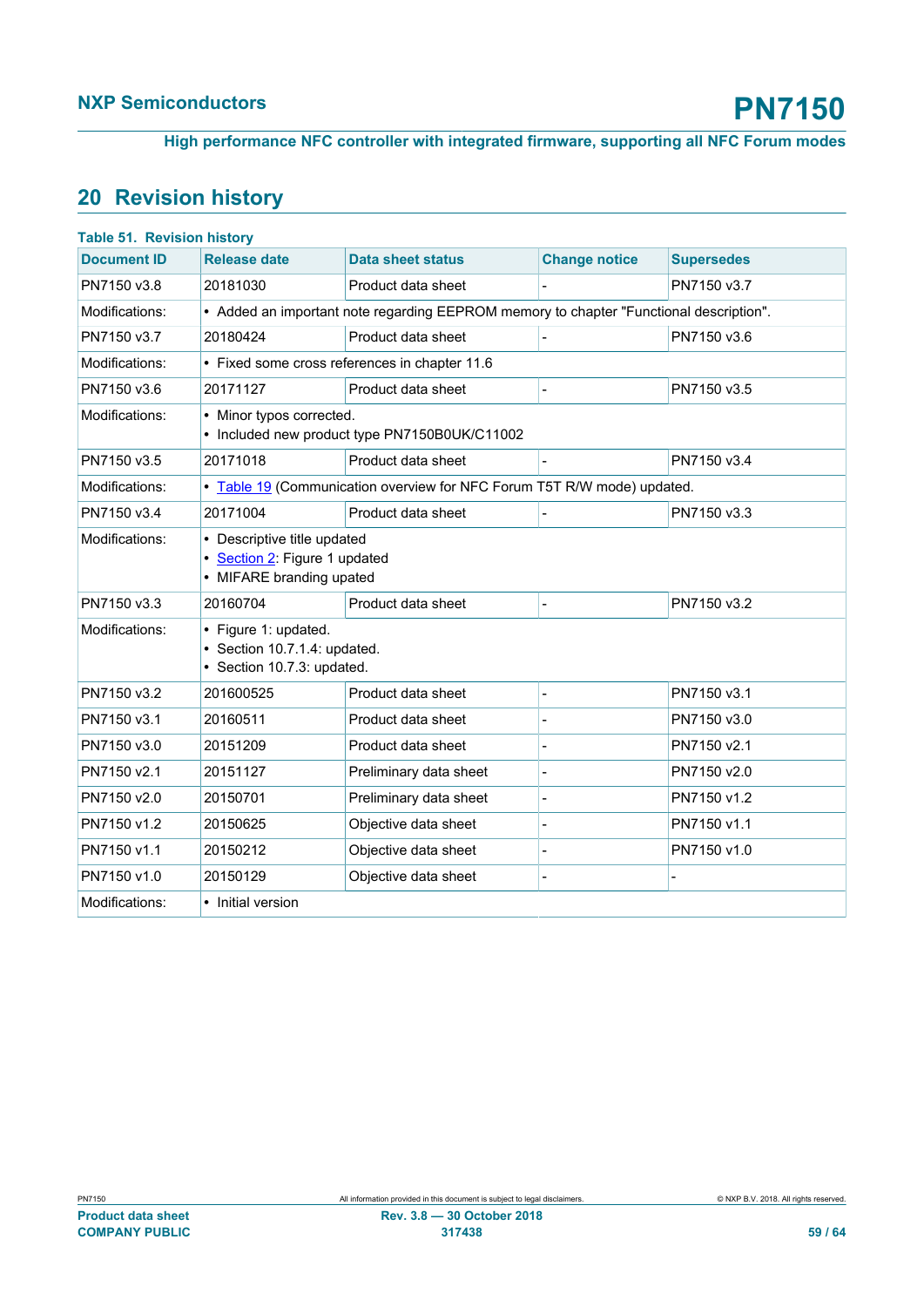### <span id="page-59-0"></span>**21 Legal information**

### **21.1 Data sheet status**

| Document status <sup>[1][2]</sup> | Product status <sup>[3]</sup> | <b>Definition</b>                                                                        |
|-----------------------------------|-------------------------------|------------------------------------------------------------------------------------------|
| Objective [short] data sheet      | Development                   | This document contains data from the objective specification for product<br>development. |
| Preliminary [short] data sheet    | Qualification                 | This document contains data from the preliminary specification.                          |
| Product [short] data sheet        | Production                    | This document contains the product specification.                                        |

[1] Please consult the most recently issued document before initiating or completing a design.<br>[2] The term 'short data sheet' is explained in section "Definitions".

[2] The term 'short data sheet' is explained in section "Definitions".<br>[3] The product status of device(s) described in this document may

The product status of device(s) described in this document may have changed since this document was published and may differ in case of multiple devices. The latest product status information is available on the Internet at URL http://www.nxp.com.

### **21.2 Definitions**

**Draft** — The document is a draft version only. The content is still under internal review and subject to formal approval, which may result in modifications or additions. NXP Semiconductors does not give any representations or warranties as to the accuracy or completeness of information included herein and shall have no liability for the consequences of use of such information.

**Short data sheet** — A short data sheet is an extract from a full data sheet with the same product type number(s) and title. A short data sheet is intended for quick reference only and should not be relied upon to contain detailed and full information. For detailed and full information see the relevant full data sheet, which is available on request via the local NXP Semiconductors sales office. In case of any inconsistency or conflict with the short data sheet, the full data sheet shall prevail.

**Product specification** — The information and data provided in a Product data sheet shall define the specification of the product as agreed between NXP Semiconductors and its customer, unless NXP Semiconductors and customer have explicitly agreed otherwise in writing. In no event however, shall an agreement be valid in which the NXP Semiconductors product is deemed to offer functions and qualities beyond those described in the Product data sheet.

### **21.3 Disclaimers**

**Limited warranty and liability** — Information in this document is believed to be accurate and reliable. However, NXP Semiconductors does not give any representations or warranties, expressed or implied, as to the accuracy or completeness of such information and shall have no liability for the consequences of use of such information. NXP Semiconductors takes no responsibility for the content in this document if provided by an information source outside of NXP Semiconductors. In no event shall NXP Semiconductors be liable for any indirect, incidental, punitive, special or consequential damages (including - without limitation - lost profits, lost savings, business interruption, costs related to the removal or replacement of any products or rework charges) whether or not such damages are based on tort (including negligence), warranty, breach of contract or any other legal theory. Notwithstanding any damages that customer might incur for any reason whatsoever, NXP Semiconductors' aggregate and cumulative liability towards customer for the products described herein shall be limited in accordance with the Terms and conditions of commercial sale of NXP **Semiconductors** 

**Right to make changes** — NXP Semiconductors reserves the right to make changes to information published in this document, including without limitation specifications and product descriptions, at any time and without

notice. This document supersedes and replaces all information supplied prior to the publication hereof.

**Suitability for use** — NXP Semiconductors products are not designed, authorized or warranted to be suitable for use in life support, life-critical or safety-critical systems or equipment, nor in applications where failure or malfunction of an NXP Semiconductors product can reasonably be expected to result in personal injury, death or severe property or environmental damage. NXP Semiconductors and its suppliers accept no liability for inclusion and/or use of NXP Semiconductors products in such equipment or applications and therefore such inclusion and/or use is at the customer's own risk.

**Applications** — Applications that are described herein for any of these products are for illustrative purposes only. NXP Semiconductors makes no representation or warranty that such applications will be suitable for the specified use without further testing or modification. Customers are responsible for the design and operation of their applications and products using NXP Semiconductors products, and NXP Semiconductors accepts no liability for any assistance with applications or customer product design. It is customer's sole responsibility to determine whether the NXP Semiconductors product is suitable and fit for the customer's applications and products planned, as well as for the planned application and use of customer's third party customer(s). Customers should provide appropriate design and operating safeguards to minimize the risks associated with their applications and products. NXP Semiconductors does not accept any liability related to any default, damage, costs or problem which is based on any weakness or default in the customer's applications or products, or the application or use by customer's third party customer(s). Customer is responsible for doing all necessary testing for the customer's applications and products using NXP Semiconductors products in order to avoid a default of the applications and the products or of the application or use by customer's third party customer(s). NXP does not accept any liability in this respect.

**Limiting values** — Stress above one or more limiting values (as defined in the Absolute Maximum Ratings System of IEC 60134) will cause permanent damage to the device. Limiting values are stress ratings only and (proper) operation of the device at these or any other conditions above those given in the Recommended operating conditions section (if present) or the Characteristics sections of this document is not warranted. Constant or repeated exposure to limiting values will permanently and irreversibly affect the quality and reliability of the device.

**Terms and conditions of commercial sale** — NXP Semiconductors products are sold subject to the general terms and conditions of commercial sale, as published at http://www.nxp.com/profile/terms, unless otherwise agreed in a valid written individual agreement. In case an individual agreement is concluded only the terms and conditions of the respective agreement shall apply. NXP Semiconductors hereby expressly objects to applying the customer's general terms and conditions with regard to the purchase of NXP Semiconductors products by customer.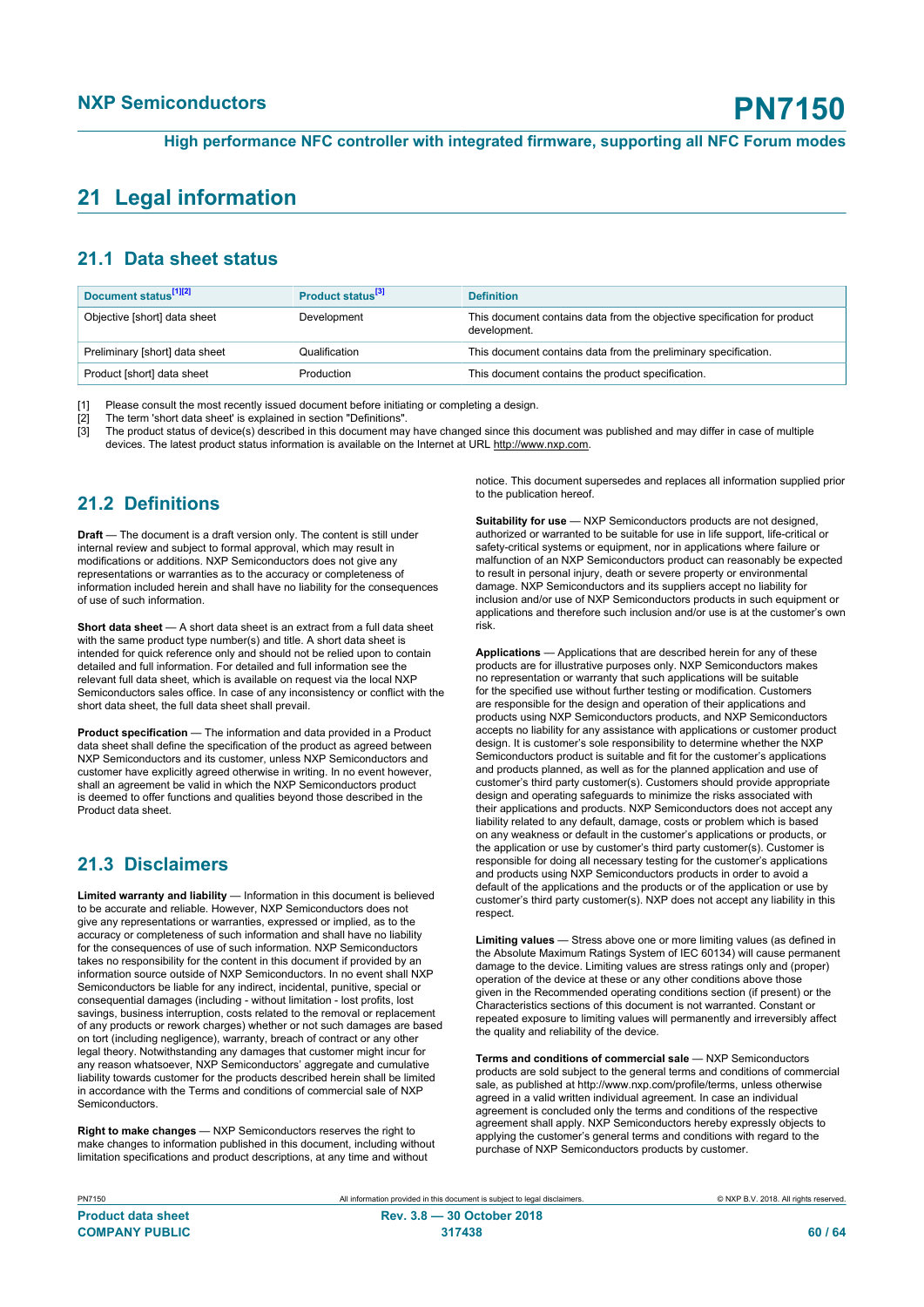#### **High performance NFC controller with integrated firmware, supporting all NFC Forum modes**

**No offer to sell or license** — Nothing in this document may be interpreted or construed as an offer to sell products that is open for acceptance or the grant, conveyance or implication of any license under any copyrights, patents or other industrial or intellectual property rights.

**Quick reference data** — The Quick reference data is an extract of the product data given in the Limiting values and Characteristics sections of this document, and as such is not complete, exhaustive or legally binding.

**Export control** — This document as well as the item(s) described herein may be subject to export control regulations. Export might require a prior authorization from competent authorities.

**Non-automotive qualified products** — Unless this data sheet expressly states that this specific NXP Semiconductors product is automotive qualified, the product is not suitable for automotive use. It is neither qualified nor tested in accordance with automotive testing or application requirements. NXP Semiconductors accepts no liability for inclusion and/or use of nonautomotive qualified products in automotive equipment or applications. In the event that customer uses the product for design-in and use in automotive applications to automotive specifications and standards, customer (a) shall use the product without NXP Semiconductors' warranty of the product for such automotive applications, use and specifications, and (b) whenever customer uses the product for automotive applications beyond NXP Semiconductors' specifications such use shall be solely at customer's own risk, and (c) customer fully indemnifies NXP Semiconductors for any liability, damages or failed product claims resulting from customer design and use of the product for automotive applications beyond NXP Semiconductors' standard warranty and NXP Semiconductors' product specifications.

**Translations** — A non-English (translated) version of a document is for reference only. The English version shall prevail in case of any discrepancy between the translated and English versions.

### **21.4 Licenses**

**Purchase of NXP ICs with ISO/IEC 14443 type B functionality**



**RATP/Innovatron Technology**

This NXP Semiconductors IC is ISO/IEC 14443 Type B software enabled and is licensed under Innovatron's Contactless Card patents license for ISO/IEC 14443 B. The license includes the right to use the IC

in systems and/or end-user equipment.

#### **Purchase of NXP ICs with NFC technology**

Purchase of an NXP Semiconductors IC that complies with one of the Near Field Communication (NFC) standards ISO/IEC 18092 and ISO/ IEC 21481 does not convey an implied license under any patent right infringed by implementation of any of those standards. Purchase of NXP Semiconductors IC does not include a license to any NXP patent (or other IP right) covering combinations of those products with other products, whether hardware or software.

#### **21.5 Trademarks**

Notice: All referenced brands, product names, service names and trademarks are the property of their respective owners.

**I <sup>2</sup>C-bus** — logo is a trademark of NXP B.V.

**MIFARE** — is a trademark of NXP B.V.

**DESFire** — is a trademark of NXP B.V.

**ICODE and I-CODE** — are trademarks of NXP B.V.

**MIFARE Ultralight** — is a trademark of NXP B.V.

**MIFARE Classic** — is a trademark of NXP B.V.

**AMBA, Arm, Arm7, Arm7TDMI, Arm9, Arm11, Artisan, big.LITTLE, Cordio, CoreLink, CoreSight, Cortex, DesignStart, DynamIQ, Jazelle, Keil, Mali, Mbed, Mbed Enabled, NEON, POP, RealView, SecurCore, Socrates, Thumb, TrustZone, ULINK, ULINK2, ULINK-ME, ULINK-PLUS, ULINKpro, µVision, Versatile** — are trademarks or registered trademarks of Arm Limited (or its subsidiaries) in the US and/or elsewhere. The related technology may be protected by any or all of patents, copyrights, designs and trade secrets. All rights reserved.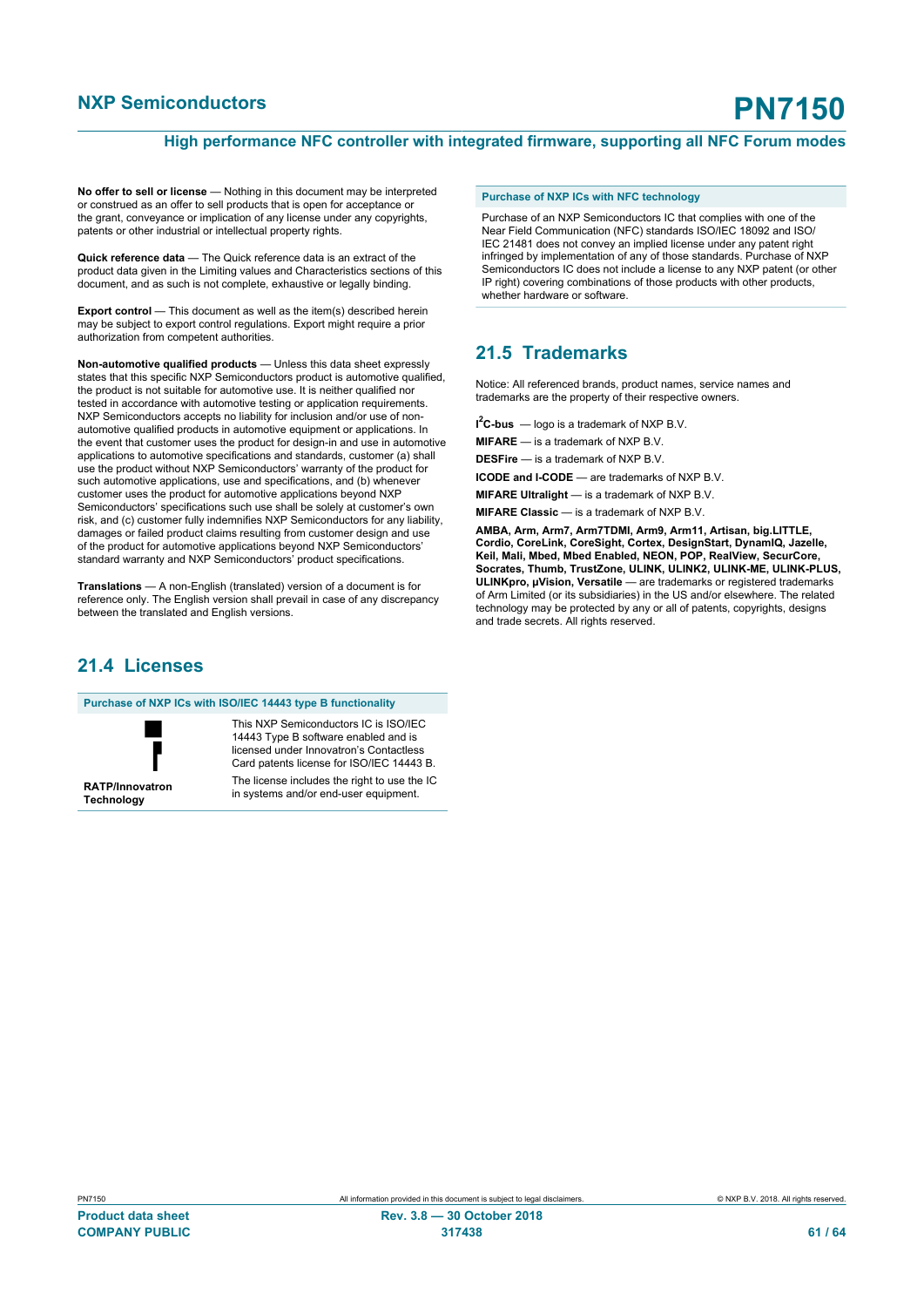**High performance NFC controller with integrated firmware, supporting all NFC Forum modes**

## **Tables**

| Tab. 1.  |                                             |
|----------|---------------------------------------------|
| Tab. 2.  |                                             |
| Tab. 3.  |                                             |
| Tab. 4.  | WLCSP package marking (top view) 8          |
| Tab. 5.  |                                             |
| Tab. 6.  | WLCSP package marking (top view) 12         |
| Tab. 7.  | System power modes description  15          |
| Tab. 8.  | System power modes configuration  16        |
| Tab. 9.  | System power modes description  16          |
| Tab. 10. |                                             |
| Tab. 11. |                                             |
| Tab. 12. | Functionality for I2C-bus interface 21      |
| Tab. 13. |                                             |
| Tab. 14. |                                             |
| Tab. 15. |                                             |
| Tab. 16. | Communication overview for ISO/IEC 14443    |
|          | type A and read/write mode for MIFARE       |
|          |                                             |
| Tab. 17. | Overview for FeliCa Reader/                 |
|          | Writercommunication mode 33                 |
| Tab. 18. | Overview for ISO/IEC 14443B Reader/         |
|          | Writer communication mode 34                |
| Tab. 19. | Communication overview for NFC forum        |
|          |                                             |
| Tab. 20. | Overview for Active communication mode 37   |
| Tab. 21. | Overview for Passive communication mode  38 |
| Tab. 22. | Overview for NFC forum T4T, ISO/IEC         |
|          |                                             |
| Tab. 23. | Overview for NFC forum T4T, ISO/IEC         |
|          |                                             |
| Tab. 24. | Overview for NFC forum T3T, Sony FeliCa     |
|          |                                             |
| Tab. 25. |                                             |

| Tab. 26. |                                               |  |
|----------|-----------------------------------------------|--|
| Tab. 27. |                                               |  |
| Tab. 28. |                                               |  |
| Tab. 29. | Current consumption characteristics for       |  |
|          | operating ambient temperature range  44       |  |
| Tab. 30. | Battery voltage monitor characteristics 44    |  |
| Tab. 31. |                                               |  |
| Tab. 32. |                                               |  |
| Tab. 33. |                                               |  |
| Tab. 34. | High-speed mode I2C-bus timings               |  |
|          |                                               |  |
| Tab. 35. | Fast mode I2C-bus timings specification 46    |  |
| Tab. 36. | Input clock characteristics on NFC_CLK_       |  |
|          |                                               |  |
| Tab. 37. | Pin characteristics for NFC_CLK_XTAL1         |  |
|          |                                               |  |
| Tab. 38. | Pin characteristics for 27.12 MHz crystal     |  |
|          |                                               |  |
| Tab. 39. |                                               |  |
| Tab. 40. | VEN input pin characteristics  47             |  |
| Tab. 41. | pin characteristics for IRQ and CLK_REQ 47    |  |
| Tab. 42. | Input pin characteristics for RXN and RXP 48  |  |
| Tab. 43. | Output pin characteristics for TX1 and TX2 48 |  |
| Tab. 44. | Output resistance for TX1 and TX2 49          |  |
| Tab. 45. | Input pin characteristics for I2CADR0 and     |  |
|          |                                               |  |
| Tab. 46. | Pin characteristics for I2CSDA and I2CSCL  49 |  |
| Tab. 47. | Electrical characteristic of VDD 50           |  |
| Tab. 48. | SnPb eutectic process (from J-STD-020D)  54   |  |
| Tab. 49. | Lead-free process (from J-STD-020D) 54        |  |
| Tab. 50. |                                               |  |
| Tab. 51. |                                               |  |
|          |                                               |  |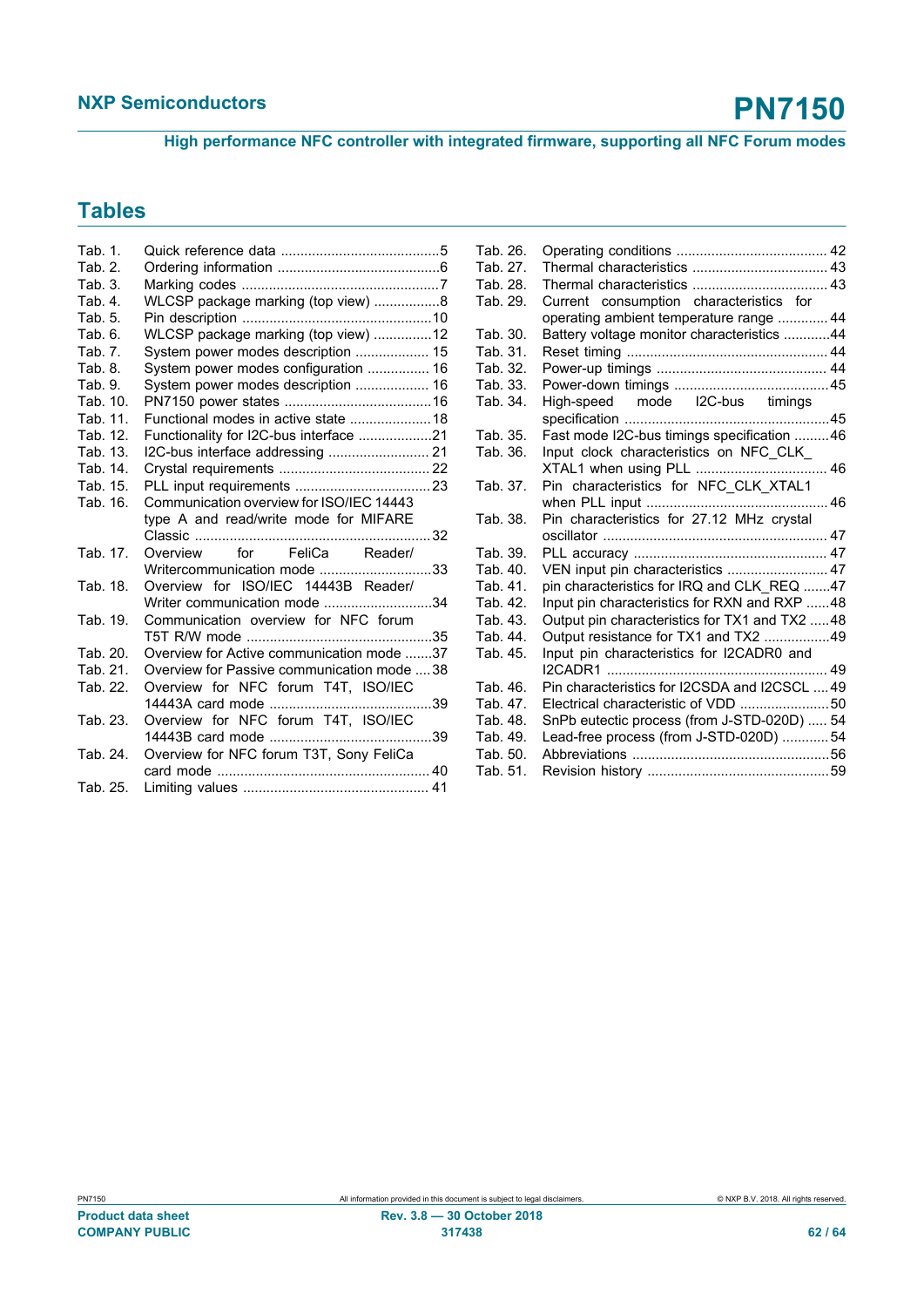**High performance NFC controller with integrated firmware, supporting all NFC Forum modes**

# **Figures**

| Fig. 1. |                                     |  |
|---------|-------------------------------------|--|
| Fig. 2. | PN7150 package marking HVQFN40 (top |  |
|         |                                     |  |
| Fig. 3. |                                     |  |

| Fig. 4. | WLCSP42 pinning (bottom view)  12      |
|---------|----------------------------------------|
| Fig. 5. | Package outline, HVQFN40, SOT618-1,    |
|         |                                        |
| Fig. 6. | Package outline, WLCSP42, SOT1459-1 52 |